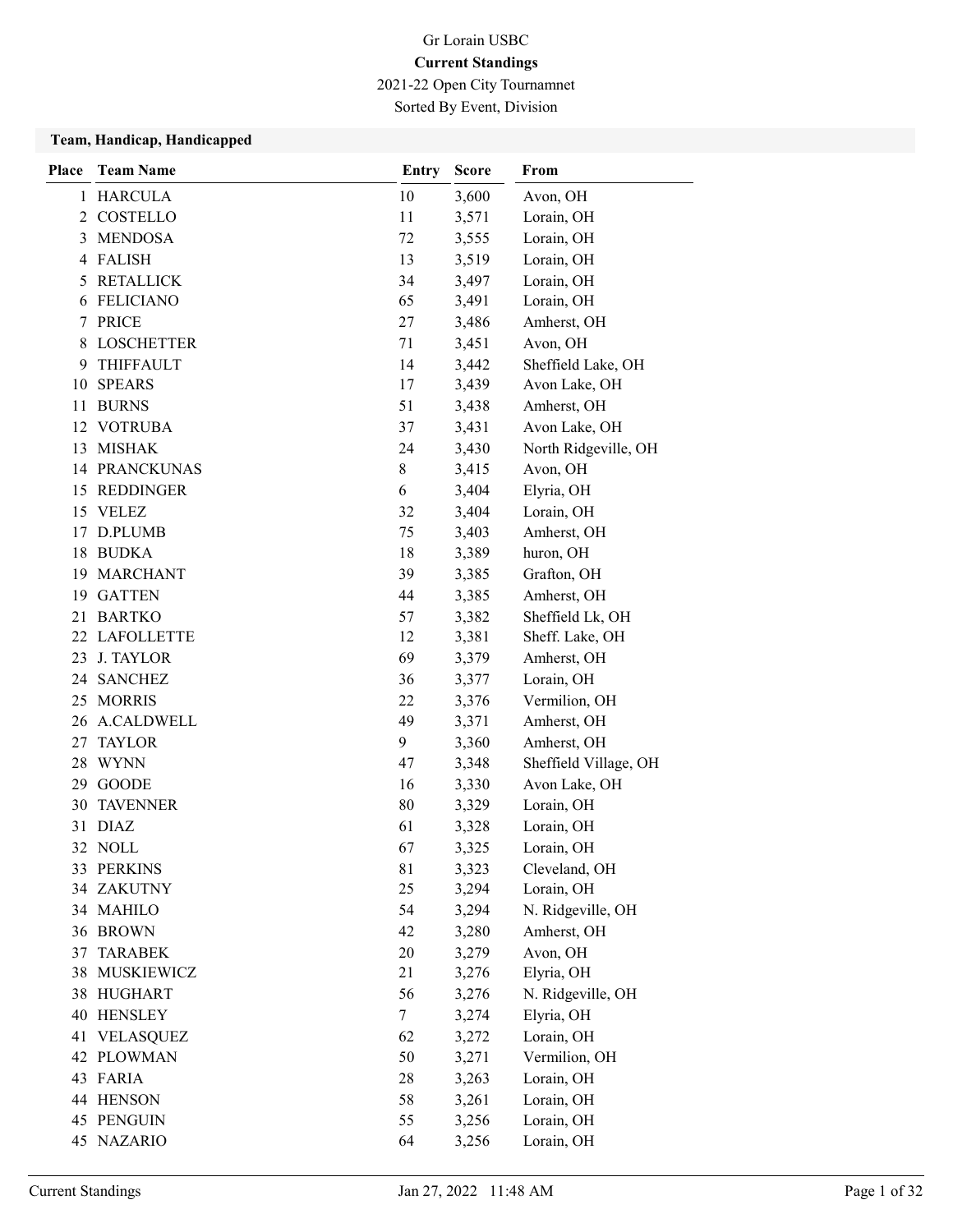2021-22 Open City Tournamnet

Sorted By Event, Division

### Team, Handicap, Handicapped

| Place | <b>Team Name</b>    | <b>Entry</b>             | <b>Score</b> | From                  |
|-------|---------------------|--------------------------|--------------|-----------------------|
|       | 47 SPEVOCK          | 83                       | 3,245        | Avon Lake, OH         |
| 48    | <b>GALLAGHER</b>    | 15                       | 3,237        | Avon Lake, OH         |
| 49    | <b>BARRY</b>        | 74                       | 3,232        | Lorain, OH            |
|       | 50 DENNIS           | 66                       | 3,220        | N. Ridgeville, OH     |
|       | 51 LOU 3            | 59                       | 3,219        | Lorain, OH            |
|       | 52 AKERS            | 82                       | 3,210        | Elyria, OH            |
| 53    | <b>MELENDEZ</b>     | 38                       | 3,207        | Avon, OH              |
|       | 54 KOSTYACK         | 77                       | 3,206        | Lorain, OH            |
| 55    | <b>THOMSPON</b>     | 43                       | 3,205        | Amherst, OH           |
|       | 56 NICHOLS          | 46                       | 3,201        | Amherst, OH           |
|       | 57 RUEHL            | 31                       | 3,200        | Elyria, OH            |
|       | 58 HAYWOOD          | 35                       | 3,196        | Cleveland, OH         |
|       | 59 PLUMB            | 29                       | 3,195        | Lorain, OH            |
|       | 59 PELC             | 52                       | 3,195        | Lorain, OH            |
| 61    | <b>WARHAWK</b>      | 40                       | 3,192        | Lorain, OH            |
|       | 62 BIRO             | 76                       | 3,190        | Lorain, OH            |
|       | <b>62 SHULLICK</b>  | 79                       | 3,190        | Oberlin, OH           |
|       | 64 CASTO            | $\overline{2}$           | 3,187        | Vermilion, OH         |
| 65    | <b>DULEY</b>        | 23                       | 3,174        | Sheffield Village, OH |
|       | <b>66 RODRIGUEZ</b> | 30                       | 3,153        | Lorain, OH            |
| 67    | <b>CALDWELL</b>     | 26                       | 3,144        | Lorain, OH            |
| 68    | A.PETTRY            | $\overline{\mathcal{A}}$ | 3,138        | Amherst, OH           |
| 69    | <b>PETTRY</b>       | 3                        | 3,137        | North Olmsted, OH     |
| 70    | <b>ST.PETER</b>     | 45                       | 3,121        | Elyria, OH            |
|       | 70 DAMASIEWICZ      | 73                       | 3,121        | Bay Village, OH       |
| 72    | <b>BARNESY</b>      | 19                       | 3,119        | Lorain, OH            |
| 73    | <b>KIDD</b>         | $\mathbf{1}$             | 3,096        | Lorain, OH            |
| 74    | <b>SAWYER</b>       | 53                       | 3,095        | Grafton, OH           |
| 75    | <b>PAVLIK</b>       | 41                       | 3,084        | Lorain, OH            |
|       | <b>76 BALDWIN</b>   | 60                       | 3,081        | Lorain, OH            |

The lowest score to cash is 3404.

#### Team, Scratch, Scratch

|     | <b>Place</b> Team Name | Entry | <b>Score</b> | From          |
|-----|------------------------|-------|--------------|---------------|
|     | <b>PRICE</b>           | 27    | 3,486        | Amherst, OH   |
|     | <b>LOSCHETTER</b>      | 71    | 3,451        | Avon, OH      |
| 3   | <b>FALISH</b>          | 13    | 3,449        | Lorain, OH    |
|     | <b>HARCULA</b>         | 10    | 3,436        | Avon, OH      |
|     | <b>SANCHEZ</b>         | 36    | 3,299        | Lorain, OH    |
| 6   | <b>TARABEK</b>         | 20    | 3,279        | Avon, OH      |
|     | <b>MUSKIEWICZ</b>      | 21    | 3,276        | Elyria, OH    |
| 8   | <b>HENSLEY</b>         | 7     | 3,264        | Elyria, OH    |
| 9   | <b>PRANCKUNAS</b>      | 8     | 3,240        | Avon, OH      |
| 10  | <b>PERKINS</b>         | 81    | 3,234        | Cleveland, OH |
| 11  | <b>PLOWMAN</b>         | 50    | 3,226        | Vermilion, OH |
| 12. | <b>TAYLOR</b>          | 9     | 3,212        | Amherst, OH   |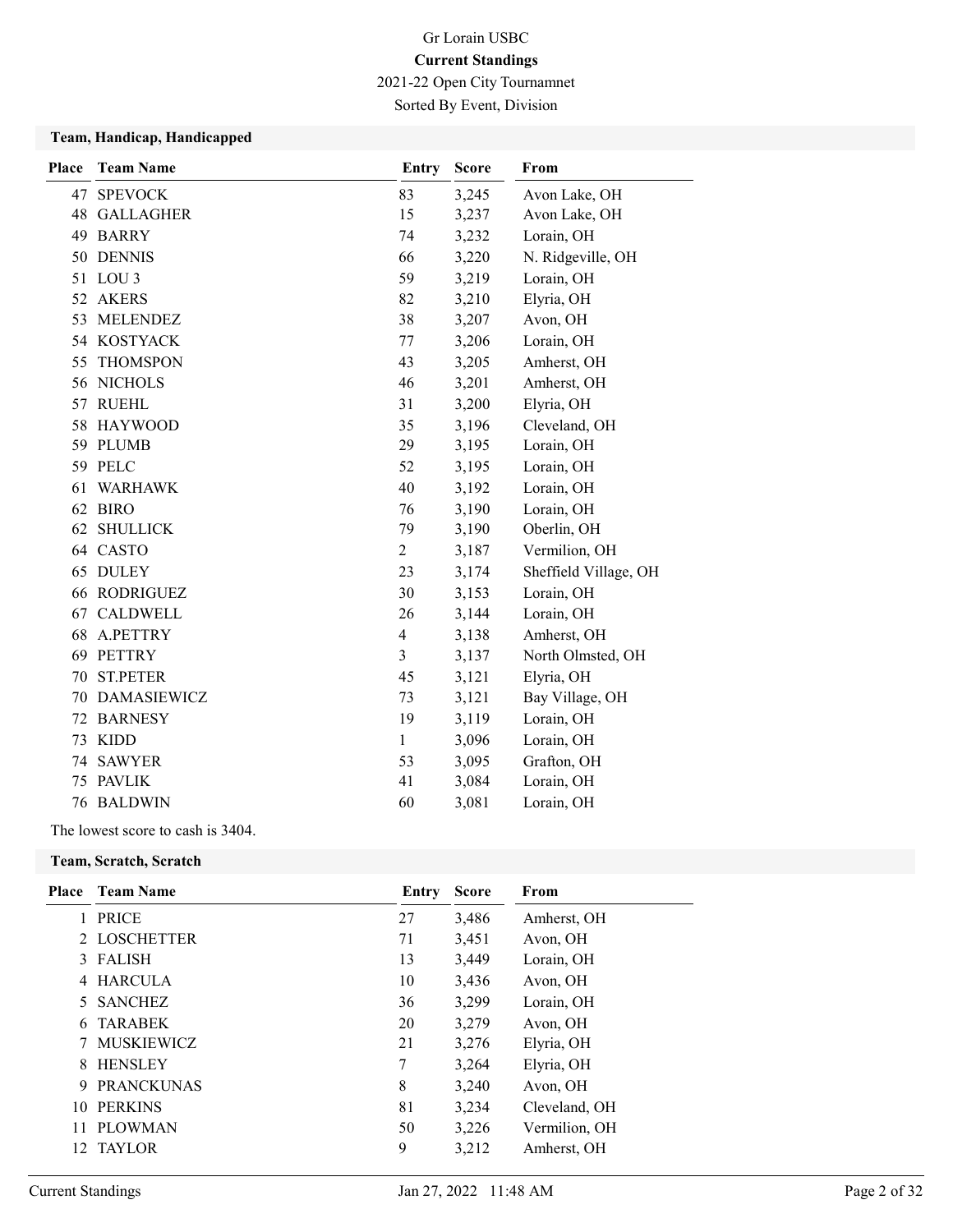2021-22 Open City Tournamnet

Sorted By Event, Division

### Team, Scratch, Scratch

| <b>Place</b> | <b>Team Name</b>      | Entry          | <b>Score</b>   | From                     |
|--------------|-----------------------|----------------|----------------|--------------------------|
|              | 13 BARRY              | 74             | 3,211          | Lorain, OH               |
|              | 14 MISHAK             | 24             | 3,198          | North Ridgeville, OH     |
|              | 15 HAYWOOD            | 35             | 3,196          | Cleveland, OH            |
|              | 15 NOLL               | 67             | 3,196          | Lorain, OH               |
|              | 17 BUDKA              | 18             | 3,184          | huron, OH                |
|              | 18 RETALLICK          | 34             | 3,179          | Lorain, OH               |
|              | 19 SPEARS             | 17             | 3,161          | Avon Lake, OH            |
|              | 20 GATTEN             | 44             | 3,148          | Amherst, OH              |
|              | 21 CASTO              | $\overline{c}$ | 3,120          | Vermilion, OH            |
| 22           | <b>MARCHANT</b>       | 39             | 3,113          | Grafton, OH              |
| 23           | ZAKUTNY               | 25             | 3,100          | Lorain, OH               |
|              | 24 MENDOSA            | 72             | 3,078          | Lorain, OH               |
| 25           | <b>BROWN</b>          | 42             | 3,073          | Amherst, OH              |
|              | 26 NAZARIO            | 64             | 3,062          | Lorain, OH               |
| 27           | <b>TAVENNER</b>       | 80             | 3,049          | Lorain, OH               |
|              | 28 D.PLUMB            | 75             | 3,047          | Amherst, OH              |
|              | 29 MORRIS             | 22             | 3,039          | Vermilion, OH            |
| 29           | <b>A.CALDWELL</b>     | 49             | 3,039          | Amherst, OH              |
| 31           | A.PETTRY              | $\overline{4}$ | 3,036          | Amherst, OH              |
|              | 32 PETTRY             | 3              | 3,027          | North Olmsted, OH        |
|              | 32 ST.PETER           | 45             | 3,027          | Elyria, OH               |
|              | 34 PELC<br>35 PENGUIN | 52<br>55       | 3,025<br>3,019 | Lorain, OH<br>Lorain, OH |
|              | 36 HUGHART            | 56             | 3,017          | N. Ridgeville, OH        |
|              | 36 LOU 3              | 59             | 3,017          | Lorain, OH               |
|              | 38 VELEZ              | 32             | 3,016          | Lorain, OH               |
| 39           | <b>GOODE</b>          | 16             | 3,015          | Avon Lake, OH            |
| 40           | <b>SHULLICK</b>       | 79             | 3,012          | Oberlin, OH              |
| 41           | <b>BARTKO</b>         | 57             | 3,004          | Sheffield Lk, OH         |
| 42           | <b>DULEY</b>          | 23             | 2,994          | Sheffield Village, OH    |
| 43           | <b>VELASQUEZ</b>      | 62             | 2,992          | Lorain, OH               |
|              | 43 DAMASIEWICZ        | 73             | 2,992          | Bay Village, OH          |
|              | 45 SPEVOCK            | 83             | 2,967          | Avon Lake, OH            |
|              | 46 MAHILO             | 54             | 2,954          | N. Ridgeville, OH        |
|              | 47 J. TAYLOR          | 69             | 2,953          | Amherst, OH              |
|              | <b>48 LAFOLLETTE</b>  | 12             | 2,936          | Sheff. Lake, OH          |
|              | 49 DIAZ               | 61             | 2,921          | Lorain, OH               |
|              | 50 WYNN               | 47             | 2,900          | Sheffield Village, OH    |
| 51           | <b>THOMSPON</b>       | 43             | 2,873          | Amherst, OH              |
|              | 52 HENSON             | 58             | 2,862          | Lorain, OH               |
|              | 53 PAVLIK             | 41             | 2,860          | Lorain, OH               |
|              | 54 BIRO               | 76             | 2,856          | Lorain, OH               |
|              | 55 VOTRUBA            | 37             | 2,851          | Avon Lake, OH            |
|              | 56 AKERS              | 82             | 2,843          | Elyria, OH               |
|              | 57 COSTELLO           | 11             | 2,824          | Lorain, OH               |
| 57           | THIFFAULT             | 14             | 2,824          | Sheffield Lake, OH       |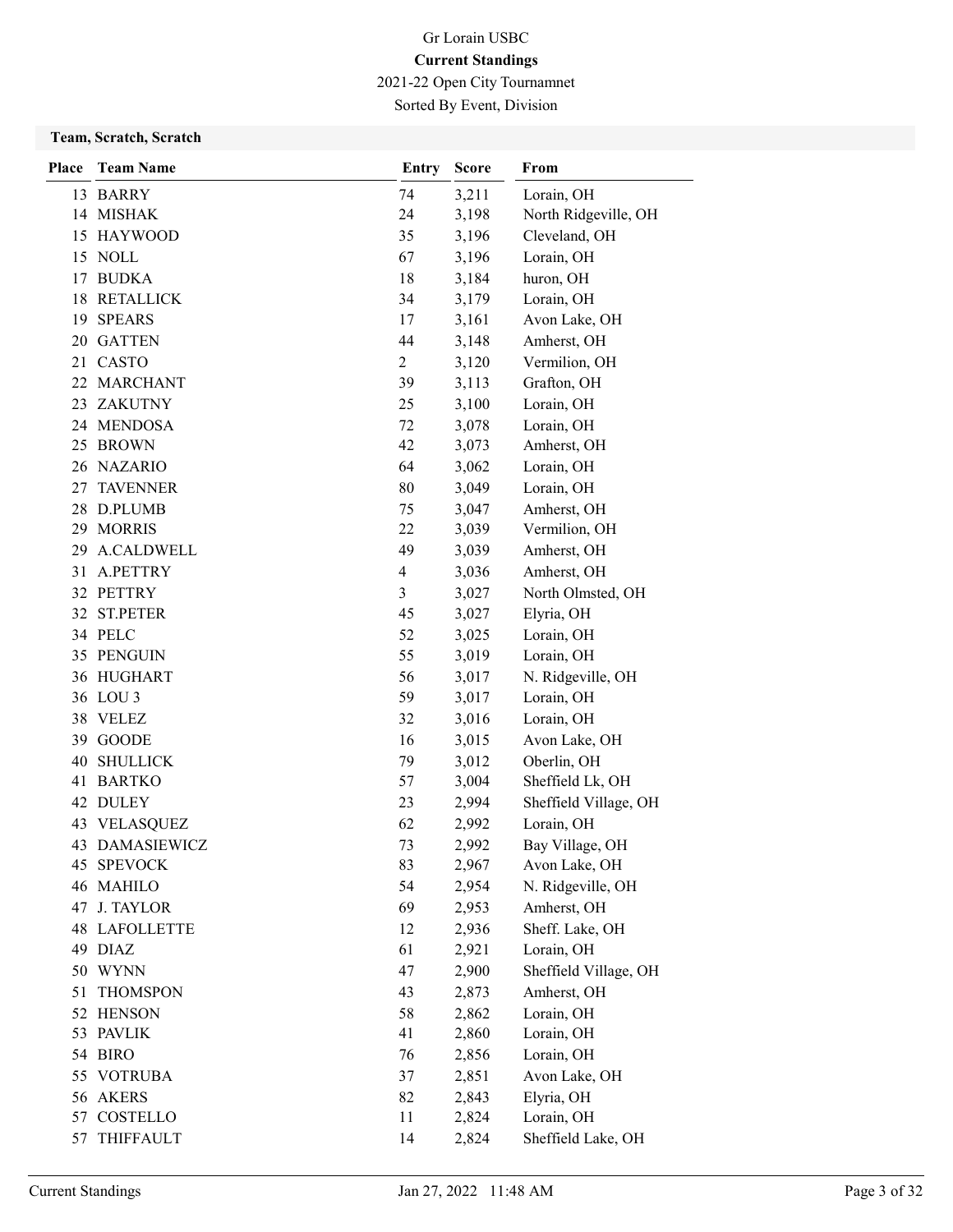2021-22 Open City Tournamnet

Sorted By Event, Division

### Team, Scratch, Scratch

| Place | <b>Team Name</b> | Entry | <b>Score</b> | From              |
|-------|------------------|-------|--------------|-------------------|
|       | 59 BALDWIN       | 60    | 2,814        | Lorain, OH        |
| 60    | <b>MELENDEZ</b>  | 38    | 2,805        | Avon, OH          |
| 61    | <b>DENNIS</b>    | 66    | 2,797        | N. Ridgeville, OH |
| 62    | <b>GALLAGHER</b> | 15    | 2,768        | Avon Lake, OH     |
| 63    | <b>PLUMB</b>     | 29    | 2,755        | Lorain, OH        |
| 64    | <b>BURNS</b>     | 51    | 2,745        | Amherst, OH       |
| 65    | <b>SAWYER</b>    | 53    | 2,742        | Grafton, OH       |
| 66    | <b>NICHOLS</b>   | 46    | 2,718        | Amherst, OH       |
| 67    | <b>FELICIANO</b> | 65    | 2,703        | Lorain, OH        |
| 68    | REDDINGER        | 6     | 2,702        | Elyria, OH        |
| 69    | <b>KIDD</b>      | 1     | 2,681        | Lorain, OH        |
| 70    | <b>CALDWELL</b>  | 26    | 2,680        | Lorain, OH        |
| 71    | <b>RODRIGUEZ</b> | 30    | 2,600        | Lorain, OH        |
| 72.   | KOSTYACK         | 77    | 2,567        | Lorain, OH        |
| 73    | FARIA            | 28    | 2,553        | Lorain, OH        |
| 74    | <b>RUEHL</b>     | 31    | 2,534        | Elyria, OH        |
| 75    | WARHAWK          | 40    | 2,388        | Lorain, OH        |
| 76    | <b>BARNESY</b>   | 19    | 2,377        | Lorain, OH        |

### The lowest score to cash is 3486.

### Doubles, Handicap, Handicapped

| Place         | <b>Team Name</b>                                       | Entry | <b>Score</b> | From                 |
|---------------|--------------------------------------------------------|-------|--------------|----------------------|
| 1             | Muskiewicz Kevin J. Sr. \ Muskiewicz Kevin J. 21<br>Jr |       | 1,505        | Elyria, OH           |
| $\mathcal{L}$ | Rivera Denis J. $\setminus$ Cuevas Jesse               | 72    | 1,491        | Lorain, OH           |
| 3             | Mendosa Dennis S. \ Mercado Matt D.                    | 72    | 1,490        | Lorain, OH           |
| 4             | Moorman Dan \ Reiter Raymond E.                        | 14    | 1,489        | Sheffield Lake, OH   |
| 5             | Mead Bob J. \ Votruba Daniel F.                        | 37    | 1,476        | Avon Lake, OH        |
| 6             | Stump John A. \ Kane Gregory K.                        | 75    | 1,473        | Amherst, OH          |
| 7             | Baker Richard W. \ Carter Vince M.                     | 78    | 1,470        | Amherst, OH          |
| 8             | Scarvelli David L. \ Piskur Rich A.                    | 50    | 1,469        | Vermilion, OH        |
| 9.            | Costello Cynthia M. \Costello Jeffery A.               | 11    | 1,464        | Lorain, OH           |
| 10            | Phillips Olivia L. \ Moon Selena A.                    | 24    | 1,463        | North Ridgeville, OH |
| 11            | Retallick Thomas F. \ Retallick Tina L.                | 34    | 1,462        | Lorain, OH           |
| 12            | Henry Bryce D. $\setminus$ Sheets Joe K.               | 18    | 1,461        | huron, OH            |
| 13            | Blakeslee Raymond W. III \ Martin Ryan A.              | 60    | 1,459        | Lorain, OH           |
| 14            | Konya Mark A. $\setminus$ Schrift John G.              | 25    | 1,456        | Lorain, OH           |
| 15            | Biro Christopher A. Jr \ Burtze Devin M.               | 36    | 1,455        | Lorain, OH           |
| 16            | Frazier Al C. Jr \ Frazier Mark A.                     | 67    | 1,454        | Lorain, OH           |
| 17            | Gray Lindsey D. \ Velez Jennifer L.                    | 34    | 1,453        | Lorain, OH           |
| 18            | Mixter Keith V. \ Parschen Richard A.                  | 27    | 1,448        | Amherst, OH          |
|               | 18 McKiel John J. \ Ksenich Joseph C.                  | 36    | 1,448        | Lorain, OH           |
|               | 20 Pellittieri Theresa A. \ Pellittieri Paul P.        | 11    | 1,443        | Lorain, OH           |
| 20            | Metelsky Daniel G. \Mahnke Christopher J.              | 33    | 1,443        | Amherst, OH          |
| 22            | Taylor Jennifer A. \Taylor Vern A.                     | 7     | 1,442        | Elyria, OH           |
| 23            | Faria Kenneth \ Faria Javier R.                        | 28    | 1,431        | Lorain, OH           |
|               |                                                        |       |              |                      |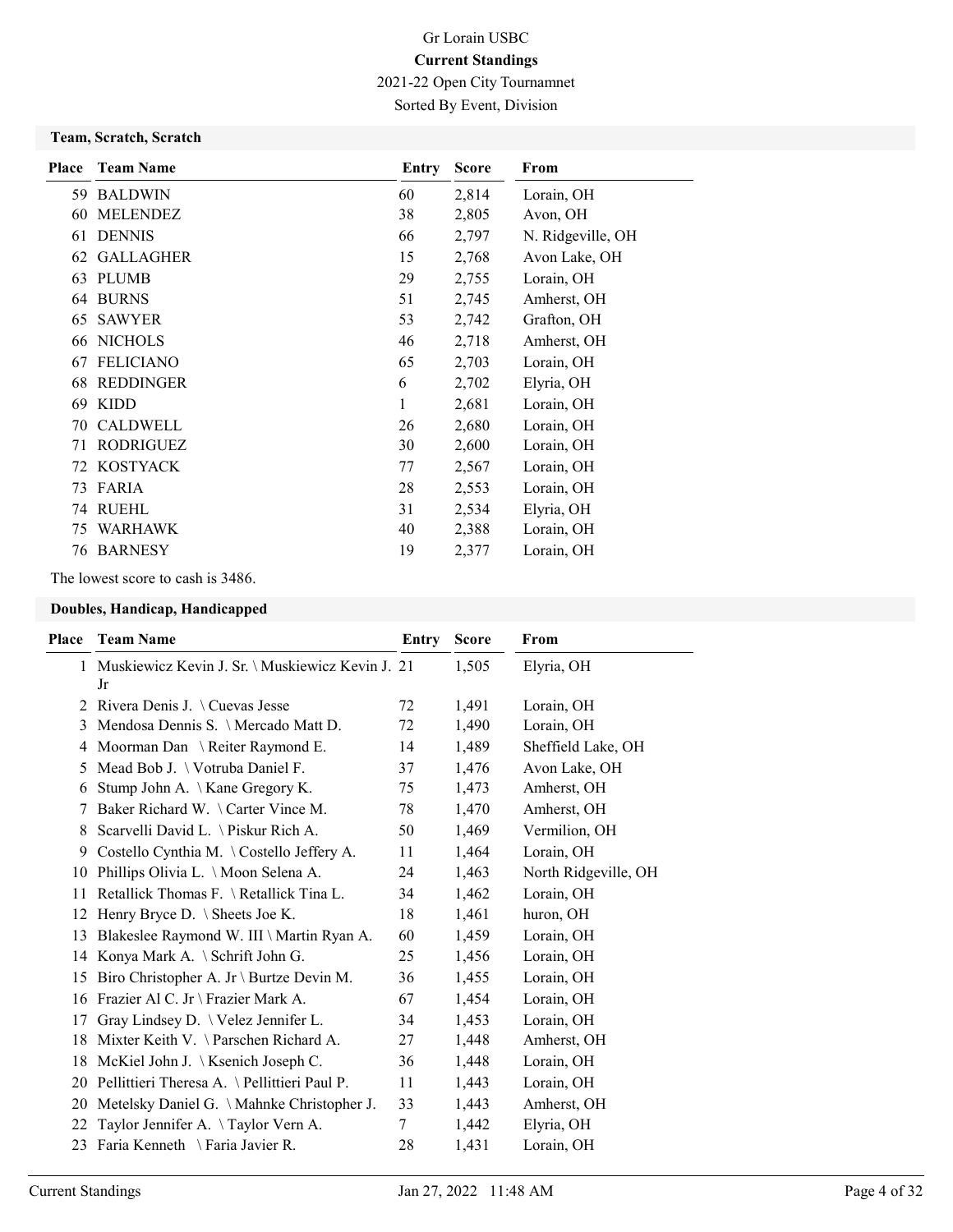2021-22 Open City Tournamnet Sorted By Event, Division

### Doubles, Handicap, Handicapped

| <b>Place</b> | <b>Team Name</b>                                  | <b>Entry</b> | <b>Score</b> | From                  |
|--------------|---------------------------------------------------|--------------|--------------|-----------------------|
|              | 24 Harris Patrick A. \Marchant Gerald L. III      | 39           | 1,426        | Grafton, OH           |
|              | 25 Noll Charles G. \ Saegert Bradley J.           | 67           | 1,425        | Lorain, OH            |
|              | 26 Plumb Richard \Plumb Dusty D.                  | 29           | 1,424        | Lorain, OH            |
|              | 27 Smith Vernon W. III \ Wilt Jeremy A.           | 55           | 1,422        | Lorain, OH            |
| 27           | Sheets Missy R. \ Stacknick Crystal N.            | 67           | 1,422        | Lorain, OH            |
|              | 29 Brown Jeff A. \Loschetter Chris J.             | 71           | 1,421        | Avon, OH              |
|              | 30 Reddinger Donna E. \Hammill Lisa M.            | 6            | 1,420        | Elyria, OH            |
|              | 30 Barnes Amber K. \ Hurlbut Diane L.             | 19           | 1,420        | Lorain, OH            |
|              | 32 Budka Aaron O. \Cunningham Bradley W.          | 18           | 1,419        | huron, OH             |
|              | 32 Plowman Andrew W. Sr \ Plowman Andrew S.<br>Jr | 23           | 1,419        | Sheffield Village, OH |
|              | 34 Hall Chad A. \Canterbury Jessica R.            | 32           | 1,412        | Lorain, OH            |
| 35           | Swietyniowski Jordan D. \ Presutto Rick J.        | 62           | 1,411        | Lorain, OH            |
| 36           | Gonzalez Ryan A. \ Ortiz David J.                 | $\mathbf{1}$ | 1,410        | Lorain, OH            |
|              | 37 Goode Keith A. \Goode Adam M.                  | 16           | 1,408        | Avon Lake, OH         |
|              | 38 Carlton Perry N. \Nazario Saul R.              | 36           | 1,402        | Lorain, OH            |
|              | 38 Vallee Bryce A. \Thompson Kayla M.             | 43           | 1,402        | Amherst, OH           |
|              | 40 Diehl Matt B. \Plumb Daniel C.                 | 75           | 1,399        | Amherst, OH           |
|              | 41 Camp Larry E. \ Fries Vincent A. Sr            | 61           | 1,393        | Lorain, OH            |
|              | 42 Diehl Andrew M. \ Busey Marshall E.            | 75           | 1,392        | Amherst, OH           |
|              | 43 Price Shannon M. \Morrow Carlton A.            | 68           | 1,391        | Amherst, OH           |
|              | 44 Harcula Katherine A. \Pranckunas Beth          | 7            | 1,387        | Elyria, OH            |
|              | 45 Black Sean M. \Perkins Leonard A. IV           | 20           | 1,383        | Avon, OH              |
|              | 46 Griffiths Jeremy R. \ Melendez Junie           | 38           | 1,382        | Avon, OH              |
|              | 47 Daub Jeremy J. \ Citro Michael R. Jr           | 19           | 1,381        | Lorain, OH            |
|              | 48 Rolen Wayne A. \Cannon Larry B. Jr             | 34           | 1,380        | Lorain, OH            |
| 49.          | Lanier Brian P. \Pavlik Steve M.                  | 41           | 1,376        | Lorain, OH            |
| 50           | Mishak Adam J. \ Duley Jeremy J.                  | 24           | 1,375        | North Ridgeville, OH  |
| 51           | Gallagher Connor W. \Gallagher Bill E.            | 15           | 1,374        | Avon Lake, OH         |
|              | 52 Barnes Thomas W. \Barnes Dale T.               | 19           | 1,367        | Lorain, OH            |
|              | 52 Kaspirek Colin K. \Caldwell Seth R.            | 26           | 1,367        | Lorain, OH            |
|              | 54 Caserta Patrick P. Jr \ Santana Manuel A.      | 59           | 1,365        | Lorain, OH            |
|              | 55 Durst Larry D. \Ruehl Peter                    | 31           | 1,361        | Elyria, OH            |
|              | 56 Loschetter Erin G. \Kuack Jason                | 15           | 1,358        | Avon Lake, OH         |
|              | 57 Waechter Patricia A. \Waechter Ryan M.         | 11           | 1,357        | Lorain, OH            |
|              | 57 DelMonico Lugino A. \ Sunagel Jonathan K.      | 63           | 1,357        | Lorain, OH            |
|              | 59 Morris Alexander L. \ Morris Heather M.        | 42           | 1,355        | Amherst, OH           |
| 60           | Kostyack Pam \ Zakutny Alexis A.                  | 77           | 1,354        | Lorain, OH            |
|              | 61 Vancs Tom B. Jr \ Valderas-Vancs John V.       | 83           | 1,351        | Avon Lake, OH         |
|              | 62 Kozusko Douglas J. \ Burich Ryan K.            | 29           | 1,349        | Lorain, OH            |
|              | 62 Petrucci Jack \ Benedum Max E.                 | 48           | 1,349        | Avon Lake, OH         |
|              | 64 Haskell Michael P. \ Corbin John P.            | 60           | 1,347        | Lorain, OH            |
| 65           | Vasquez Joshua N. \Tarabek Brandon M.             | 20           | 1,346        | Avon, OH              |
| 65           | Flowers John A. II \ Falish Jason P.              | 59           | 1,346        | Lorain, OH            |
| 67           | Pogorelc Chriss R. \ Hughart Robert G.            | 55           | 1,344        | Lorain, OH            |
| 68           | Falish Melinda M. \ Barry Richard A. Jr           | 13           | 1,343        | Lorain, OH            |
| 69           | Shullick Pete J. \Ragnoni Chris J.                | 79           | 1,341        | Oberlin, OH           |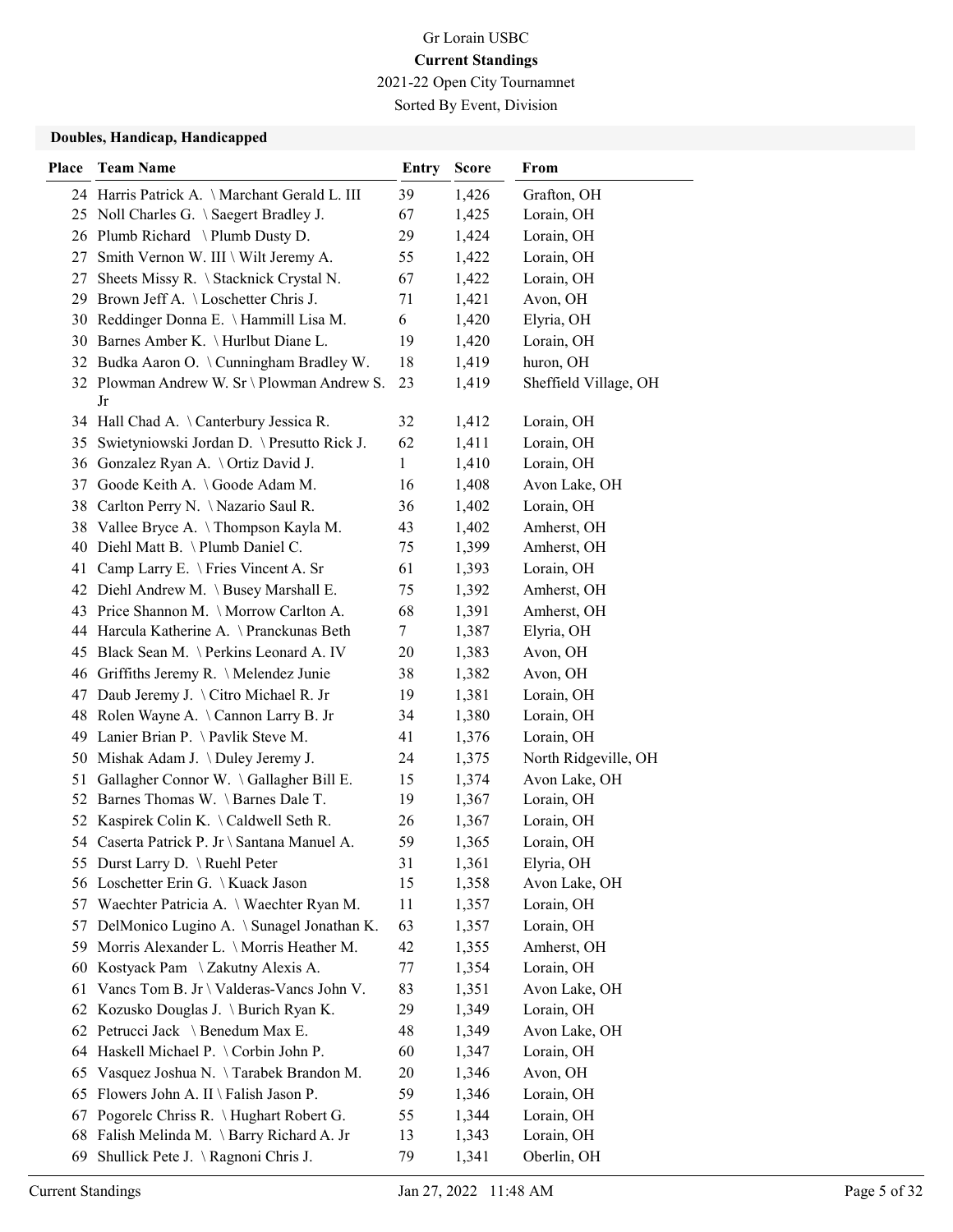Sorted By Event, Division

### Doubles, Handicap, Handicapped

| <b>Place</b> | <b>Team Name</b>                                       | <b>Entry</b> | <b>Score</b> | From                  |
|--------------|--------------------------------------------------------|--------------|--------------|-----------------------|
|              | 70 Olexa Steven M. \Haywood Timothy W.                 | 35           | 1,340        | Cleveland, OH         |
|              | 70 Pustulka Walter J. Jr \ Parker Christopher B.       | 55           | 1,340        | Lorain, OH            |
|              | 72 Harrell Randolph W. \Hensley Brian R.               | 7            | 1,338        | Elyria, OH            |
| 72           | Thompson Courtney L. \ Keplinger Perry M.              | 43           | 1,338        | Amherst, OH           |
| 74           | Pagan Chris R. \ Ellis Jonathan O.                     | 6            | 1,335        | Elyria, OH            |
| 75           | Durst Keith A. \ Schuh Ethan H.                        | 31           | 1,333        | Elyria, OH            |
|              | 75 Heikkinen James E. \ Miller Sean A.                 | 70           | 1,333        | Lorain, OH            |
| 77           | Marchand Dan J. \ Masters David R.                     | 8            | 1,330        | Avon, OH              |
|              | 78 Wakefield Matthew D. \Thiffault Thomas R.<br>Jr     | 14           | 1,325        | Sheffield Lake, OH    |
|              | 78 Duley Jennifer A. \ Sagert Don C.                   | 23           | 1,325        | Sheffield Village, OH |
|              | 80 Lafollette Michael J. \Lafollette Kevin E.          | 16           | 1,323        | Avon Lake, OH         |
|              | 81 Greenless Brian P. \Caldwell Anthony                | 49           | 1,320        | Amherst, OH           |
|              | 82 Price John F. \Truman Joshua P.                     | 27           | 1,319        | Amherst, OH           |
|              | 83 Sanchez Amber \ Esser Matthew J.                    | 36           | 1,317        | Lorain, OH            |
|              | 84 Gomez Aaron D. \Caldwell Robert J.                  | 26           | 1,316        | Lorain, OH            |
|              | 85 Lehman Michael \Hull Katelyn V.                     | 3            | 1,312        | North Olmsted, OH     |
|              | 85 Spears Terry J. \Hashier Philip M.                  | 16           | 1,312        | Avon Lake, OH         |
|              | 85 Richardson Erika \ Richardson Billy D.              | 61           | 1,312        | Lorain, OH            |
|              | 88 Velez Jason E. \ Gregory John D.                    | 32           | 1,309        | Lorain, OH            |
|              | 89 Baldwin Nicole M. \Baldwin Brian E.                 | 60           | 1,307        | Lorain, OH            |
|              | 90 Reddinger Ken E. \Reddinger Ryan K.                 | 6            | 1,306        | Elyria, OH            |
|              | 91 Hill Tracy L. \ Willard Richard R. Jr               | 53           | 1,304        | Grafton, OH           |
|              | 92 Dlugosz Nick E. \Akers Michael A.                   | 82           | 1,302        | Elyria, OH            |
| 93           | Muskiewicz Keith R. \ Zakrajsek Rick                   | 21           | 1,299        | Elyria, OH            |
|              | 94 Gibbons Joe A. \Klein Keith D.                      | 53           | 1,294        | Grafton, OH           |
| 95.          | Addington Lori \ Stafford Sheila J.                    | 51           | 1,293        | Amherst, OH           |
|              | 96 Bartko Mike J. Jr \ Bartko Mike J. Sr               | 57           | 1,290        | Sheffield Lk, OH      |
|              | 97 Damasiewicz Jeff R. \ Hromada Jerome M.             | 73           | 1,289        | Bay Village, OH       |
|              | 98 Kidd Bruce L. \ Zaleski Adam                        | 1            | 1,286        | Lorain, OH            |
|              | 98 Burns Robin \ Mead Brian D.                         | 51           | 1,286        | Amherst, OH           |
|              | 100 Velasquez Anthony M. \ Winters Andre M.            | 62           | 1,279        | Lorain, OH            |
|              | 101 Malinowski Dale \ Egan Bob G.                      | 37           | 1,273        | Avon Lake, OH         |
|              | 102 DelBoccio Jason E. \ Groner Rusty                  | 58           | 1,271        | Lorain, OH            |
|              | 103 Dubosh Chip E. Jr \ Sebastian Joseph J.            | 25           | 1,264        | Lorain, OH            |
| 104          | Thompson Sherri L. \ St. Peter Chuck J.                | 45           | 1,261        | Elyria, OH            |
|              | 105 Massel Tim \Jackson Thomas E. Jr                   | 82           | 1,254        | Elyria, OH            |
|              | 106 Wilfong Robert A. \ Sawyer William A. Jr           | 53           | 1,247        | Grafton, OH           |
| 107          | Artidiello Lou P. III \ Hunt John A.                   | 59           | 1,244        | Lorain, OH            |
| 108          | Pettry Brad M. \Casto Jacob A.                         | 3            | 1,237        | North Olmsted, OH     |
|              | 109 Wynn Ron \ Schoonover Keith                        | 47           | 1,233        | Sheffield Village, OH |
|              | 110 Delserone Rachael K. \ Delserone Richard           | 20           | 1,230        | Avon, OH              |
|              | 111 Brown Keith J. \Henceroth Emily M.                 | 42           | 1,229        | Amherst, OH           |
| 112          | Rodriguez Raquel \ Simpson Trevor J.                   | 30           | 1,227        | Lorain, OH            |
|              | 113 Dominguez Joe L. Jr \ Langley William M.           | 13           | 1,226        | Lorain, OH            |
|              | 114 Aschenbach Kristopher S. \Henceroth<br>Benjamin B. | 42           | 1,225        | Amherst, OH           |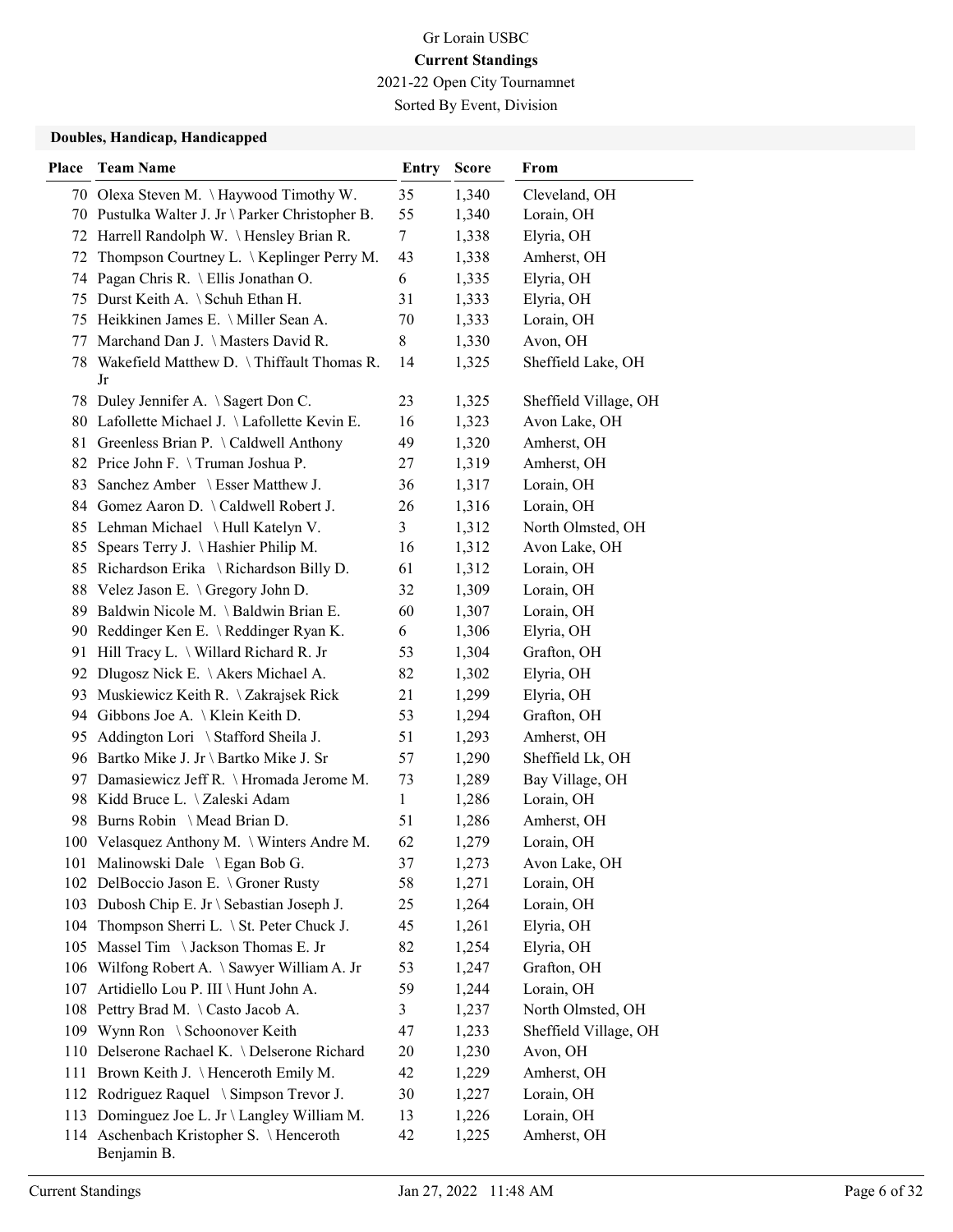Sorted By Event, Division

### Doubles, Handicap, Handicapped

| Place | <b>Team Name</b>                               | Entry          | <b>Score</b> | From               |
|-------|------------------------------------------------|----------------|--------------|--------------------|
|       | 115 Burton Charles D. \Criss Ken R.            | 3              | 1,224        | North Olmsted, OH  |
|       | 116 Reed Charles E. \ Kenzik Joshua J.         | 57             | 1,223        | Sheffield Lk, OH   |
|       | 117 Johns Steve \Duesler Jason                 | 38             | 1,220        | Avon, OH           |
|       | 118 Chopcinski Gary E. \Chopcinski Antoni D.   | 5              | 1,214        | Parma, OH          |
| 119   | Gutierrez Rebecca L. \ Diaz Kim A.             | 61             | 1,209        | Lorain, OH         |
|       | 120 Pelc Robert J. \ Michles Christopher M.    | 52             | 1,207        | Lorain, OH         |
|       | 121 Gill Rebecca M. \Lockhart Eric R.          | 30             | 1,202        | Lorain, OH         |
|       | 122 Nichols Kristi L. $\langle$ Gatten Matt P. | 43             | 1,201        | Amherst, OH        |
|       | 123 Thomas Brad S. \ Henson Bo                 | 58             | 1,199        | Lorain, OH         |
|       | 124 Tibbitts Francis E. \ Centifanti Jim M.    | 25             | 1,192        | Lorain, OH         |
|       | 125 Mead Jaret \ Eischen David J.              | 45             | 1,187        | Elyria, OH         |
|       | 126 Pettry Adam R. \Hood Charles W. Jr         | $\overline{4}$ | 1,186        | Amherst, OH        |
| 127   | White Steve H. $\setminus$ Gates Robert F.     | 14             | 1,184        | Sheffield Lake, OH |
|       | 128 Konowal Ray R. \ Csubak Darin M.           | 26             | 1,183        | Lorain, OH         |
|       | 129 Chichester Paul G. \Toth John A.           | 38             | 1,169        | Avon, OH           |
|       | 130 Fenn Joshua \ Fenn Solomon II              | 62             | 1,159        | Lorain, OH         |
|       | 131 Dennis Ron J. \Dennis Nico J.              | 66             | 1,114        | N. Ridgeville, OH  |

The lowest score to cash is 1424.

#### Doubles, Scratch, Scratch

| Place | <b>Team Name</b>                                         | Entry | <b>Score</b> | From                  |
|-------|----------------------------------------------------------|-------|--------------|-----------------------|
| 1     | Muskiewicz Kevin J. Sr. \ Muskiewicz Kevin J. 21<br>Jr   |       | 1,505        | Elyria, OH            |
| 2     | Frazier Al C. Jr \ Frazier Mark A.                       | 67    | 1,454        | Lorain, OH            |
| 3     | Mixter Keith V. \ Parschen Richard A.                    | 27    | 1,448        | Amherst, OH           |
| 4     | Metelsky Daniel G. \ Mahnke Christopher J.               | 33    | 1,425        | Amherst, OH           |
| 5     | McKiel John J. \ Ksenich Joseph C.                       | 36    | 1,424        | Lorain, OH            |
| 6     | Brown Jeff A. \ Loschetter Chris J.                      | 71    | 1,421        | Avon, OH              |
| 7     | Scarvelli David L. \ Piskur Rich A.                      | 50    | 1,415        | Vermilion, OH         |
| 8     | Baker Richard W. \Carter Vince M.                        | 78    | 1,411        | Amherst, OH           |
| 9     | Henry Bryce D. $\setminus$ Sheets Joe K.                 | 18    | 1,399        | huron, OH             |
| 10    | Phillips Olivia L. \ Moon Selena A.                      | 24    | 1,385        | North Ridgeville, OH  |
| 11    | Taylor Jennifer A. \Taylor Vern A.                       | 7     | 1,375        | Elyria, OH            |
| 12    | Biro Christopher A. Jr \ Burtze Devin M.                 | 36    | 1,366        | Lorain, OH            |
| 13    | Noll Charles G. \ Saegert Bradley J.                     | 67    | 1,363        | Lorain, OH            |
| 14    | Budka Aaron O. \ Cunningham Bradley W.                   | 18    | 1,360        | huron, OH             |
| 14    | Plowman Andrew W. $Sr \setminus$ Plowman Andrew S.<br>Jr | 23    | 1,360        | Sheffield Village, OH |
|       | 16 DelMonico Lugino A. \ Sunagel Jonathan K.             | 63    | 1,357        | Lorain, OH            |
| 17    | Black Sean M. \ Perkins Leonard A. IV                    | 20    | 1,356        | Avon, OH              |
| 18    | Rolen Wayne A. \Cannon Larry B. Jr                       | 34    | 1,351        | Lorain, OH            |
| 19    | Vasquez Joshua N. \Tarabek Brandon M.                    | 20    | 1,346        | Avon, OH              |
| 20    | Swietyniowski Jordan D. \ Presutto Rick J.               | 62    | 1,341        | Lorain, OH            |
| 21    | Konya Mark A. \ Schrift John G.                          | 25    | 1,338        | Lorain, OH            |
| 22    | Shullick Pete J. \Ragnoni Chris J.                       | 79    | 1,328        | Oberlin, OH           |
| 23    | Daub Jeremy J. \ Citro Michael R. Jr                     | 19    | 1,327        | Lorain, OH            |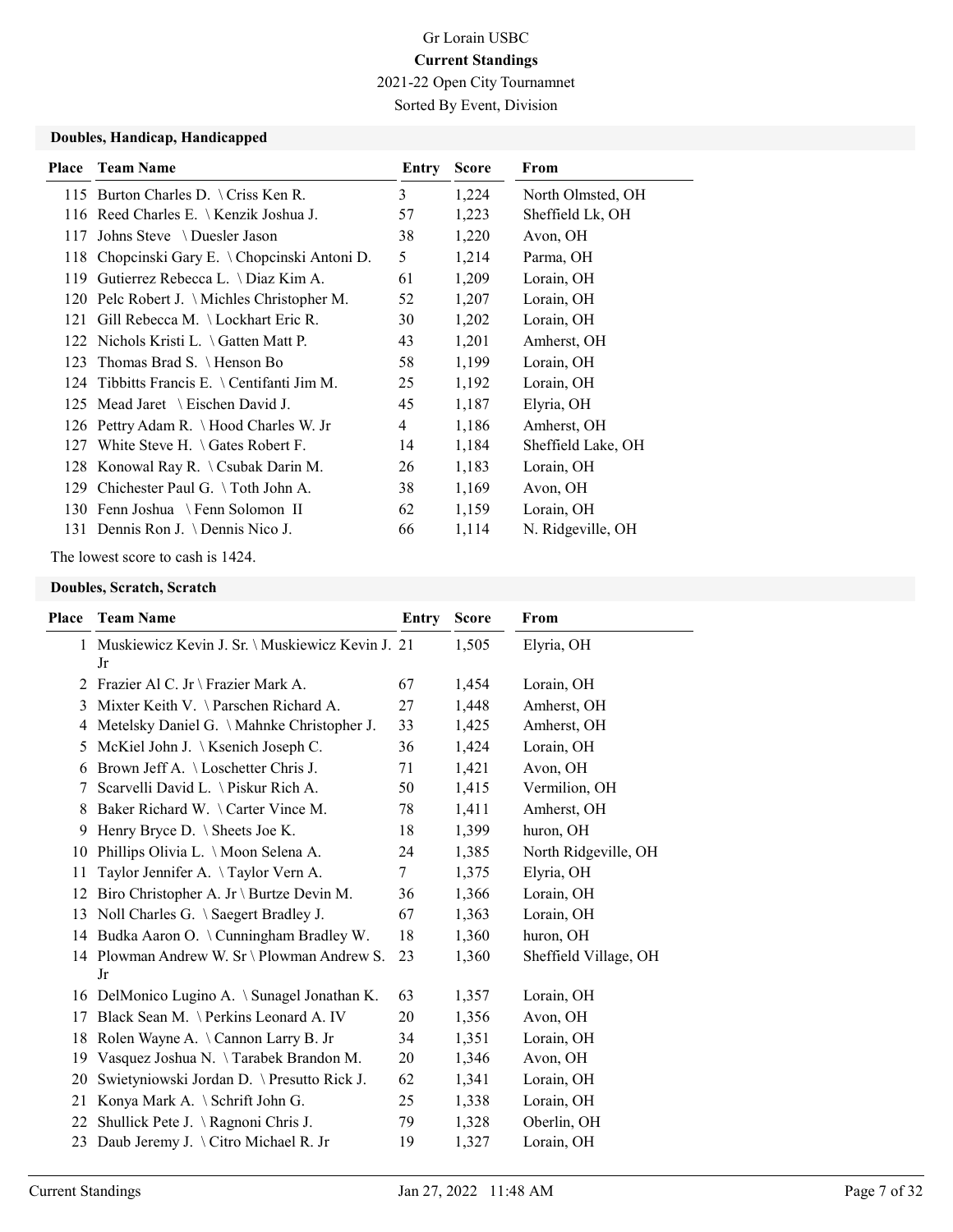Sorted By Event, Division

### Doubles, Scratch, Scratch

| <b>Place</b> | <b>Team Name</b>                              | Entry   | <b>Score</b> | From                  |
|--------------|-----------------------------------------------|---------|--------------|-----------------------|
|              | 23 Blakeslee Raymond W. III \ Martin Ryan A.  | 60      | 1,327        | Lorain, OH            |
|              | 25 Mead Bob J. \ Votruba Daniel F.            | 37      | 1,325        | Avon Lake, OH         |
|              | 26 Mishak Adam J. \Duley Jeremy J.            | 24      | 1,324        | North Ridgeville, OH  |
|              | 27 Diehl Matt B. \Plumb Daniel C.             | 75      | 1,321        | Amherst, OH           |
|              | 28 Price John F. \Truman Joshua P.            | 27      | 1,319        | Amherst, OH           |
|              | 28 Retallick Thomas F. \ Retallick Tina L.    | 34      | 1,319        | Lorain, OH            |
|              | 30 Stump John A. \ Kane Gregory K.            | 75      | 1,311        | Amherst, OH           |
|              | 31 Flowers John A. II \ Falish Jason P.       | 59      | 1,303        | Lorain, OH            |
|              | 32 Harrell Randolph W. \Hensley Brian R.      | 7       | 1,298        | Elyria, OH            |
|              | 33 Harcula Katherine A. \Pranckunas Beth      | 7       | 1,296        | Elyria, OH            |
|              | 34 Muskiewicz Keith R. \ Zakrajsek Rick       | 21      | 1,294        | Elyria, OH            |
|              | 35 Goode Keith A. \Goode Adam M.              | 16      | 1,290        | Avon Lake, OH         |
|              | 35 Sheets Missy R. \ Stacknick Crystal N.     | 67      | 1,290        | Lorain, OH            |
|              | 37 Carlton Perry N. \Nazario Saul R.          | 36      | 1,286        | Lorain, OH            |
|              | 38 Kozusko Douglas J. \ Burich Ryan K.        | 29      | 1,285        | Lorain, OH            |
|              | 39 Lehman Michael \Hull Katelyn V.            | 3       | 1,277        | North Olmsted, OH     |
|              | 40 Gonzalez Ryan A. \Ortiz David J.           | 1       | 1,275        | Lorain, OH            |
| 41           | Gallagher Connor W. \Gallagher Bill E.        | 15      | 1,272        | Avon Lake, OH         |
|              | 42 Smith Vernon W. III \ Wilt Jeremy A.       | 55      | 1,266        | Lorain, OH            |
|              | 43 Olexa Steven M. \Haywood Timothy W.        | 35      | 1,257        | Cleveland, OH         |
|              | 43 Caserta Patrick P. Jr \ Santana Manuel A.  | 59      | 1,257        | Lorain, OH            |
|              | 45 Harris Patrick A. \Marchant Gerald L. III  | 39      | 1,256        | Grafton, OH           |
|              | 46 Pogorelc Chriss R. \ Hughart Robert G.     | 55      | 1,255        | Lorain, OH            |
|              | 47 Rivera Denis J. \Cuevas Jesse              | 72      | 1,251        | Lorain, OH            |
|              | 48 Thompson Courtney L. \ Keplinger Perry M.  | 43      | 1,247        | Amherst, OH           |
|              | 49 Falish Melinda M. \ Barry Richard A. Jr    | 13      | 1,244        | Lorain, OH            |
|              | 49 Heikkinen James E. \ Miller Sean A.        | 70      | 1,244        | Lorain, OH            |
|              | 51 Loschetter Erin G. \ Kuack Jason           | 15      | 1,242        | Avon Lake, OH         |
|              | 52 Sanchez Amber \ Esser Matthew J.           | 36      | 1,236        | Lorain, OH            |
|              | 53 Camp Larry E. \ Fries Vincent A. Sr        | 61      | 1,234        | Lorain, OH            |
|              | 54 Price Shannon M. \Morrow Carlton A.        | 68      | 1,232        | Amherst, OH           |
|              | 55 Haskell Michael P. \ Corbin John P.        | 60      | 1,231        | Lorain, OH            |
|              | 56 Spears Terry J. \Hashier Philip M.         | 16      | 1,229        | Avon Lake, OH         |
| 57           | Dominguez Joe L. Jr \ Langley William M.      | 13      | 1,226        | Lorain, OH            |
| 58           | Duley Jennifer A. \ Sagert Don C.             | 23      | 1,223        | Sheffield Village, OH |
| 59           | Damasiewicz Jeff R. \ Hromada Jerome M.       | 73      | 1,217        | Bay Village, OH       |
| 60           | Marchand Dan J. \ Masters David R.            | 8       | 1,212        | Avon, OH              |
|              | 60 Greenless Brian P. \Caldwell Anthony       | 49      | 1,212        | Amherst, OH           |
|              | 62 Griffiths Jeremy R. \ Melendez Junie       | 38      | 1,207        | Avon, OH              |
| 63           | Delserone Rachael K. \Delserone Richard       | 20      | 1,206        | Avon, OH              |
|              | 64 Lafollette Michael J. \Lafollette Kevin E. | 16      | 1,205        | Avon Lake, OH         |
| 65           | Mendosa Dennis S. \ Mercado Matt D.           | 72      | 1,204        | Lorain, OH            |
| 66           | Durst Larry D. \ Ruehl Peter                  | 31      | 1,202        | Elyria, OH            |
| 67           | Diehl Andrew M. \ Busey Marshall E.           | 75<br>3 | 1,201        | Amherst, OH           |
|              | 68 Pettry Brad M. \Casto Jacob A.             |         | 1,200        | North Olmsted, OH     |
| 69           | Kaspirek Colin K. \Caldwell Seth R.           | 26      | 1,195        | Lorain, OH            |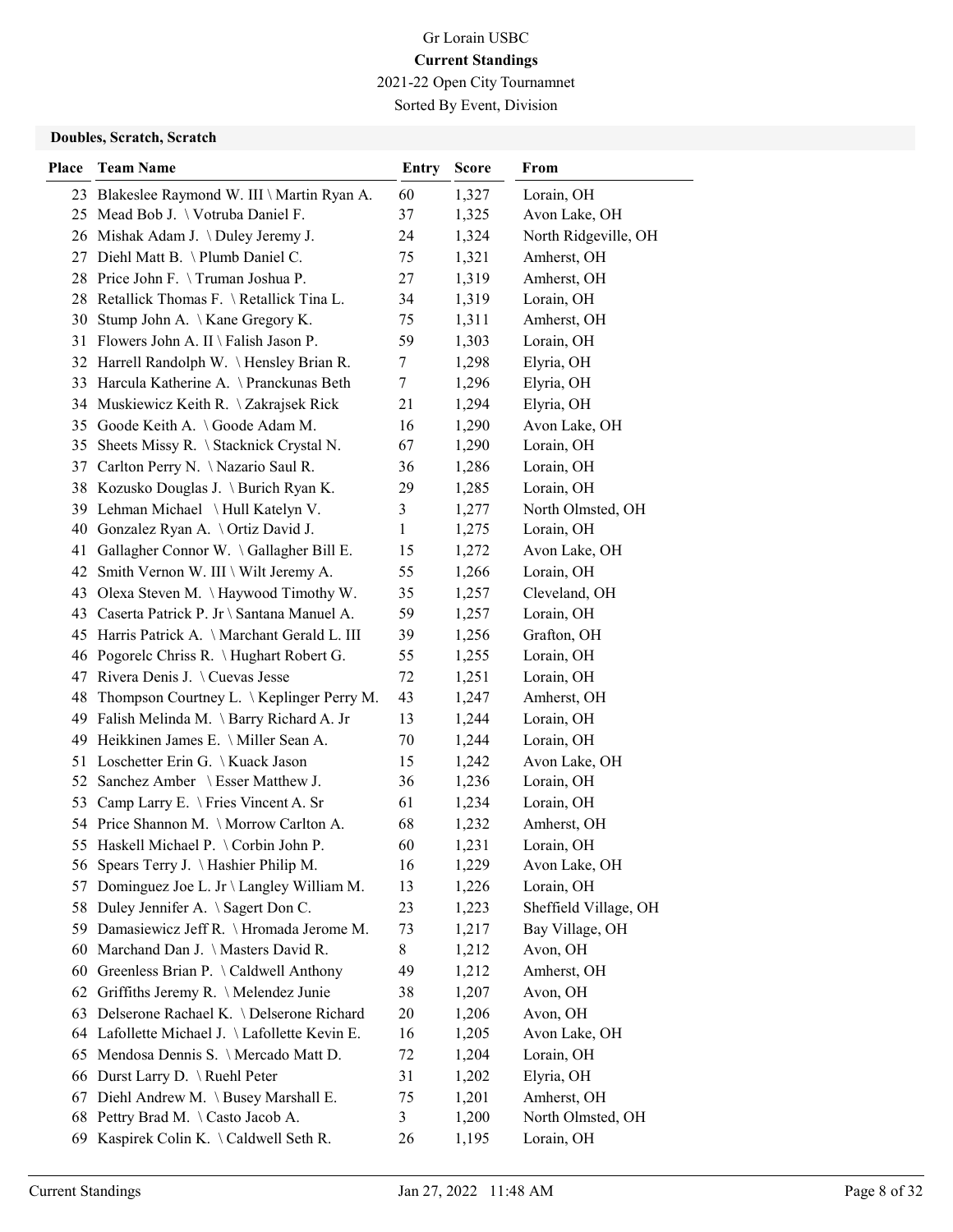2021-22 Open City Tournamnet Sorted By Event, Division

#### Doubles, Scratch, Scratch

| <b>Place</b> | <b>Team Name</b>                                      | Entry          | <b>Score</b> | From                  |
|--------------|-------------------------------------------------------|----------------|--------------|-----------------------|
|              | 70 Dlugosz Nick E. \Akers Michael A.                  | 82             | 1,194        | Elyria, OH            |
|              | 71 Lanier Brian P. \Pavlik Steve M.                   | 41             | 1,193        | Lorain, OH            |
|              | 72 Brown Keith J. \ Henceroth Emily M.                | 42             | 1,186        | Amherst, OH           |
|              | 73 Costello Cynthia M. \Costello Jeffery A.           | 11             | 1,184        | Lorain, OH            |
|              | 73 Gibbons Joe A. \Klein Keith D.                     | 53             | 1,184        | Grafton, OH           |
|              | 75 Velez Jason E. \ Gregory John D.                   | 32             | 1,177        | Lorain, OH            |
|              | 75 Wilfong Robert A. \ Sawyer William A. Jr           | 53             | 1,177        | Grafton, OH           |
|              | 77 Gomez Aaron D. \Caldwell Robert J.                 | 26             | 1,171        | Lorain, OH            |
|              | 77 Plumb Richard \ Plumb Dusty D.                     | 29             | 1,171        | Lorain, OH            |
|              | 79 Hall Chad A. \Canterbury Jessica R.                | 32             | 1,169        | Lorain, OH            |
| 80           | Thompson Sherri L. \ St. Peter Chuck J.               | 45             | 1,167        | Elyria, OH            |
|              | 81 Vancs Tom B. Jr \ Valderas-Vancs John V.           | 83             | 1,160        | Avon Lake, OH         |
|              | 82 Pettry Adam R. \Hood Charles W. Jr                 | $\overline{4}$ | 1,159        | Amherst, OH           |
|              | 82 Gray Lindsey D. \Velez Jennifer L.                 | 34             | 1,159        | Lorain, OH            |
|              | 84 Bartko Mike J. Jr \ Bartko Mike J. Sr              | 57             | 1,158        | Sheffield Lk, OH      |
|              | 85 Baldwin Nicole M. \ Baldwin Brian E.               | 60             | 1,154        | Lorain, OH            |
|              | 86 Velasquez Anthony M. \ Winters Andre M.            | 62             | 1,153        | Lorain, OH            |
|              | 87 Dubosh Chip E. Jr \ Sebastian Joseph J.            | 25             | 1,151        | Lorain, OH            |
|              | 88 Pellittieri Theresa A. \Pellittieri Paul P.        | 11             | 1,149        | Lorain, OH            |
|              | 89 Reddinger Ken E. \Reddinger Ryan K.                | 6              | 1,144        | Elyria, OH            |
|              | 89 Pagan Chris R. \ Ellis Jonathan O.                 | 6              | 1,144        | Elyria, OH            |
|              | 91 Nichols Kristi L. \Gatten Matt P.                  | 43             | 1,142        | Amherst, OH           |
|              | 92 Richardson Erika \ Richardson Billy D.             | 61             | 1,140        | Lorain, OH            |
|              | 93 Aschenbach Kristopher S. \Henceroth<br>Benjamin B. | 42             | 1,139        | Amherst, OH           |
|              | 94 Burton Charles D. \ Criss Ken R.                   | 3              | 1,135        | North Olmsted, OH     |
|              | 95 Pustulka Walter J. Jr \ Parker Christopher B.      | 55             | 1,133        | Lorain, OH            |
|              | 96 DelBoccio Jason E. \ Groner Rusty                  | 58             | 1,131        | Lorain, OH            |
|              | 97 Moorman Dan \ Reiter Raymond E.                    | 14             | 1,130        | Sheffield Lake, OH    |
|              | 98 Morris Alexander L. \ Morris Heather M.            | 42             | 1,126        | Amherst, OH           |
|              | 99 Tibbitts Francis E. \ Centifanti Jim M.            | 25             | 1,122        | Lorain, OH            |
|              | 100 Petrucci Jack \ Benedum Max E.                    | 48             | 1,101        | Avon Lake, OH         |
|              | 101 Vallee Bryce A. \Thompson Kayla M.                | 43             | 1,095        | Amherst, OH           |
|              | 102 Barnes Thomas W. \Barnes Dale T.                  | 19             | 1,089        | Lorain, OH            |
|              | 103 Wakefield Matthew D. \Thiffault Thomas R.<br>Jr   | 14             | 1,088        | Sheffield Lake, OH    |
|              | 103 Reed Charles E. \ Kenzik Joshua J.                | 57             | 1,088        | Sheffield Lk, OH      |
|              | 105 Pelc Robert J. \ Michles Christopher M.           | 52             | 1,086        | Lorain, OH            |
|              | 106 Burns Robin \ Mead Brian D.                       | 51             | 1,081        | Amherst, OH           |
|              | 107 Artidiello Lou P. III \ Hunt John A.              | 59             | 1,080        | Lorain, OH            |
|              | 108 Mead Jaret \ Eischen David J.                     | 45             | 1,077        | Elyria, OH            |
|              | 108 Wynn Ron \ Schoonover Keith                       | 47             | 1,077        | Sheffield Village, OH |
|              | 110 Faria Kenneth \ Faria Javier R.                   | 28             | 1,075        | Lorain, OH            |
|              | 110 Hill Tracy L. \ Willard Richard R. Jr             | 53             | 1,075        | Grafton, OH           |
|              | 112 Fenn Joshua \ Fenn Solomon II                     | 62             | 1,068        | Lorain, OH            |
|              | 113 Kidd Bruce L. \ Zaleski Adam                      | 1              | 1,065        | Lorain, OH            |
|              | 114 Thomas Brad S. \Henson Bo                         | 58             | 1,054        | Lorain, OH            |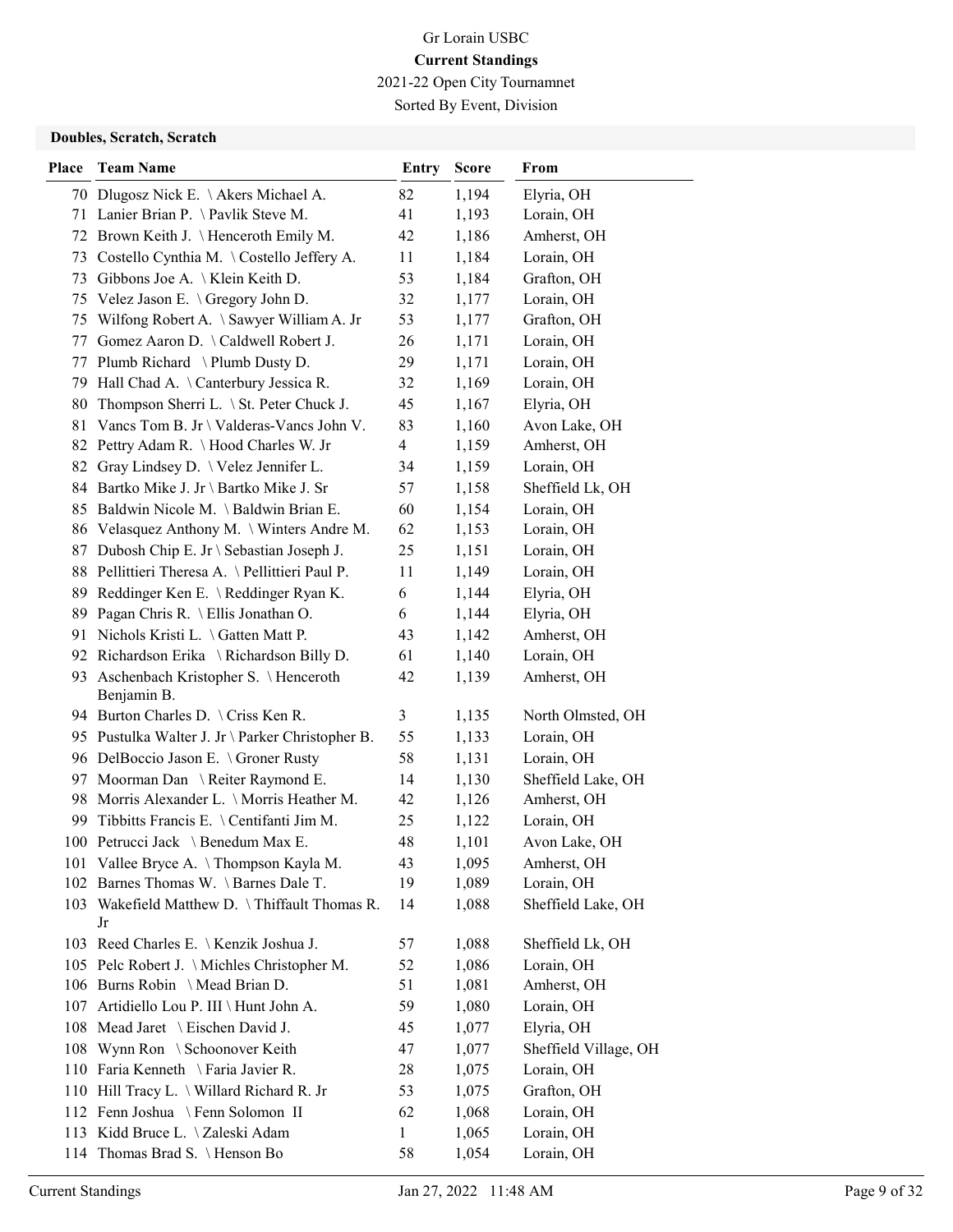2021-22 Open City Tournamnet Sorted By Event, Division

#### Doubles, Scratch, Scratch

| <b>Place</b> | <b>Team Name</b>                               | Entry | <b>Score</b> | From               |
|--------------|------------------------------------------------|-------|--------------|--------------------|
|              | 115 Johns Steve \Duesler Jason                 | 38    | 1,050        | Avon, OH           |
|              | 116 Massel Tim \ Jackson Thomas E. Jr          | 82    | 1,030        | Elyria, OH         |
|              | 117 Durst Keith A. \ Schuh Ethan H.            | 31    | 1,028        | Elyria, OH         |
|              | 118 Reddinger Donna E. \Hammill Lisa M.        | 6     | 1,024        | Elyria, OH         |
|              | 119 Malinowski Dale \ Egan Bob G.              | 37    | 1,020        | Avon Lake, OH      |
|              | 120 Barnes Amber K. \ Hurlbut Diane L.         | 19    | 1,015        | Lorain, OH         |
|              | 121 White Steve H. $\setminus$ Gates Robert F. | 14    | 1,014        | Sheffield Lake, OH |
|              | 122 Konowal Ray R. \ Csubak Darin M.           | 26    | 1,008        | Lorain, OH         |
|              | 122 Gill Rebecca M. \Lockhart Eric R.          | 30    | 1,008        | Lorain, OH         |
|              | 124 Gutierrez Rebecca L. \ Diaz Kim A.         | 61    | 999          | Lorain, OH         |
|              | 125 Waechter Patricia A. \ Waechter Ryan M.    | 11    | 996          | Lorain, OH         |
|              | 126 Chopcinski Gary E. \Chopcinski Antoni D.   | 5     | 982          | Parma, OH          |
|              | 127 Dennis Ron J. \ Dennis Nico J.             | 66    | 979          | N. Ridgeville, OH  |
|              | 128 Chichester Paul G. \Toth John A.           | 38    | 978          | Avon, OH           |
|              | 129 Rodriguez Raquel \ Simpson Trevor J.       | 30    | 955          | Lorain, OH         |
|              | 130 Kostyack Pam \ Zakutny Alexis A.           | 77    | 906          | Lorain, OH         |
|              | 131 Addington Lori \ Stafford Sheila J.        | 51    | 905          | Amherst, OH        |

The lowest score to cash is 1505.

| Place | <b>Team Name</b>     | Entry | <b>Score</b> | From                 |
|-------|----------------------|-------|--------------|----------------------|
| 1     | Vallee Bryce A.      | 43    | 871          | Amherst, OH          |
| 2     | Gallagher Connor W.  | 15    | 800          | Avon Lake, OH        |
| 3     | Piskur Rich A.       | 50    | 781          | Vermilion, OH        |
| 4     | Sheets Joe K.        | 18    | 771          | huron, OH            |
| 5     | Damasiewicz Jeff R.  | 73    | 767          | Bay Village, OH      |
| 6     | Gonzalez Ryan A.     | 1     | 755          | Lorain, OH           |
| 6     | Loschetter Chris J.  | 71    | 755          | Avon, OH             |
| 8     | Johns Steve          | 38    | 751          | Avon, OH             |
| 9     | Faria Javier R.      | 28    | 747          | Lorain, OH           |
| 10    | Olexa Steven M.      | 35    | 744          | Cleveland, OH        |
| 11    | Gatten Matt P.       | 43    | 742          | Amherst, OH          |
| 11    | Black Sean M.        | 20    | 742          | Avon, OH             |
| 13    | Hensley Brian R.     | 7     | 741          | Elyria, OH           |
| 14    | Pagan Chris R.       | 6     | 740          | Elyria, OH           |
| 15    | Phillips Olivia L.   | 24    | 739          | North Ridgeville, OH |
| 16    | Reiter Raymond E.    | 14    | 733          | Sheffield Lake, OH   |
| 16    | Gomez Aaron D.       | 26    | 733          | Lorain, OH           |
| 18    | Tarabek Brandon M.   | 20    | 732          | Avon, OH             |
| 19    | Melendez Junie       | 38    | 729          | Avon, OH             |
| 20    | Citro Michael R. Jr  | 19    | 727          | Lorain, OH           |
| 21    | Daub Jeremy J.       | 19    | 726          | Lorain, OH           |
| 21    | Gray Lindsey D.      | 34    | 726          | Lorain, OH           |
| 23    | Rivera Denis J.      | 72    | 724          | Lorain, OH           |
|       | 24 Ellis Jonathan O. | 6     | 723          | Elyria, OH           |
| 25    | Moorman Dan          | 14    | 722          | Sheffield Lake, OH   |
|       |                      |       |              |                      |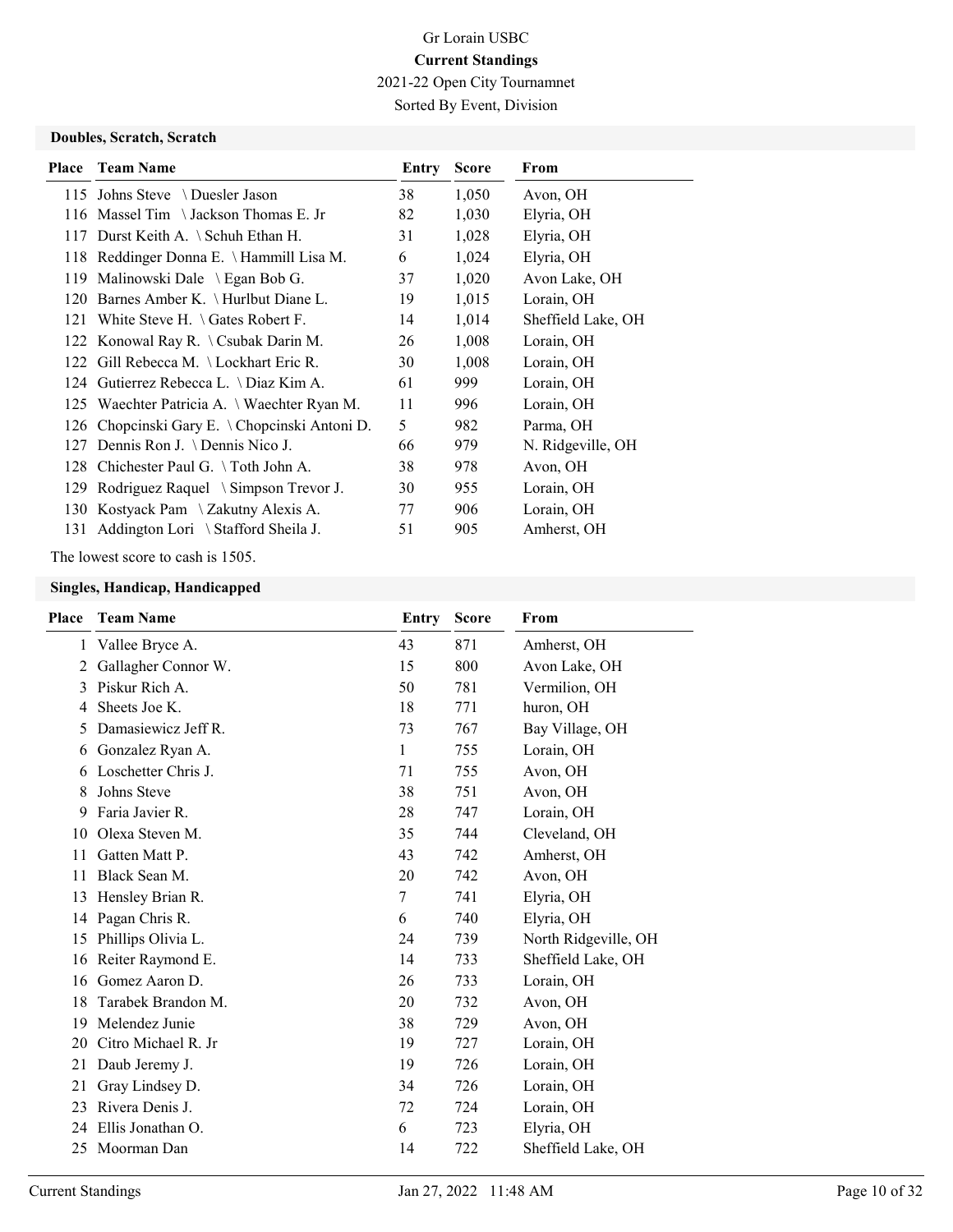2021-22 Open City Tournamnet

Sorted By Event, Division

| Place | <b>Team Name</b>            | Entry          | <b>Score</b> | From               |
|-------|-----------------------------|----------------|--------------|--------------------|
|       | 26 Cunningham Bradley W.    | 18             | 718          | huron, OH          |
|       | 27 Costello Cynthia M.      | 11             | 717          | Lorain, OH         |
|       | 28 Cannon Larry B. Jr       | 34             | 713          | Lorain, OH         |
|       | 28 Mead Bob J.              | 37             | 713          | Avon Lake, OH      |
|       | 30 Petrucci Jack            | 48             | 712          | Avon Lake, OH      |
| 31    | Keplinger Perry M.          | 43             | 711          | Amherst, OH        |
|       | 32 Lafollette Kevin E.      | 16             | 710          | Avon Lake, OH      |
|       | 32 Sawyer William A. Jr     | 53             | 710          | Grafton, OH        |
|       | 34 Canterbury Jessica R.    | 32             | 707          | Lorain, OH         |
|       | 34 Mahnke Christopher J.    | 33             | 707          | Amherst, OH        |
|       | 34 Morrow Carlton A.        | 68             | 707          | Amherst, OH        |
|       | 37 Criss Ken R.             | $\overline{3}$ | 706          | North Olmsted, OH  |
| 37    | Frazier Mark A.             | 67             | 706          | Lorain, OH         |
| 39    | Henry Bryce D.              | 18             | 702          | huron, OH          |
| 40    | Durst Keith A.              | 31             | 701          | Elyria, OH         |
| 41    | Plumb Dusty D.              | 29             | 698          | Lorain, OH         |
|       | 41 Baker Richard W.         | 78             | 698          | Amherst, OH        |
| 43    | Stump John A.               | 75             | 696          | Amherst, OH        |
|       | 44 Harrell Randolph W.      | 7              | 695          | Elyria, OH         |
|       | 44 Sanchez Amber            | 36             | 695          | Lorain, OH         |
|       | 44 Morris Heather M.        | 42             | 695          | Amherst, OH        |
| 47    | Harris Patrick A.           | 39             | 694          | Grafton, OH        |
|       | 48 Ruehl Peter              | 31             | 693          | Elyria, OH         |
| 49    | Nazario Saul R.             | 36             | 692          | Lorain, OH         |
|       | 49 Blakeslee Raymond W. III | 60             | 692          | Lorain, OH         |
| 49    | Richardson Erika            | 61             | 692          | Lorain, OH         |
|       | 52 Pellittieri Theresa A.   | 11             | 691          | Lorain, OH         |
|       | 52 Konya Mark A.            | 25             | 691          | Lorain, OH         |
|       | 52 Delserone Rachael K.     | 20             | 691          | Avon, OH           |
| 55    | Egan Bob G.                 | 37             | 690          | Avon Lake, OH      |
|       | 55 Miller Sean A.           | 70             | 690          | Lorain, OH         |
|       | 55 Jackson Thomas E. Jr     | 82             | 690          | Elyria, OH         |
|       | 58 Waechter Ryan M.         | 11             | 688          | Lorain, OH         |
| 58    | St. Peter Chuck J.          | 45             | 688          | Elyria, OH         |
| 60    | Greenless Brian P.          | 49             | 687          | Amherst, OH        |
| 61    | Gibbons Joe A.              | 53             | 683          | Grafton, OH        |
| 61    | Fenn Solomon II             | 62             | 683          | Lorain, OH         |
| 63    | Gates Robert F.             | 14             | 682          | Sheffield Lake, OH |
| 63    | Biro Christopher A. Jr      | 36             | 682          | Lorain, OH         |
| 63    | Noll Charles G.             | 67             | 682          | Lorain, OH         |
| 66    | Taylor Vern A.              | 7              | 678          | Elyria, OH         |
| 66    | Mead Brian D.               | 51             | 678          | Amherst, OH        |
| 66    | Willard Richard R. Jr       | 53             | 678          | Grafton, OH        |
| 69    | Simpson Trevor J.           | 30             | 677          | Lorain, OH         |
| 69    | Michles Christopher M.      | 52             | 677          | Lorain, OH         |
| 69    | Artidiello Lou P. III       | 59             | 677          | Lorain, OH         |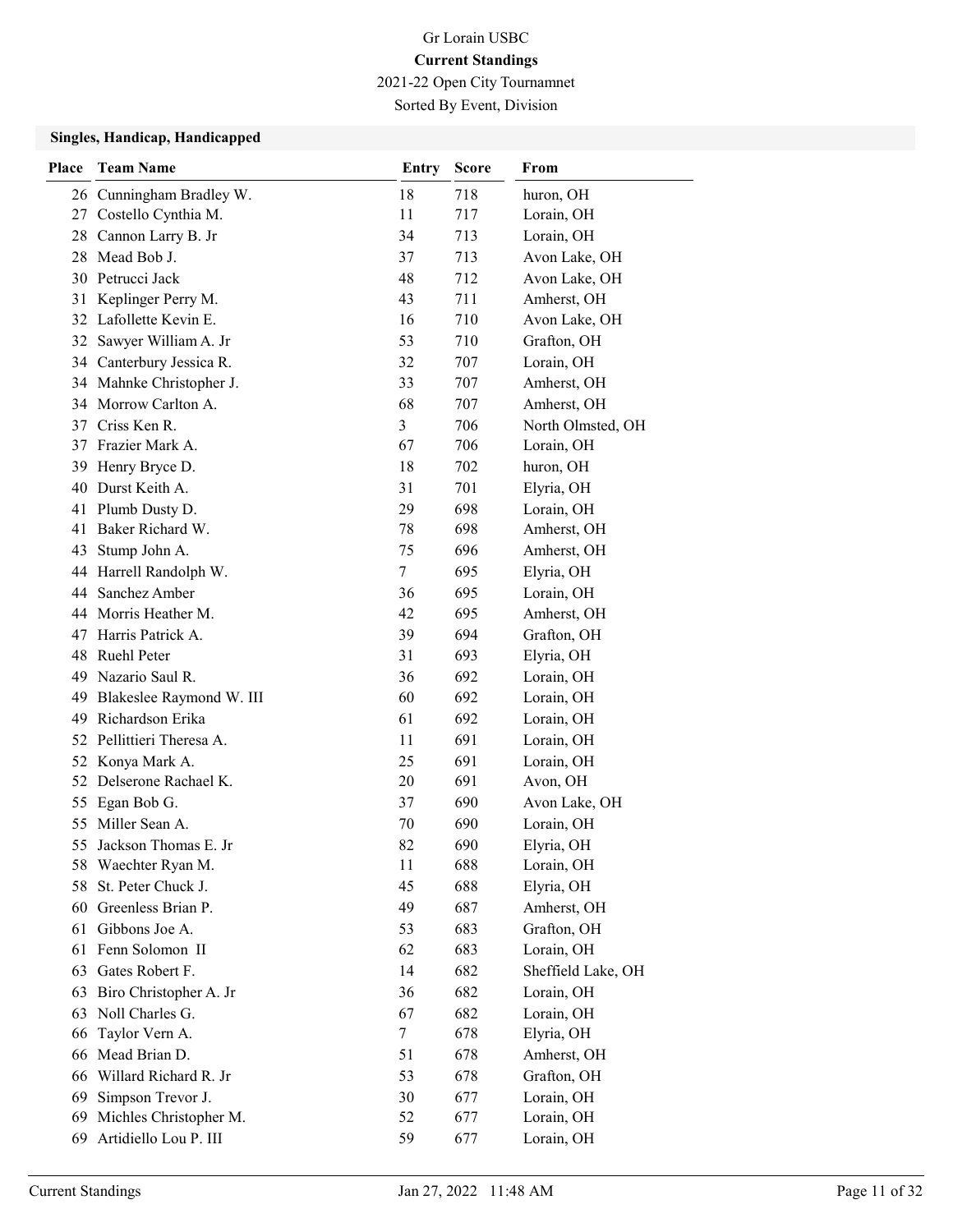2021-22 Open City Tournamnet

Sorted By Event, Division

| Place | <b>Team Name</b>                                | Entry          | <b>Score</b> | From                        |
|-------|-------------------------------------------------|----------------|--------------|-----------------------------|
|       | 72 Pettry Brad M.                               | $\mathfrak{Z}$ | 676          | North Olmsted, OH           |
| 72    | Pellittieri Paul P.                             | 11             | 676          | Lorain, OH                  |
| 72    | Caserta Patrick P. Jr                           | 59             | 676          | Lorain, OH                  |
| 75    | Goode Keith A.                                  | 16             | 675          | Avon Lake, OH               |
| 76    | Reddinger Donna E.                              | 6              | 674          | Elyria, OH                  |
| 76    | Marchand Dan J.                                 | 8              | 674          | Avon, OH                    |
|       | 76 Frazier Al C. Jr                             | 67             | 674          | Lorain, OH                  |
| 76    | Shullick Pete J.                                | 79             | 674          | Oberlin, OH                 |
| 80    | Taylor Jennifer A.                              | 7              | 673          | Elyria, OH                  |
| 80    | Price John F.                                   | 27             | 673          | Amherst, OH                 |
| 80    | Velez Jason E.                                  | 32             | 673          | Lorain, OH                  |
| 80    | Gutierrez Rebecca L.                            | 61             | 673          | Lorain, OH                  |
|       | 80 DelMonico Lugino A.                          | 63             | 673          | Lorain, OH                  |
| 85    | Swietyniowski Jordan D.                         | 62             | 672          | Lorain, OH                  |
| 85    | Brown Jeff A.                                   | 71             | 672          | Avon, OH                    |
| 87    | Hashier Philip M.                               | 16             | 671          | Avon Lake, OH               |
| 87    | Henceroth Emily M.                              | 42             | 671          | Amherst, OH                 |
| 89    | Gregory John D.                                 | 32             | 670          | Lorain, OH                  |
| 89    | Diehl Andrew M.                                 | 75             | 670          | Amherst, OH                 |
| 91    | Rolen Wayne A.                                  | 34             | 669          | Lorain, OH                  |
| 91    | Haskell Michael P.                              | 60             | 669          | Lorain, OH                  |
| 93    | Dubosh Chip E. Jr                               | 25             | 668          | Lorain, OH                  |
| 93    | Kozusko Douglas J.                              | 29             | 668          | Lorain, OH                  |
| 95    | Hurlbut Diane L.                                | 19             | 667          | Lorain, OH                  |
|       | 95 Burtze Devin M.                              | 36             | 667          | Lorain, OH                  |
| 95    | Perkins Leonard A. IV                           | 20             | 667          | Avon, OH                    |
| 95    | Zakutny Alexis A.                               | 77             | 667          | Lorain, OH                  |
| 99    | Burton Charles D.                               | $\mathfrak{Z}$ | 666          | North Olmsted, OH           |
| 100   | Hull Katelyn V.                                 | 3              | 664          | North Olmsted, OH           |
| 100   | Hammill Lisa M.                                 | 6              | 664          | Elyria, OH                  |
| 100   | Thomas Brad S.                                  | 58             | 664          | Lorain, OH                  |
|       | 103 Cuevas Jesse                                | 72             | 663          | Lorain, OH                  |
|       | 104 Kidd Bruce L.                               | $\mathbf{1}$   | 662          | Lorain, OH                  |
|       | 104 Massel Tim                                  | 82             | 662          | Elyria, OH                  |
|       | 106 Zaleski Adam                                | $\mathbf{1}$   | 660          | Lorain, OH                  |
|       | 106 Kuack Jason                                 | 15             | 660          | Avon Lake, OH               |
|       | 108 Metelsky Daniel G.                          | 33             | 659          | Amherst, OH                 |
| 108   | Addington Lori                                  | 51             | 659          | Amherst, OH                 |
|       | 110 Esser Matthew J.                            | 36             | 658          | Lorain, OH                  |
|       | 110 Stacknick Crystal N.                        | 67             | 658          | Lorain, OH                  |
|       | 112 Budka Aaron O.                              | 18             | 657          | huron, OH                   |
|       | 112 Malinowski Dale                             | 37             | 657          | Avon Lake, OH               |
| 112   | Smith Vernon W. III                             | 55             | 657          | Lorain, OH                  |
|       | 115 Lafollette Michael J.<br>115 Pelc Robert J. | 16             | 656          | Avon Lake, OH<br>Lorain, OH |
|       |                                                 | 52             | 656          |                             |
|       | 115 Fries Vincent A. Sr                         | 61             | 656          | Lorain, OH                  |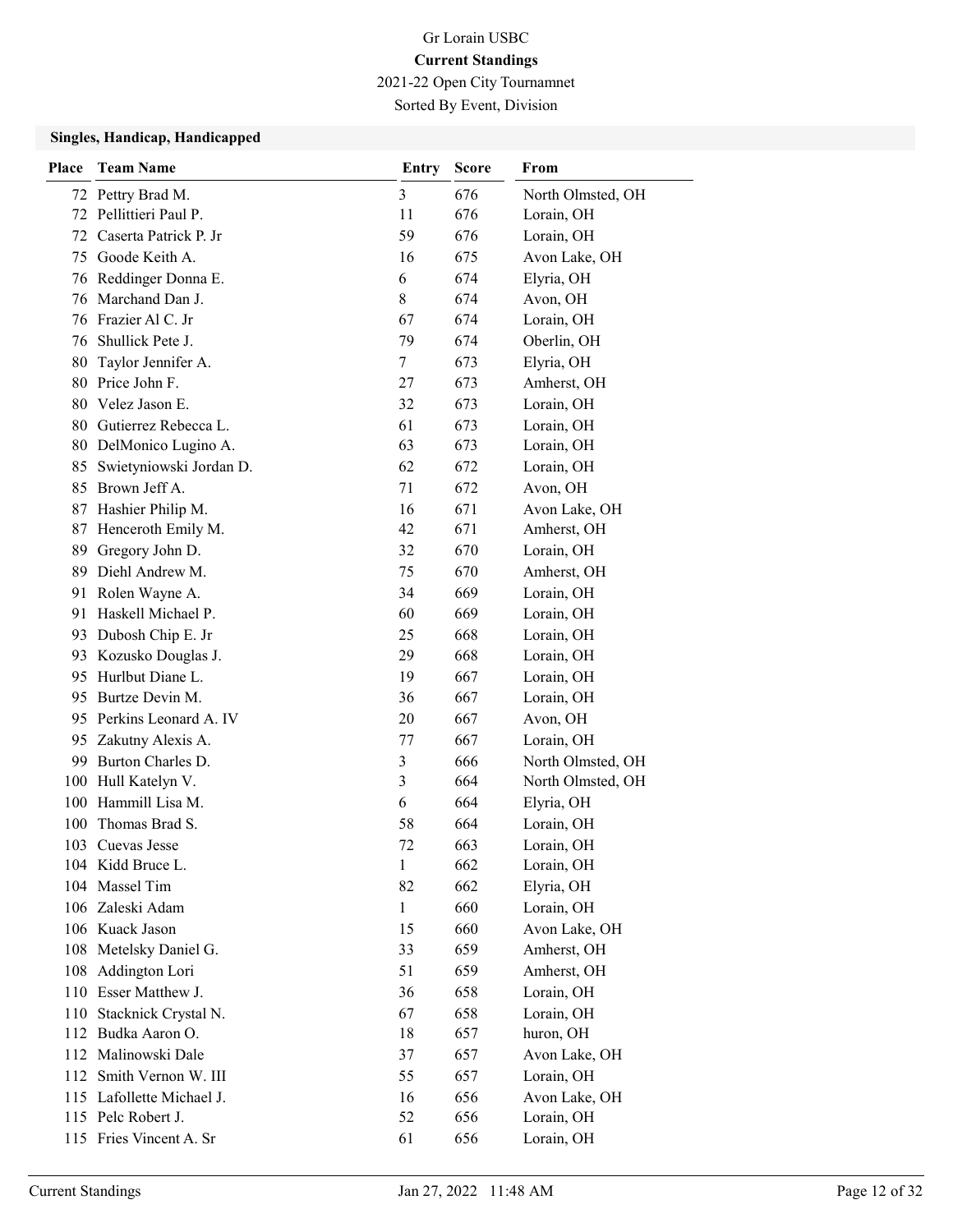2021-22 Open City Tournamnet

Sorted By Event, Division

| Place      | <b>Team Name</b>                            | Entry          | <b>Score</b> | From                                |
|------------|---------------------------------------------|----------------|--------------|-------------------------------------|
|            | 115 Kostyack Pam                            | 77             | 656          | Lorain, OH                          |
|            | 119 Loschetter Erin G.                      | 15             | 655          | Avon Lake, OH                       |
|            | 119 Plowman Andrew S. Jr                    | 23             | 655          | Sheffield Village, OH               |
|            | 119 Csubak Darin M.                         | 26             | 655          | Lorain, OH                          |
|            | 119 Mead Jaret                              | 45             | 655          | Elyria, OH                          |
|            | 119 Richardson Billy D.                     | 61             | 655          | Lorain, OH                          |
|            | 119 Diehl Matt B.                           | 75             | 655          | Amherst, OH                         |
|            | 125 Bartko Mike J. Sr                       | 57             | 654          | Sheffield Lk, OH                    |
|            | 125 Winters Andre M.                        | 62             | 654          | Lorain, OH                          |
| 125        | Saegert Bradley J.                          | 67             | 654          | Lorain, OH                          |
|            | 128 Barnes Dale T.                          | 19             | 653          | Lorain, OH                          |
|            | 129 Thiffault Thomas R. Jr                  | 14             | 652          | Sheffield Lake, OH                  |
|            | 129 Barnes Amber K.                         | 19             | 652          | Lorain, OH                          |
|            | 131 Vancs Tom B. Jr                         | 83             | 651          | Avon Lake, OH                       |
|            | 132 Caldwell Seth R.                        | 26             | 650          | Lorain, OH                          |
|            | 133 Barnes Thomas W.                        | 19             | 649          | Lorain, OH                          |
|            | 133 Reed Charles E.                         | 57             | 649          | Sheffield Lk, OH                    |
|            | 133 Baldwin Brian E.                        | 60             | 649          | Lorain, OH                          |
|            | 136 Casto Jacob A.                          | 3              | 648          | North Olmsted, OH                   |
|            | 136 Aschenbach Kristopher S.                | 42             | 648          | Amherst, OH                         |
|            | 136 Bartko Mike J. Jr                       | 57             | 648          | Sheffield Lk, OH                    |
|            | 136 Flowers John A. II                      | 59             | 648          | Lorain, OH                          |
|            | 136 Price Shannon M.                        | 68             | 648          | Amherst, OH                         |
|            | 141 Groner Rusty                            | 58             | 647          | Lorain, OH                          |
|            | 142 Hood Charles W. Jr                      | $\overline{4}$ | 646          | Amherst, OH                         |
|            | 142 Waechter Patricia A.                    | 11             | 646          | Lorain, OH                          |
|            | 144 Parschen Richard A.                     | 27             | 645          | Amherst, OH                         |
|            | 144 McKiel John J.                          | 36             | 645          | Lorain, OH                          |
|            | 144 Nichols Kristi L.                       | 43             | 645          | Amherst, OH                         |
|            | 144 Corbin John P.                          | 60             | 645          | Lorain, OH                          |
|            | 144 Parker Christopher B.                   | 55             | 645          | Lorain, OH                          |
|            | 149 Masters David R.                        | 8              | 644          | Avon, OH                            |
|            | 149 Dominguez Joe L. Jr                     | 13             | 644          | Lorain, OH                          |
| 149        | Moon Selena A.                              | 24             | 644          | North Ridgeville, OH                |
|            | 152 Haywood Timothy W.                      | 35             | 643          | Cleveland, OH                       |
|            | 152 Pavlik Steve M.                         | 41             | 643          | Lorain, OH                          |
|            | 152 Henson Bo                               | 58             | 643          | Lorain, OH                          |
|            | 152 DelBoccio Jason E.                      | 58             | 643          | Lorain, OH                          |
| 152        | Camp Larry E.<br>Mishak Adam J.             | 61             | 643          | Lorain, OH                          |
| 157<br>157 | Mixter Keith V.                             | 24<br>27       | 642<br>642   | North Ridgeville, OH<br>Amherst, OH |
|            |                                             |                | 642          |                                     |
| 157        | Rodriguez Raquel                            | 30<br>53       | 642          | Lorain, OH                          |
| 157        | Wilfong Robert A.<br>157 Heikkinen James E. |                | 642          | Grafton, OH<br>Lorain, OH           |
|            | 157 Vasquez Joshua N.                       | 70<br>20       | 642          | Avon, OH                            |
|            | 163 Duesler Jason                           | 38             | 641          | Avon, OH                            |
|            |                                             |                |              |                                     |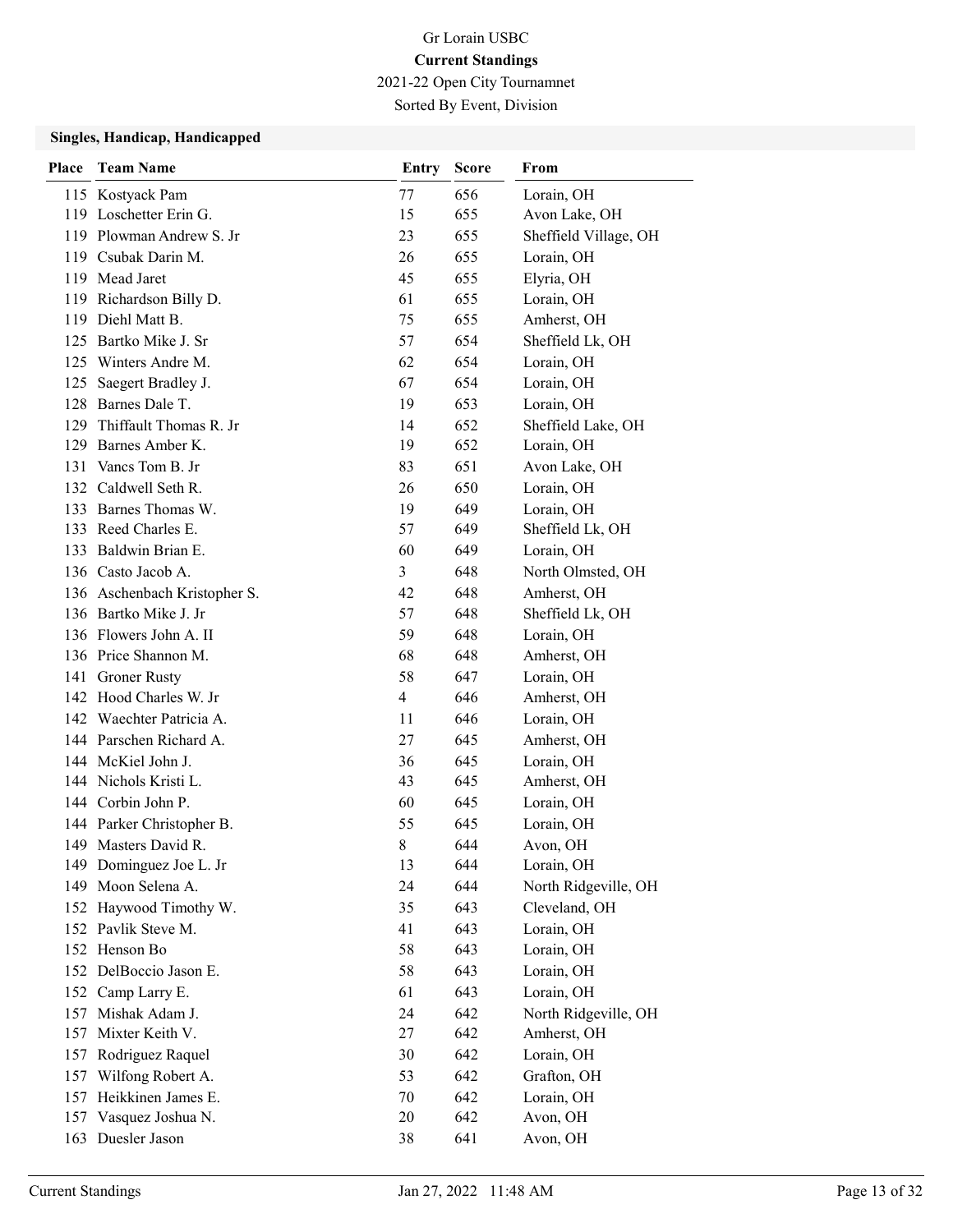2021-22 Open City Tournamnet

Sorted By Event, Division

| Place | <b>Team Name</b>                             | Entry    | <b>Score</b> | From                      |
|-------|----------------------------------------------|----------|--------------|---------------------------|
|       | 164 Costello Jeffery A.                      | 11       | 640          | Lorain, OH                |
|       | 164 Ksenich Joseph C.                        | 36       | 640          | Lorain, OH                |
|       | 166 Lockhart Eric R.                         | 30       | 639          | Lorain, OH                |
|       | 167 Ortiz David J.                           | 1        | 638          | Lorain, OH                |
|       | 167 Hill Tracy L.                            | 53       | 638          | Grafton, OH               |
|       | 169 Henceroth Benjamin B.                    | 42       | 637          | Amherst, OH               |
| 169   | Stafford Sheila J.                           | 51       | 637          | Amherst, OH               |
| 171   | Tibbitts Francis E.                          | 25       | 635          | Lorain, OH                |
| 171   | Schoonover Keith                             | 47       | 635          | Sheffield Village, OH     |
|       | 173 Kenzik Joshua J.                         | 57       | 633          | Sheffield Lk, OH          |
| 174   | Spears Terry J.                              | 16       | 632          | Avon Lake, OH             |
|       | 175 Durst Larry D.                           | 31       | 631          | Elyria, OH                |
| 175   | Marchant Gerald L. III                       | 39       | 631          | Grafton, OH               |
|       | 175 Mercado Matt D.                          | 72       | 631          | Lorain, OH                |
|       | 178 Velez Jennifer L.                        | 34       | 630          | Lorain, OH                |
|       | 178 Burns Robin                              | 51       | 630          | Amherst, OH               |
|       | 178 Benedum Max E.                           | 48       | 630          | Avon Lake, OH             |
|       | 181 Muskiewicz Kevin J. Jr                   | 21       | 629          | Elyria, OH                |
|       | 181 Caldwell Robert J.                       | 26       | 629          | Lorain, OH                |
| 183   | Thompson Kayla M.                            | 43       | 628          | Amherst, OH               |
| 184   | Sebastian Joseph J.                          | 25       | 627          | Lorain, OH                |
|       | 185 Fenn Joshua                              | 62       | 626          | Lorain, OH                |
|       | 185 Kane Gregory K.                          | 75       | 626          | Amherst, OH               |
|       | 187 Reddinger Ryan K.                        | 6        | 625          | Elyria, OH                |
| 188   | Santana Manuel A.                            | 59       | 624          | Lorain, OH                |
| 189   | Schuh Ethan H.                               | 31       | 622          | Elyria, OH                |
| 190   | Muskiewicz Kevin J. Sr.                      | 21       | 620          | Elyria, OH                |
| 190   | Truman Joshua P.                             | 27       | 620          | Amherst, OH               |
|       | 190 Morris Alexander L.                      | 42       | 620          | Amherst, OH               |
| 193   | Gallagher Bill E.                            | 15       | 618          | Avon Lake, OH             |
|       | 193 Plumb Daniel C.                          | 75       | 618          | Amherst, OH               |
|       | 195 Hall Chad A.                             | 32       | 616          | Lorain, OH                |
|       | 196 Kaspirek Colin K.                        | 26       | 615          | Lorain, OH                |
| 196   | Thompson Sherri L.                           | 45       | 615          | Elyria, OH                |
| 196   | Sunagel Jonathan K.<br>199 Centifanti Jim M. | 63       | 615          | Lorain, OH                |
|       | 199 Brown Keith J.                           | 25<br>42 | 614<br>614   | Lorain, OH<br>Amherst, OH |
| 201   | Sagert Don C.                                | 23       | 613          | Sheffield Village, OH     |
| 201   | Chichester Paul G.                           | 38       | 613          | Avon, OH                  |
| 201   | Wilt Jeremy A.                               | 55       | 613          | Lorain, OH                |
|       | 204 Votruba Daniel F.                        | 37       | 612          | Avon Lake, OH             |
|       | 205 Konowal Ray R.                           | 26       | 610          | Lorain, OH                |
|       | 206 Diaz Kim A.                              | 61       | 606          | Lorain, OH                |
|       | 207 Duley Jennifer A.                        | 23       | 604          | Sheffield Village, OH     |
|       | 207 Plowman Andrew W. Sr                     | 23       | 604          | Sheffield Village, OH     |
|       | 207 Falish Jason P.                          | 59       | 604          | Lorain, OH                |
|       |                                              |          |              |                           |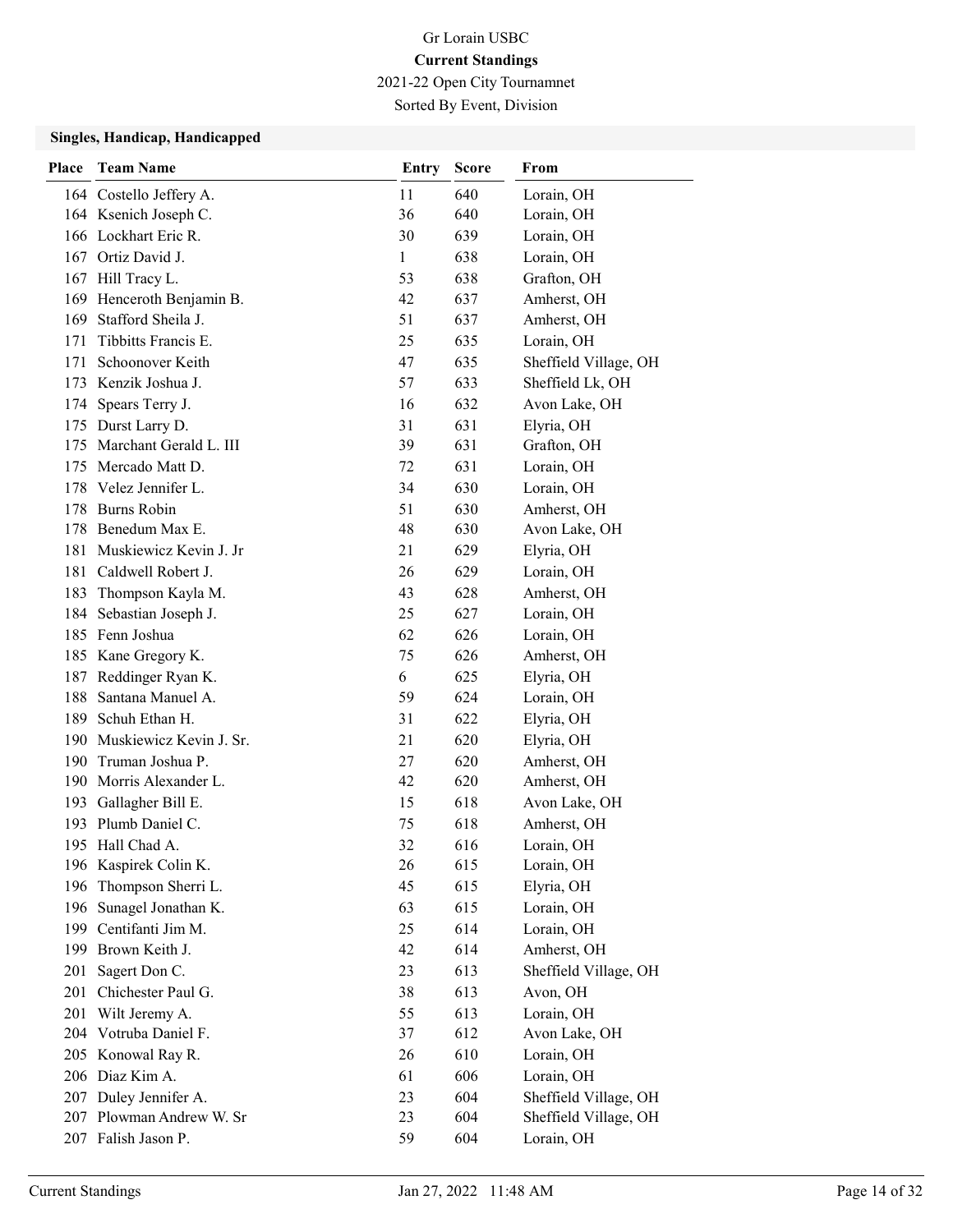2021-22 Open City Tournamnet

Sorted By Event, Division

| Place | <b>Team Name</b>           | <b>Entry</b> | <b>Score</b> | From                 |
|-------|----------------------------|--------------|--------------|----------------------|
|       | 210 Dennis Ron J.          | 66           | 603          | N. Ridgeville, OH    |
|       | 210 Busey Marshall E.      | 75           | 603          | Amherst, OH          |
|       | 212 Retallick Tina L.      | 34           | 602          | Lorain, OH           |
|       | 213 Chopcinski Gary E.     | 5            | 600          | Parma, OH            |
| 214   | Muskiewicz Keith R.        | 21           | 599          | Elyria, OH           |
| 214   | Duley Jeremy J.            | 24           | 599          | North Ridgeville, OH |
|       | 214 Lanier Brian P.        | 41           | 599          | Lorain, OH           |
|       | 217 Barry Richard A. Jr    | 13           | 598          | Lorain, OH           |
|       | 217 Dennis Nico J.         | 66           | 598          | N. Ridgeville, OH    |
| 219   | Zakrajsek Rick             | 21           | 596          | Elyria, OH           |
|       | 220 Lehman Michael         | 3            | 594          | North Olmsted, OH    |
|       | 220 Schrift John G.        | 25           | 594          | Lorain, OH           |
|       | 222 Sheets Missy R.        | 67           | 593          | Lorain, OH           |
| 223   | Harcula Katherine A.       | 7            | 589          | Elyria, OH           |
|       | 224 Chopcinski Antoni D.   | 5            | 586          | Parma, OH            |
|       | 224 Klein Keith D.         | 53           | 586          | Grafton, OH          |
|       | 224 Presutto Rick J.       | 62           | 586          | Lorain, OH           |
| 224   | Akers Michael A.           | 82           | 586          | Elyria, OH           |
|       | 228 Pranckunas Beth        | $\tau$       | 585          | Elyria, OH           |
|       | 229 Hughart Robert G.      | 55           | 584          | Lorain, OH           |
| 229   | Dlugosz Nick E.            | 82           | 584          | Elyria, OH           |
| 231   | Eischen David J.           | 45           | 583          | Elyria, OH           |
|       | 231 Hromada Jerome M.      | 73           | 583          | Bay Village, OH      |
|       | 233 Wakefield Matthew D.   | 14           | 579          | Sheffield Lake, OH   |
|       | 233 Mendosa Dennis S.      | 72           | 579          | Lorain, OH           |
|       | 235 Griffiths Jeremy R.    | 38           | 575          | Avon, OH             |
|       | 236 Martin Ryan A.         | 60           | 574          | Lorain, OH           |
|       | 237 Falish Melinda M.      | 13           | 573          | Lorain, OH           |
| 237   | Plumb Richard              | 29           | 573          | Lorain, OH           |
| 237   | Pogorelc Chriss R.         | 55           | 573          | Lorain, OH           |
|       | 237 Valderas-Vancs John V. | 83           | 573          | Avon Lake, OH        |
|       | 241 Baldwin Nicole M.      | 60           | 572          | Lorain, OH           |
|       | 242 Scarvelli David L.     | 50           | 571          | Vermilion, OH        |
| 243   | White Steve H.             | 14           | 570          | Sheffield Lake, OH   |
| 244   | Toth John A.               | 38           | 568          | Avon, OH             |
|       | 245 Delserone Richard      | 20           | 566          | Avon, OH             |
| 246   | Thompson Courtney L.       | 43           | 565          | Amherst, OH          |
| 247   | Goode Adam M.              | 16           | 559          | Avon Lake, OH        |
|       | 248 Faria Kenneth          | 28           | 558          | Lorain, OH           |
|       | 249 Retallick Thomas F.    | 34           | 556          | Lorain, OH           |
|       | 249 Caldwell Anthony       | 49           | 556          | Amherst, OH          |
| 251   | Reddinger Ken E.           | 6            | 555          | Elyria, OH           |
| 251   | Velasquez Anthony M.       | 62           | 555          | Lorain, OH           |
|       | 253 Pustulka Walter J. Jr  | 55           | 548          | Lorain, OH           |
|       | 254 Burich Ryan K.         | 29           | 545          | Lorain, OH           |
|       | 255 Pettry Adam R.         | 4            | 540          | Amherst, OH          |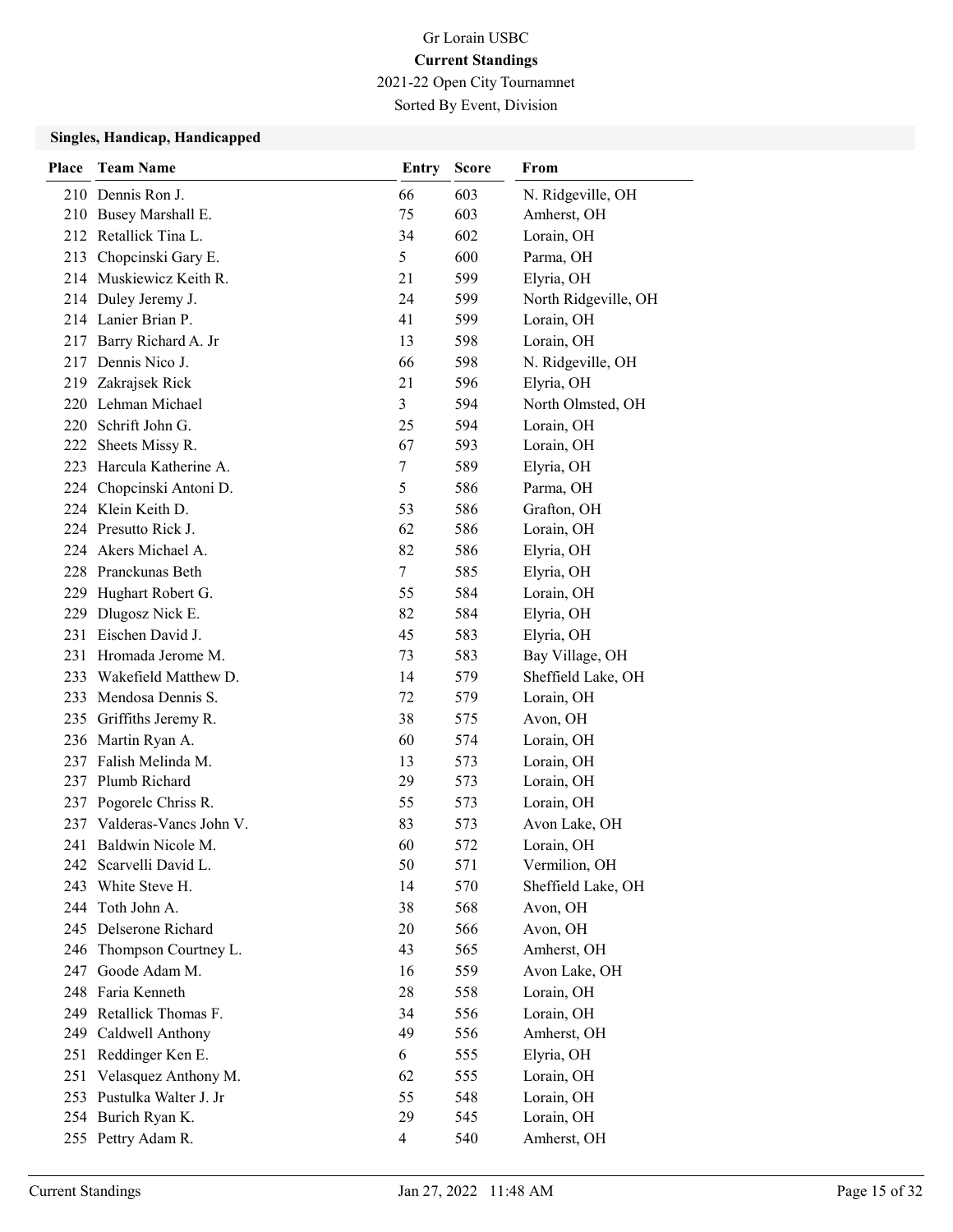Sorted By Event, Division

### Singles, Handicap, Handicapped

| <b>Place</b> Team Name | Entry Score |     | From        |
|------------------------|-------------|-----|-------------|
| 256 Gill Rebecca M.    | 30          | 537 | Lorain, OH  |
| 257 Langley William M. | 13          | 531 | Lorain, OH  |
| 258 Hunt John A.       | 59          | 529 | Lorain, OH  |
| 259 Carlton Perry N.   | 36          | 525 | Lorain, OH  |
| 260 Ragnoni Chris J.   | 79          | 519 | Oberlin, OH |

The lowest score to cash is 691.

| <b>Place</b> | <b>Team Name</b>          | Entry        | <b>Score</b> | From                 |
|--------------|---------------------------|--------------|--------------|----------------------|
| 1            | Piskur Rich A.            | 50           | 768          | Vermilion, OH        |
|              | 2 Loschetter Chris J.     | 71           | 755          | Avon, OH             |
| 3            | Gallagher Connor W.       | 15           | 752          | Avon Lake, OH        |
| 4            | Gatten Matt P.            | 43           | 742          | Amherst, OH          |
| 4            | Black Sean M.             | 20           | 742          | Avon, OH             |
| 6            | Hensley Brian R.          | 7            | 736          | Elyria, OH           |
| 6            | Sheets Joe K.             | 18           | 736          | huron, OH            |
| 8            | Tarabek Brandon M.        | 20           | 732          | Avon, OH             |
| 9            | Citro Michael R. Jr       | 19           | 727          | Lorain, OH           |
| 10           | Gonzalez Ryan A.          | $\mathbf{1}$ | 715          | Lorain, OH           |
| 11           | Cannon Larry B. Jr        | 34           | 708          | Lorain, OH           |
|              | 12 Mahnke Christopher J.  | 33           | 707          | Amherst, OH          |
|              | 13 Cunningham Bradley W.  | 18           | 705          | huron, OH            |
| 13           | Sawyer William A. Jr      | 53           | 705          | Grafton, OH          |
| 15           | Damasiewicz Jeff R.       | 73           | 703          | Bay Village, OH      |
|              | 16 Frazier Mark A.        | 67           | 701          | Lorain, OH           |
| 17           | Phillips Olivia L.        | 24           | 699          | North Ridgeville, OH |
| 18           | Baker Richard W.          | 78           | 698          | Amherst, OH          |
| 19           | Olexa Steven M.           | 35           | 693          | Cleveland, OH        |
|              | 20 Gomez Aaron D.         | 26           | 688          | Lorain, OH           |
|              | 21 Biro Christopher A. Jr | 36           | 680          | Lorain, OH           |
| 22           | Taylor Vern A.            | $\tau$       | 678          | Elyria, OH           |
|              | 23 Caserta Patrick P. Jr  | 59           | 676          | Lorain, OH           |
|              | 24 Ellis Jonathan O.      | 6            | 675          | Elyria, OH           |
|              | 24 Henry Bryce D.         | 18           | 675          | huron, OH            |
|              | 24 St. Peter Chuck J.     | 45           | 675          | Elyria, OH           |
| 27           | Frazier Al C. Jr          | 67           | 674          | Lorain, OH           |
| 27           | Shullick Pete J.          | 79           | 674          | Oberlin, OH          |
|              | 29 Price John F.          | $27\,$       | 673          | Amherst, OH          |
| 29           | DelMonico Lugino A.       | 63           | 673          | Lorain, OH           |
| 31           | Brown Jeff A.             | 71           | 672          | Avon, OH             |
|              | 32 Criss Ken R.           | 3            | 669          | North Olmsted, OH    |
|              | 33 Daub Jeremy J.         | 19           | 667          | Lorain, OH           |
|              | 34 Hashier Philip M.      | 16           | 666          | Avon Lake, OH        |
| 35           | Miller Sean A.            | 70           | 663          | Lorain, OH           |
|              | 36 Gregory John D.        | 32           | 662          | Lorain, OH           |
|              | 37 Harrell Randolph W.    | 7            | 660          | Elyria, OH           |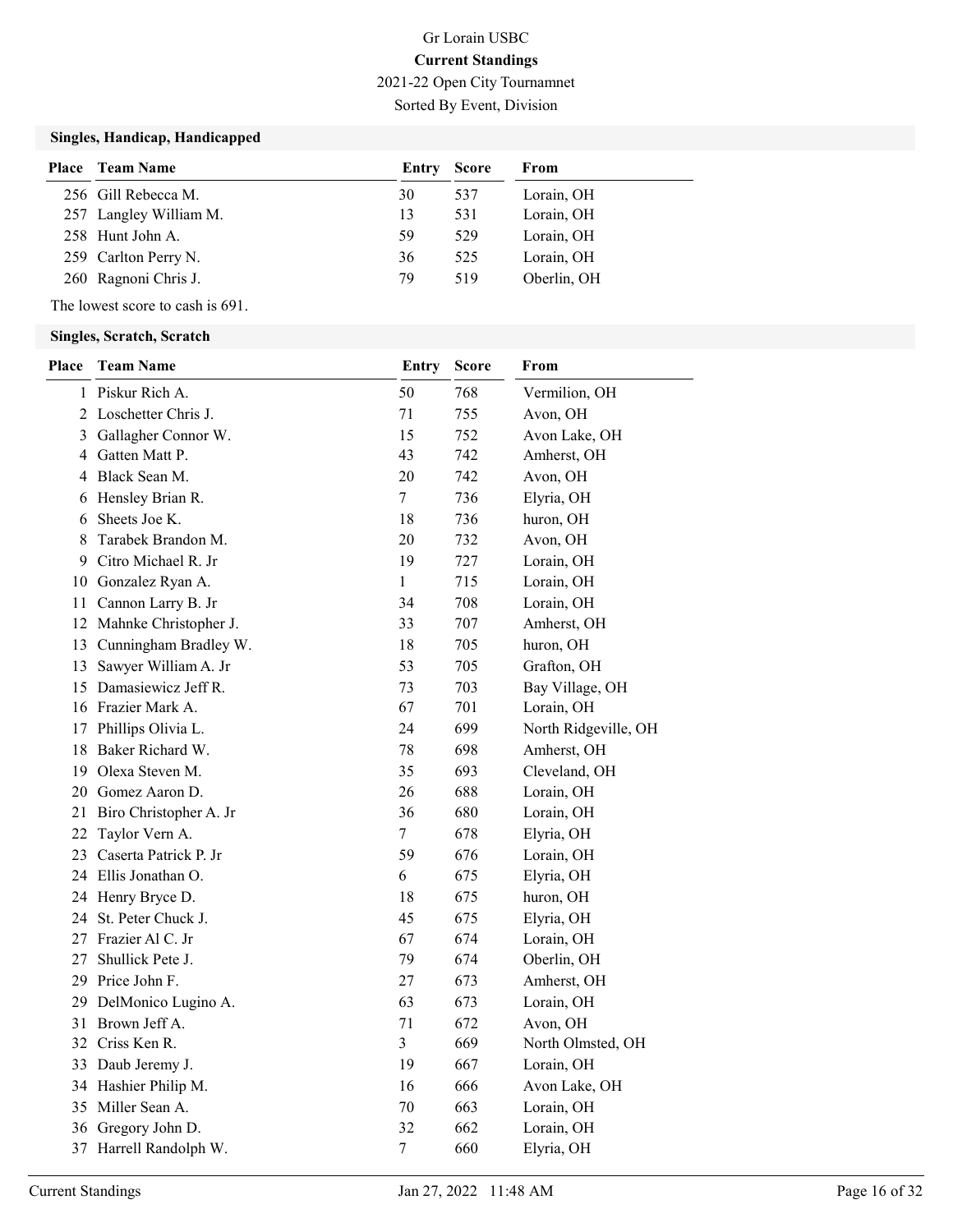2021-22 Open City Tournamnet Sorted By Event, Division

| Place | <b>Team Name</b>          | Entry          | <b>Score</b> | From                  |
|-------|---------------------------|----------------|--------------|-----------------------|
|       | 38 Delserone Rachael K.   | 20             | 659          | Avon, OH              |
| 39    | Plowman Andrew S. Jr      | 23             | 655          | Sheffield Village, OH |
| 39    | Sanchez Amber             | 36             | 655          | Lorain, OH            |
| 39    | Richardson Erika          | 61             | 655          | Lorain, OH            |
|       | 42 Hull Katelyn V.        | 3              | 654          | North Olmsted, OH     |
| 43    | Lafollette Kevin E.       | 16             | 651          | Avon Lake, OH         |
|       | 44 Henceroth Emily M.     | 42             | 650          | Amherst, OH           |
|       | 44 Vallee Bryce A.        | 43             | 650          | Amherst, OH           |
| 46    | Johns Steve               | 38             | 649          | Avon, OH              |
| 47    | Hood Charles W. Jr        | $\overline{4}$ | 646          | Amherst, OH           |
| 47    | Saegert Bradley J.        | 67             | 646          | Lorain, OH            |
|       | 49 Parschen Richard A.    | 27             | 645          | Amherst, OH           |
| 49    | Rolen Wayne A.            | 34             | 645          | Lorain, OH            |
| 49    | McKiel John J.            | 36             | 645          | Lorain, OH            |
| 52    | Pettry Brad M.            | 3              | 644          | North Olmsted, OH     |
| 52    | Dominguez Joe L. Jr       | 13             | 644          | Lorain, OH            |
| 52    | Keplinger Perry M.        | 43             | 644          | Amherst, OH           |
| 55    | Casto Jacob A.            | 3              | 643          | North Olmsted, OH     |
|       | 56 Mixter Keith V.        | 27             | 642          | Amherst, OH           |
|       | 56 Greenless Brian P.     | 49             | 642          | Amherst, OH           |
|       | 56 Haskell Michael P.     | 60             | 642          | Lorain, OH            |
|       | 56 Vasquez Joshua N.      | 20             | 642          | Avon, OH              |
|       | 60 Perkins Leonard A. IV  | 20             | 640          | Avon, OH              |
|       | 61 Ruehl Peter            | 31             | 637          | Elyria, OH            |
| 61    | Morrow Carlton A.         | 68             | 637          | Amherst, OH           |
| 63    | Dubosh Chip E. Jr         | 25             | 636          | Lorain, OH            |
|       | 64 Mead Bob J.            | 37             | 635          | Avon Lake, OH         |
| 65    | Pelc Robert J.            | 52             | 632          | Lorain, OH            |
|       | 66 Baldwin Brian E.       | 60             | 631          | Lorain, OH            |
| 67    | Tibbitts Francis E.       | 25             | 630          | Lorain, OH            |
| 68    | Barnes Dale T.            | 19             | 629          | Lorain, OH            |
|       | 68 Muskiewicz Kevin J. Jr | 21             | 629          | Elyria, OH            |
| 70    | Noll Charles G.           | 67             | 628          | Lorain, OH            |
| 71    | Konya Mark A.             | 25             | 627          | Lorain, OH            |
| 71    | Gibbons Joe A.            | 53             | 627          | Grafton, OH           |
| 73    | Loschetter Erin G.        | 15             | 626          | Avon Lake, OH         |
| 73    | Csubak Darin M.           | 26             | 626          | Lorain, OH            |
| 73    | Artidiello Lou P. III     | 59             | 626          | Lorain, OH            |
| 76    | Metelsky Daniel G.        | 33             | 622          | Amherst, OH           |
| 77    | Flowers John A. II        | 59             | 621          | Lorain, OH            |
| 78    | Truman Joshua P.          | 27             | 620          | Amherst, OH           |
| 78    | Kozusko Douglas J.        | 29             | 620          | Lorain, OH            |
| 80    | Costello Jeffery A.       | 11             | 619          | Lorain, OH            |
| 81    | Esser Matthew J.          | 36             | 618          | Lorain, OH            |
|       | 81 Fenn Joshua            | 62             | 618          | Lorain, OH            |
|       | 83 Morris Heather M.      | 42             | 617          | Amherst, OH           |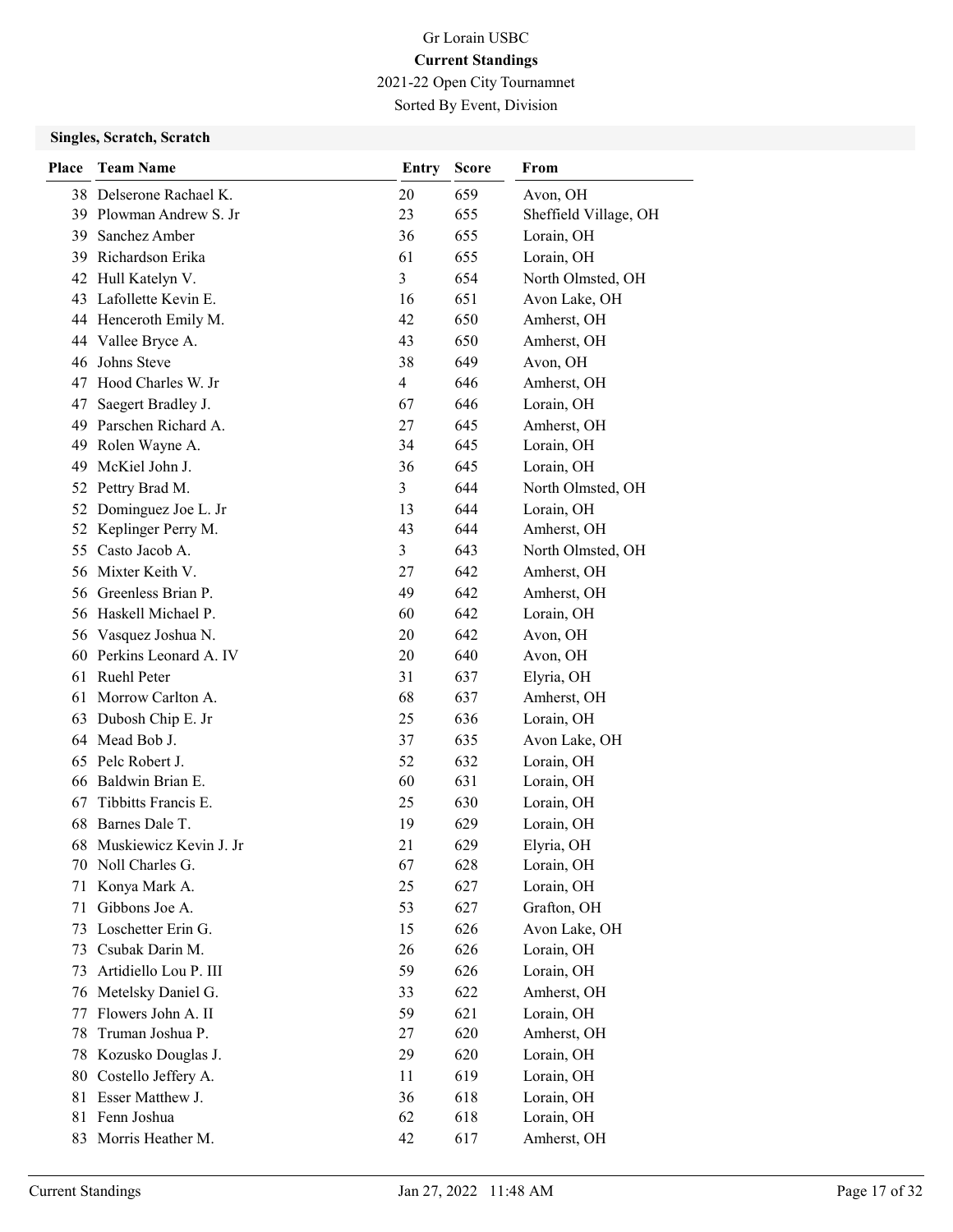2021-22 Open City Tournamnet

Sorted By Event, Division

| <b>Place</b> | <b>Team Name</b>             | <b>Entry</b> | <b>Score</b> | From                  |
|--------------|------------------------------|--------------|--------------|-----------------------|
|              | 84 Ksenich Joseph C.         | 36           | 616          | Lorain, OH            |
| 85           | Burton Charles D.            | 3            | 615          | North Olmsted, OH     |
| 85           | Sunagel Jonathan K.          | 63           | 615          | Lorain, OH            |
| 87           | Sagert Don C.                | 23           | 613          | Sheffield Village, OH |
|              | 88 Budka Aaron O.            | 18           | 612          | huron, OH             |
| 89           | Haywood Timothy W.           | 35           | 611          | Cleveland, OH         |
| 89           | Bartko Mike J. Sr            | 57           | 611          | Sheffield Lk, OH      |
|              | 89 Fries Vincent A. Sr       | 61           | 611          | Lorain, OH            |
|              | 92 Mishak Adam J.            | 24           | 610          | North Ridgeville, OH  |
| 92           | Thomas Brad S.               | 58           | 610          | Lorain, OH            |
|              | 92 Swietyniowski Jordan D.   | 62           | 610          | Lorain, OH            |
|              | 92 Stump John A.             | 75           | 610          | Amherst, OH           |
|              | 92 Petrucci Jack             | 48           | 610          | Avon Lake, OH         |
|              | 97 Plumb Daniel C.           | 75           | 608          | Amherst, OH           |
|              | 98 Moon Selena A.            | 24           | 607          | North Ridgeville, OH  |
|              | 99 Masters David R.          | 8            | 604          | Avon, OH              |
|              | 99 Cuevas Jesse              | 72           | 604          | Lorain, OH            |
|              | 101 Melendez Junie           | 38           | 603          | Avon, OH              |
|              | 102 Muskiewicz Kevin J. Sr.  | 21           | 602          | Elyria, OH            |
|              | 103 Pellittieri Paul P.      | 11           | 601          | Lorain, OH            |
|              | 104 Aschenbach Kristopher S. | 42           | 600          | Amherst, OH           |
|              | 104 Henceroth Benjamin B.    | 42           | 600          | Amherst, OH           |
|              | 104 Fenn Solomon II          | 62           | 600          | Lorain, OH            |
|              | 107 Muskiewicz Keith R.      | 21           | 599          | Elyria, OH            |
|              | 107 Lockhart Eric R.         | 30           | 599          | Lorain, OH            |
|              | 109 Barry Richard A. Jr      | 13           | 598          | Lorain, OH            |
|              | 110 Pagan Chris R.           | 6            | 597          | Elyria, OH            |
|              | 110 Lafollette Michael J.    | 16           | 597          | Avon Lake, OH         |
|              | 112 Marchand Dan J.          | 8            | 596          | Avon, OH              |
|              | 112 Stacknick Crystal N.     | 67           | 596          | Lorain, OH            |
|              | 114 Schuh Ethan H.           | 31           | 593          | Elyria, OH            |
|              | 114 Brown Keith J.           | 42           | 593          | Amherst, OH           |
|              | 114 Jackson Thomas E. Jr     | 82           | 593          | Elyria, OH            |
| 117          | Taylor Jennifer A.           | 7            | 592          | Elyria, OH            |
|              | 118 Malinowski Dale          | 37           | 590          | Avon Lake, OH         |
|              | 119 Kenzik Joshua J.         | 57           | 588          | Sheffield Lk, OH      |
|              | 119 Groner Rusty             | 58           | 588          | Lorain, OH            |
|              | 119 Falish Jason P.          | 59           | 588          | Lorain, OH            |
|              | 119 Diehl Matt B.            | 75           | 588          | Amherst, OH           |
|              | 123 Nazario Saul R.          | 36           | 587          | Lorain, OH            |
|              | 124 Harris Patrick A.        | 39           | 584          | Grafton, OH           |
|              | 125 Eischen David J.         | 45           | 583          | Elyria, OH            |
|              | 126 Duley Jeremy J.          | 24           | 581          | North Ridgeville, OH  |
|              | 126 Gray Lindsey D.          | 34           | 581          | Lorain, OH            |
|              | 126 Burtze Devin M.          | 36           | 581          | Lorain, OH            |
|              | 126 Mead Brian D.            | 51           | 581          | Amherst, OH           |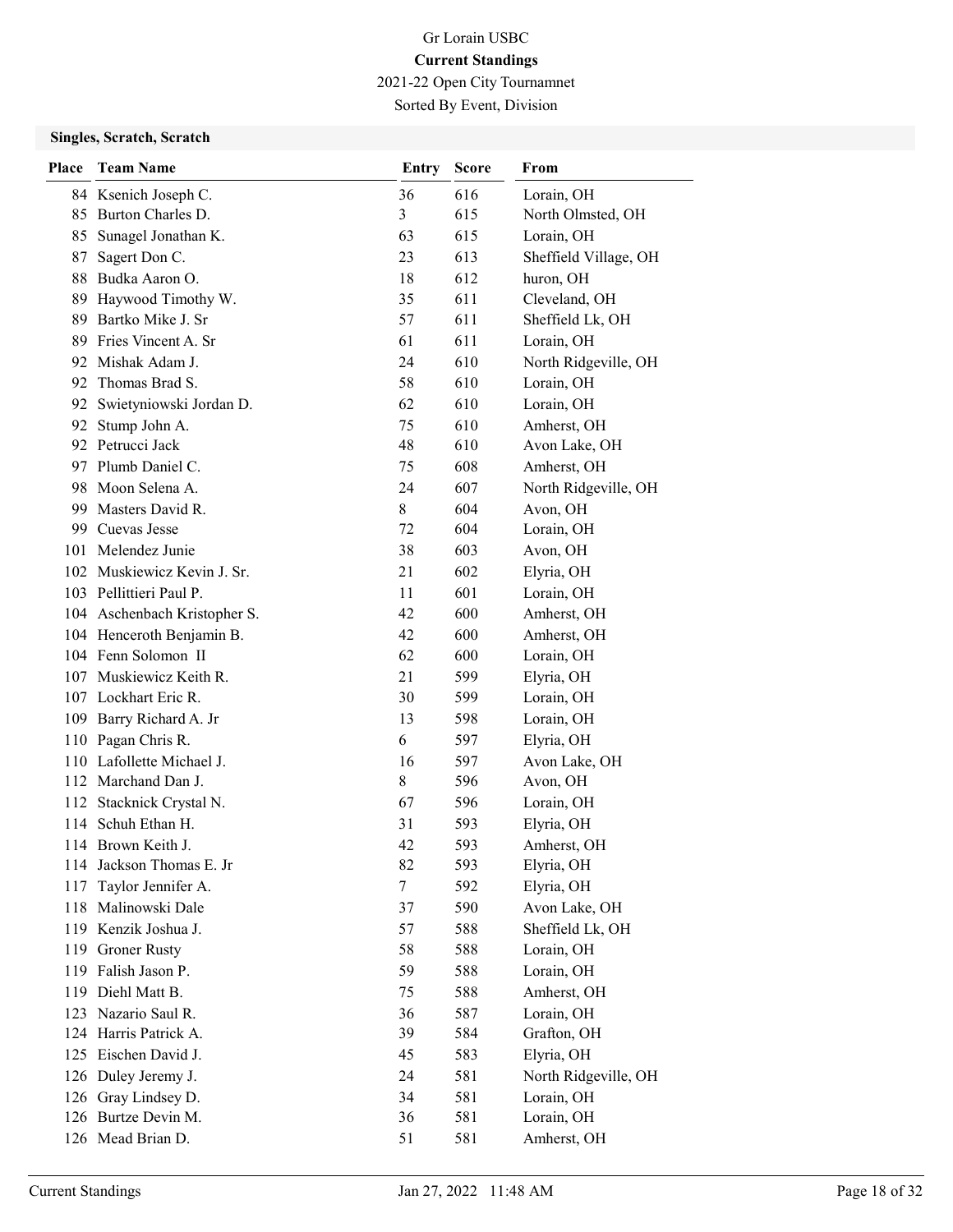2021-22 Open City Tournamnet Sorted By Event, Division

| <b>Place</b> | <b>Team Name</b>                                | Entry        | <b>Score</b> | From                     |
|--------------|-------------------------------------------------|--------------|--------------|--------------------------|
|              | 130 Zakrajsek Rick                              | 21           | 580          | Elyria, OH               |
|              | 130 Michles Christopher M.                      | 52           | 580          | Lorain, OH               |
|              | 130 Heikkinen James E.                          | 70           | 580          | Lorain, OH               |
|              | 133 Schoonover Keith                            | 47           | 579          | Sheffield Village, OH    |
|              | 134 Wilfong Robert A.                           | 53           | 578          | Grafton, OH              |
|              | 134 Presutto Rick J.                            | 62           | 578          | Lorain, OH               |
|              | 136 Zaleski Adam                                | $\mathbf{1}$ | 577          | Lorain, OH               |
|              | 137 Willard Richard R. Jr                       | 53           | 576          | Grafton, OH              |
|              | 137 Winters Andre M.                            | 62           | 576          | Lorain, OH               |
|              | 139 Hromada Jerome M.                           | 73           | 575          | Bay Village, OH          |
|              | 140 Kuack Jason                                 | 15           | 574          | Avon Lake, OH            |
|              | 140 Duesler Jason                               | 38           | 574          | Avon, OH                 |
|              | 142 Pavlik Steve M.                             | 41           | 573          | Lorain, OH               |
|              | 142 Nichols Kristi L.                           | 43           | 573          | Amherst, OH              |
|              | 144 Marchant Gerald L. III                      | 39           | 572          | Grafton, OH              |
|              | 145 Reddinger Ryan K.                           | 6            | 571          | Elyria, OH               |
|              | 145 Gutierrez Rebecca L.                        | 61           | 571          | Lorain, OH               |
|              | 145 Dennis Nico J.                              | 66           | 571          | N. Ridgeville, OH        |
|              | 148 Lehman Michael                              | 3            | 570          | North Olmsted, OH        |
|              | 149 Blakeslee Raymond W. III                    | 60           | 568          | Lorain, OH               |
|              | 150 Goode Keith A.                              | 16           | 567          | Avon Lake, OH            |
|              | 151 Martin Ryan A.                              | 60           | 566          | Lorain, OH               |
|              | 151 Delserone Richard                           | 20           | 566          | Avon, OH                 |
|              | 153 Gallagher Bill E.                           | 15<br>75     | 564<br>563   | Avon Lake, OH            |
|              | 154 Busey Marshall E.<br>155 DelBoccio Jason E. | 58           | 562          | Amherst, OH              |
|              | 156 Pranckunas Beth                             | $\tau$       | 561          | Lorain, OH<br>Elyria, OH |
|              | 157 Reed Charles E.                             | 57           | 560          | Sheffield Lk, OH         |
|              | 158 Kaspirek Colin K.                           | 26           | 559          | Lorain, OH               |
| 158          | Simpson Trevor J.                               | 30           | 559          | Lorain, OH               |
|              | 158 Bartko Mike J. Jr                           | 57           | 559          | Sheffield Lk, OH         |
|              | 158 Price Shannon M.                            | 68           | 559          | Amherst, OH              |
|              | 162 Smith Vernon W. III                         | 55           | 558          | Lorain, OH               |
|              | 163 Plumb Richard                               | 29           | 557          | Lorain, OH               |
| 163          | Wilt Jeremy A.                                  | 55           | 557          | Lorain, OH               |
|              | 163 Hughart Robert G.                           | 55           | 557          | Lorain, OH               |
|              | 166 Corbin John P.                              | 60           | 556          | Lorain, OH               |
| 167          | Thiffault Thomas R. Jr                          | 14           | 555          | Sheffield Lake, OH       |
|              | 167 Moorman Dan                                 | 14           | 555          | Sheffield Lake, OH       |
| 169          | Spears Terry J.                                 | 16           | 554          | Avon Lake, OH            |
| 170          | Henson Bo                                       | 58           | 552          | Lorain, OH               |
| 170          | Dlugosz Nick E.                                 | 82           | 552          | Elyria, OH               |
|              | 172 Kane Gregory K.                             | 75           | 551          | Amherst, OH              |
|              | 173 Centifanti Jim M.                           | 25           | 550          | Lorain, OH               |
|              | 174 White Steve H.                              | 14           | 549          | Sheffield Lake, OH       |
|              | 174 Goode Adam M.                               | 16           | 549          | Avon Lake, OH            |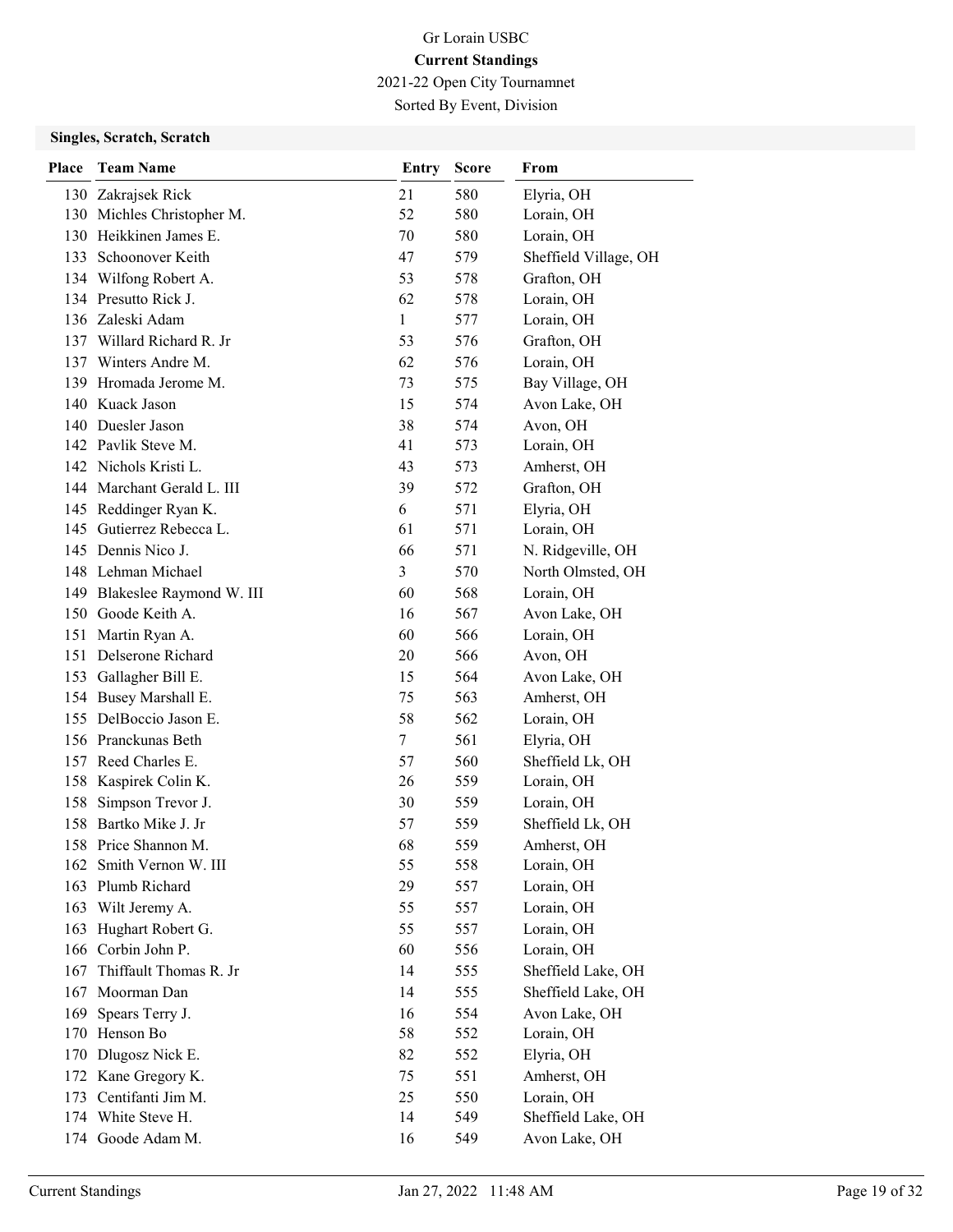2021-22 Open City Tournamnet Sorted By Event, Division

| Place | <b>Team Name</b>           | <b>Entry</b>             | <b>Score</b> | From                  |
|-------|----------------------------|--------------------------|--------------|-----------------------|
|       | 174 Velez Jason E.         | 32                       | 549          | Lorain, OH            |
|       | 177 Sebastian Joseph J.    | 25                       | 546          | Lorain, OH            |
|       | 178 Canterbury Jessica R.  | 32                       | 545          | Lorain, OH            |
|       | 179 Ortiz David J.         | $\mathbf{1}$             | 544          | Lorain, OH            |
|       | 179 Rivera Denis J.        | 72                       | 544          | Lorain, OH            |
|       | 181 Reiter Raymond E.      | 14                       | 542          | Sheffield Lake, OH    |
|       | 181 Plowman Andrew W. Sr   | 23                       | 542          | Sheffield Village, OH |
| 181   | Thompson Kayla M.          | 43                       | 542          | Amherst, OH           |
| 184   | Thompson Courtney L.       | 43                       | 541          | Amherst, OH           |
| 185   | Schrift John G.            | 25                       | 540          | Lorain, OH            |
|       | 185 Votruba Daniel F.      | 37                       | 540          | Avon Lake, OH         |
| 187   | Massel Tim                 | 82                       | 536          | Elyria, OH            |
|       | 188 Hall Chad A.           | 32                       | 535          | Lorain, OH            |
|       | 189 Gates Robert F.        | 14                       | 534          | Sheffield Lake, OH    |
|       | 189 Caldwell Seth R.       | 26                       | 534          | Lorain, OH            |
| 189   | Thompson Sherri L.         | 45                       | 534          | Elyria, OH            |
| 189   | Mead Jaret                 | 45                       | 534          | Elyria, OH            |
|       | 193 Klein Keith D.         | 53                       | 532          | Grafton, OH           |
|       | 194 Scarvelli David L.     | 50                       | 531          | Vermilion, OH         |
|       | 195 Caldwell Robert J.     | 26                       | 530          | Lorain, OH            |
|       | 195 Retallick Tina L.      | 34                       | 530          | Lorain, OH            |
|       | 195 Camp Larry E.          | 61                       | 530          | Lorain, OH            |
|       | 195 Vancs Tom B. Jr        | 83                       | 530          | Avon Lake, OH         |
|       | 199 Burich Ryan K.         | 29                       | 529          | Lorain, OH            |
|       | 199 Durst Larry D.         | 31                       | 529          | Elyria, OH            |
| 201   | Griffiths Jeremy R.        | 38                       | 527          | Avon, OH              |
|       | 202 Kidd Bruce L.          | $\mathbf{1}$             | 525          | Lorain, OH            |
| 203   | Sheets Missy R.            | 67                       | 523          | Lorain, OH            |
|       | 204 Harcula Katherine A.   | 7                        | 522          | Elyria, OH            |
|       | 204 Burns Robin            | 51                       | 522          | Amherst, OH           |
|       | 206 Richardson Billy D.    | 61                       | 520          | Lorain, OH            |
|       | 207 Diehl Andrew M.        | 75                       | 519          | Amherst, OH           |
|       | 208 Langley William M.     | 13                       | 518          | Lorain, OH            |
| 209   | Santana Manuel A.          | 59                       | 516          | Lorain, OH            |
|       | 210 Carlton Perry N.       | 36                       | 515          | Lorain, OH            |
|       | 211 Chopcinski Antoni D.   | 5                        | 514          | Parma, OH             |
|       | 212 Toth John A.           | 38                       | 512          | Avon, OH              |
|       | 212 Hill Tracy L.          | 53                       | 512          | Grafton, OH           |
|       | 214 Pogorelc Chriss R.     | 55                       | 511          | Lorain, OH            |
|       | 214 Pustulka Walter J. Jr  | 55                       | 511          | Lorain, OH            |
|       | 214 Akers Michael A.       | 82                       | 511          | Elyria, OH            |
|       | 217 Velasquez Anthony M.   | 62                       | 507          | Lorain, OH            |
| 218   | Ragnoni Chris J.           | 79                       | 506          | Oberlin, OH           |
|       | 219 Egan Bob G.            | 37                       | 504          | Avon Lake, OH         |
|       | 220 Pettry Adam R.         | $\overline{\mathcal{A}}$ | 503          | Amherst, OH           |
|       | 220 Valderas-Vancs John V. | 83                       | 503          | Avon Lake, OH         |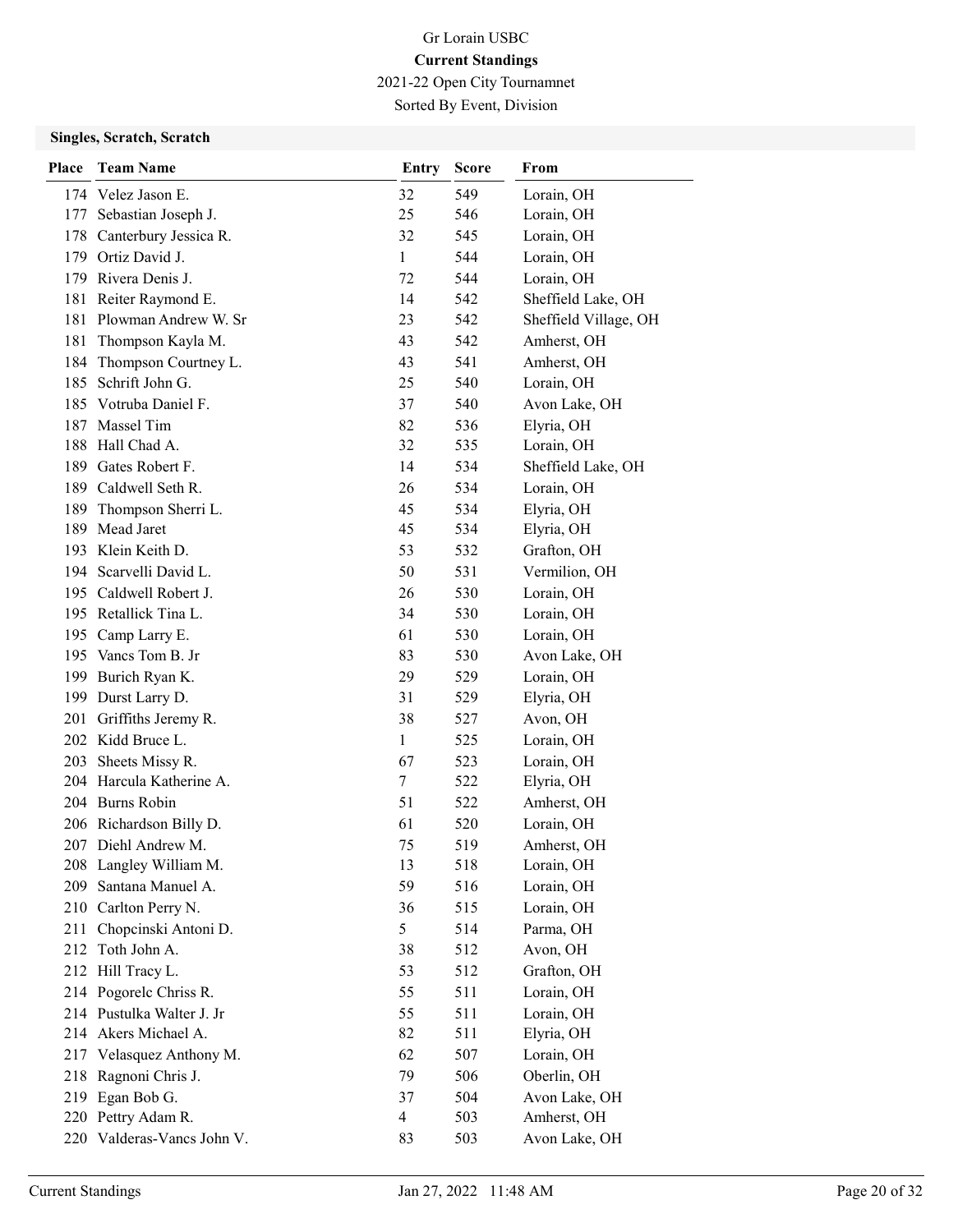2021-22 Open City Tournamnet Sorted By Event, Division

### Singles, Scratch, Scratch

| Place | <b>Team Name</b>           | <b>Entry</b> | <b>Score</b> | From                  |
|-------|----------------------------|--------------|--------------|-----------------------|
|       | 222 Duley Jennifer A.      | 23           | 502          | Sheffield Village, OH |
|       | 223 Waechter Ryan M.       | 11           | 499          | Lorain, OH            |
|       | 224 Diaz Kim A.            | 61           | 498          | Lorain, OH            |
|       | 225 Dennis Ron J.          | 66           | 495          | N. Ridgeville, OH     |
|       | 226 Caldwell Anthony       | 49           | 494          | Amherst, OH           |
|       | 226 Mercado Matt D.        | 72           | 494          | Lorain, OH            |
|       | 228 Hammill Lisa M.        | 6            | 489          | Elyria, OH            |
|       | 228 Rodriguez Raquel       | 30           | 489          | Lorain, OH            |
|       | 230 Retallick Thomas F.    | 34           | 486          | Lorain, OH            |
|       | 230 Lanier Brian P.        | 41           | 486          | Lorain, OH            |
|       | 232 Barnes Amber K.        | 19           | 485          | Lorain, OH            |
|       | 232 Benedum Max E.         | 48           | 485          | Avon Lake, OH         |
|       | 234 Faria Javier R.        | 28           | 483          | Lorain, OH            |
|       | 235 Velez Jennifer L.      | 34           | 482          | Lorain, OH            |
|       | 236 Chichester Paul G.     | 38           | 478          | Avon, OH              |
|       | 236 Zakutny Alexis A.      | 77           | 478          | Lorain, OH            |
|       | 238 Stafford Sheila J.     | 51           | 475          | Amherst, OH           |
|       | 238 Parker Christopher B.  | 55           | 475          | Lorain, OH            |
|       | 240 Waechter Patricia A.   | 11           | 474          | Lorain, OH            |
|       | 241 Pellittieri Theresa A. | 11           | 473          | Lorain, OH            |
|       | 242 Morris Alexander L.    | 42           | 469          | Amherst, OH           |
|       | 243 Faria Kenneth          | 28           | 467          | Lorain, OH            |
|       | 244 Konowal Ray R.         | 26           | 465          | Lorain, OH            |
|       | 245 Falish Melinda M.      | 13           | 463          | Lorain, OH            |
|       | 246 Plumb Dusty D.         | 29           | 461          | Lorain, OH            |
| 247   | Costello Cynthia M.        | 11           | 458          | Lorain, OH            |
| 248   | Reddinger Donna E.         | 6            | 453          | Elyria, OH            |
| 249   | Reddinger Ken E.           | 6            | 447          | Elyria, OH            |
| 250   | Chopcinski Gary E.         | 5            | 441          | Parma, OH             |
|       | 251 Wakefield Matthew D.   | 14           | 439          | Sheffield Lake, OH    |
|       | 252 Baldwin Nicole M.      | 60           | 437          | Lorain, OH            |
|       | 253 Addington Lori         | 51           | 433          | Amherst, OH           |
|       | 254 Mendosa Dennis S.      | 72           | 431          | Lorain, OH            |
|       | 255 Hurlbut Diane L.       | 19           | 430          | Lorain, OH            |
|       | 256 Durst Keith A.         | 31           | 426          | Elyria, OH            |
|       | 257 Hunt John A.           | 59           | 416          | Lorain, OH            |
|       | 258 Kostyack Pam           | 77           | 397          | Lorain, OH            |
| 259   | Barnes Thomas W.           | 19           | 396          | Lorain, OH            |
| 260   | Gill Rebecca M.            | 30           | 384          | Lorain, OH            |

The lowest score to cash is 768.

| <b>Place</b> Team Name | Entry Score |       | From        |
|------------------------|-------------|-------|-------------|
| 1 Vallee Bryce A.      | 43          | 2.280 | Amherst, OH |
| 2 Sheets Joe K.        | 18          | 2.270 | huron, OH   |
| 3 Melendez Junie       | 38          | 2.255 | Avon, OH    |
|                        |             |       |             |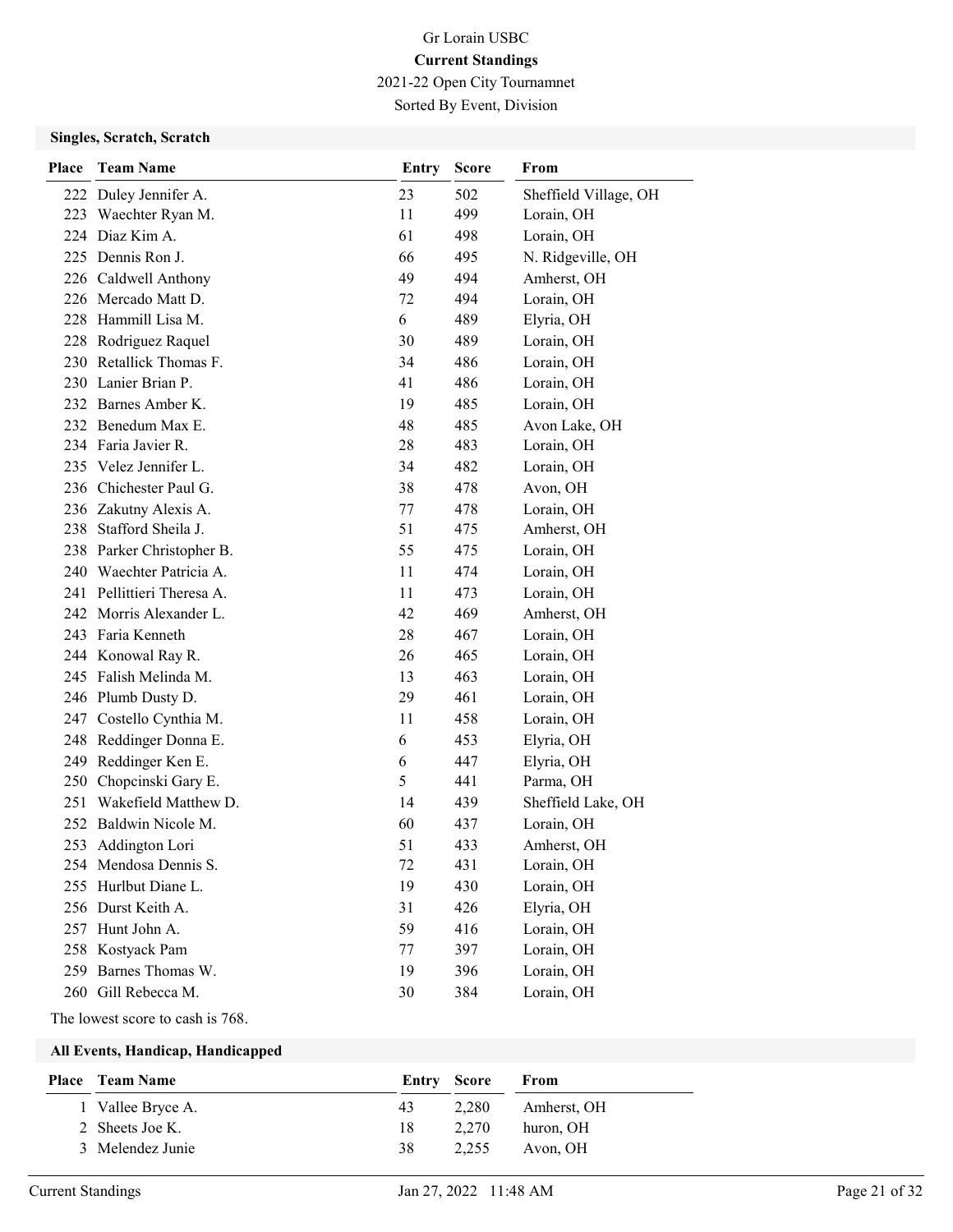2021-22 Open City Tournamnet

Sorted By Event, Division

| Place | <b>Team Name</b>           | <b>Entry</b> | <b>Score</b> | From                 |
|-------|----------------------------|--------------|--------------|----------------------|
| 4     | Gallagher Connor W.        | 15           | 2,218        | Avon Lake, OH        |
| 5     | Faria Javier R.            | 28           | 2,217        | Lorain, OH           |
| 6     | Moorman Dan                | 14           | 2,199        | Sheffield Lake, OH   |
| 7     | McKiel John J.             | 36           | 2,198        | Lorain, OH           |
| 8     | Mead Bob J.                | 37           | 2,194        | Avon Lake, OH        |
| 9     | Pellittieri Theresa A.     | 11           | 2,184        | Lorain, OH           |
|       | 10 Nazario Saul R.         | 36           | 2,180        | Lorain, OH           |
| 11    | Plumb Dusty D.             | 29           | 2,177        | Lorain, OH           |
|       | 12 Konya Mark A.           | 25           | 2,176        | Lorain, OH           |
| 13    | Piskur Rich A.             | 50           | 2,169        | Vermilion, OH        |
| 14    | Marchand Dan J.            | 8            | 2,165        | Avon, OH             |
| 15    | Taylor Vern A.             | 7            | 2,164        | Elyria, OH           |
|       | 16 Pagan Chris R.          | 6            | 2,161        | Elyria, OH           |
| 17    | Cuevas Jesse               | 72           | 2,160        | Lorain, OH           |
|       | 18 Rivera Denis J.         | 72           | 2,159        | Lorain, OH           |
| 19    | Frazier Al C. Jr           | 67           | 2,148        | Lorain, OH           |
|       | 20 Loschetter Chris J.     | 71           | 2,146        | Avon, OH             |
| 21    | Costello Jeffery A.        | 11           | 2,145        | Lorain, OH           |
|       | 21 Black Sean M.           | 20           | 2,145        | Avon, OH             |
| 23    | Cannon Larry B. Jr         | 34           | 2,143        | Lorain, OH           |
|       | 24 Muskiewicz Kevin J. Sr. | 21           | 2,141        | Elyria, OH           |
| 25    | Stacknick Crystal N.       | 67           | 2,140        | Lorain, OH           |
| 26    | Camp Larry E.              | 61           | 2,135        | Lorain, OH           |
| 27    | Frazier Mark A.            | 67           | 2,130        | Lorain, OH           |
|       | 28 Damasiewicz Jeff R.     | 73           | 2,129        | Bay Village, OH      |
|       | 29 Reiter Raymond E.       | 14           | 2,126        | Sheffield Lake, OH   |
| 29    | Diehl Andrew M.            | 75           | 2,126        | Amherst, OH          |
| 31    | Harris Patrick A.          | 39           | 2,125        | Grafton, OH          |
|       | 32 Mahnke Christopher J.   | 33           | 2,123        | Amherst, OH          |
| 33.   | Smith Vernon W. III        | 55           | 2,117        | Lorain, OH           |
| 34    | Hensley Brian R.           | 7            | 2,115        | Elyria, OH           |
|       | 34 Stump John A.           | 75           | 2,115        | Amherst, OH          |
|       | 34 Baker Richard W.        | 78           | 2,115        | Amherst, OH          |
| 37    | Keplinger Perry M.         | 43           | 2,114        | Amherst, OH          |
| 38    | Gray Lindsey D.            | 34           | 2,112        | Lorain, OH           |
| 39    | Blakeslee Raymond W. III   | 60           | 2,107        | Lorain, OH           |
| 40    | Swietyniowski Jordan D.    | 62           | 2,104        | Lorain, OH           |
| 41    | Mendosa Dennis S.          | 72           | 2,102        | Lorain, OH           |
| 42    | Moon Selena A.             | 24           | 2,100        | North Ridgeville, OH |
| 43    | Gonzalez Ryan A.           | $\mathbf{1}$ | 2,096        | Lorain, OH           |
|       | 44 Parschen Richard A.     | 27           | 2,095        | Amherst, OH          |
| 45    | Henry Bryce D.             | 18           | 2,092        | huron, OH            |
| 46    | Tarabek Brandon M.         | 20           | 2,088        | Avon, OH             |
|       | 46 Price Shannon M.        | 68           | 2,088        | Amherst, OH          |
|       | 48 Richardson Erika        | 61           | 2,084        | Lorain, OH           |
|       | 49 Votruba Daniel F.       | 37           | 2,078        | Avon Lake, OH        |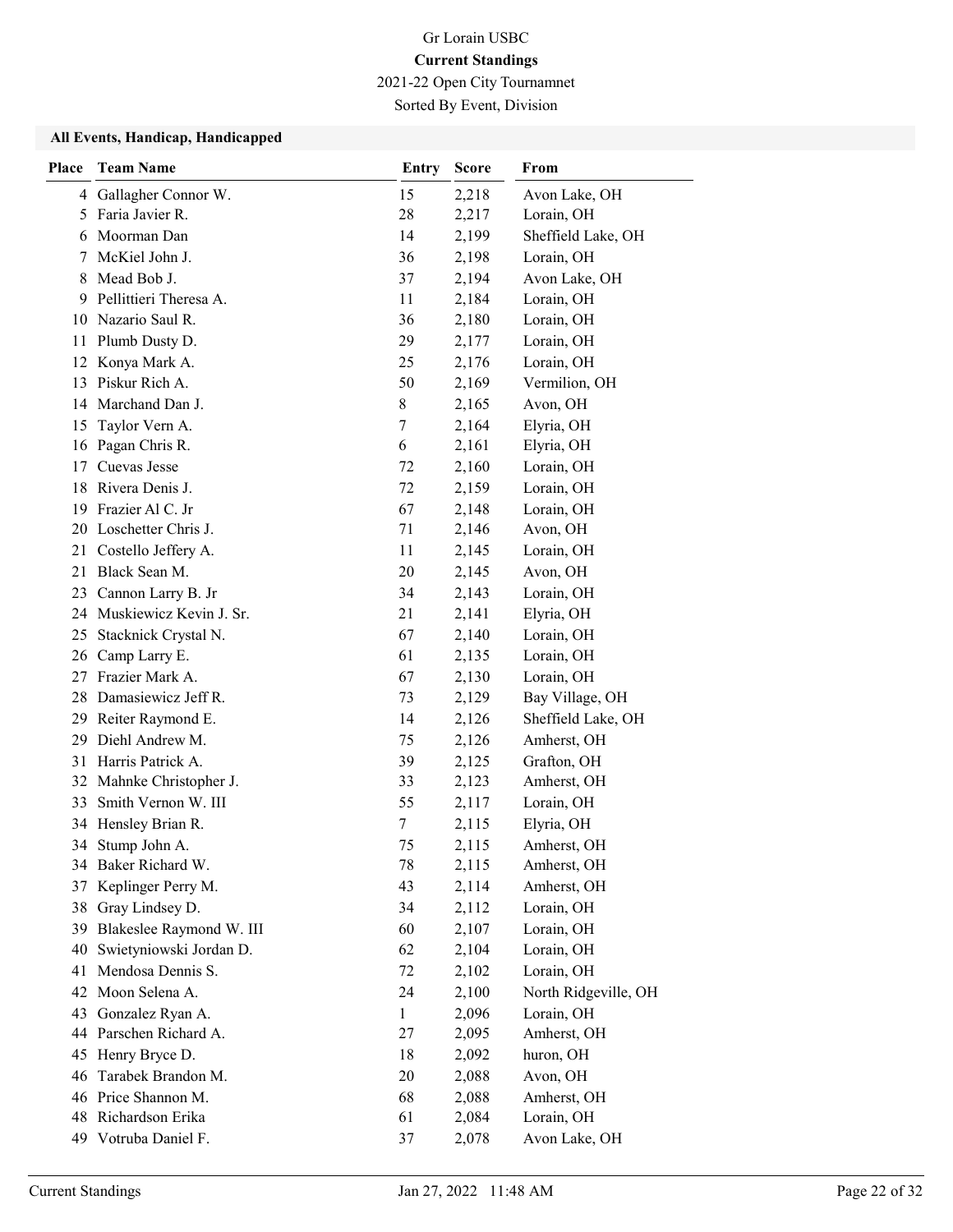2021-22 Open City Tournamnet

Sorted By Event, Division

| <b>Place</b> | <b>Team Name</b>          | <b>Entry</b> | <b>Score</b> | From                  |
|--------------|---------------------------|--------------|--------------|-----------------------|
|              | 50 Retallick Tina L.      | 34           | 2,077        | Lorain, OH            |
| 50           | Citro Michael R. Jr       | 52           | 2,077        | Lorain, OH            |
| 52           | Gatten Matt P.            | 43           | 2,075        | Amherst, OH           |
|              | 53 Muskiewicz Kevin J. Jr | 21           | 2,072        | Elyria, OH            |
| 54           | Haywood Timothy W.        | 35           | 2,063        | Cleveland, OH         |
| 55           | Kostyack Pam              | 77           | 2,061        | Lorain, OH            |
| 56           | Taylor Jennifer A.        | 7            | 2,058        | Elyria, OH            |
| 57           | Biro Christopher A. Jr    | 36           | 2,056        | Lorain, OH            |
| 57           | Kenzik Joshua J.          | 57           | 2,056        | Sheffield Lk, OH      |
| 59           | Morris Heather M.         | 22           | 2,055        | Vermilion, OH         |
| 59           | Caserta Patrick P. Jr     | 59           | 2,055        | Lorain, OH            |
| 59           | Saegert Bradley J.        | 67           | 2,055        | Lorain, OH            |
|              | 62 Mixter Keith V.        | 27           | 2,050        | Amherst, OH           |
| 63           | Hall Chad A.              | 32           | 2,049        | Lorain, OH            |
|              | 64 Price John F.          | 27           | 2,048        | Amherst, OH           |
|              | 65 Kuack Jason            | 15           | 2,047        | Avon Lake, OH         |
|              | 65 Phillips Olivia L.     | 24           | 2,047        | North Ridgeville, OH  |
| 65           | Aschenbach Kristopher S.  | 42           | 2,047        | Amherst, OH           |
| 65           | Plumb Daniel C.           | 75           | 2,047        | Amherst, OH           |
| 69           | Sanchez Amber             | 36           | 2,046        | Lorain, OH            |
| 70           | Goode Keith A.            | 16           | 2,041        | Avon Lake, OH         |
| 70           | Mead Jaret                | 45           | 2,041        | Elyria, OH            |
| 72           | Ortiz David J.            | $\mathbf{1}$ | 2,040        | Lorain, OH            |
| 73           | Dubosh Chip E. Jr         | 25           | 2,039        | Lorain, OH            |
| 73           | Presutto Rick J.          | 62           | 2,039        | Lorain, OH            |
| 75           | Lafollette Kevin E.       | 16           | 2,038        | Avon Lake, OH         |
| 75           | Falish Jason P.           | 59           | 2,038        | Lorain, OH            |
| 77           | Hughart Robert G.         | 55           | 2,036        | Lorain, OH            |
| 78           | Daub Jeremy J.            | 19           | 2,035        | Lorain, OH            |
| 78           | Canterbury Jessica R.     | 32           | 2,035        | Lorain, OH            |
|              | 80 Velez Jason E.         | 32           | 2,033        | Lorain, OH            |
|              | 80 Rolen Wayne A.         | 34           | 2,033        | Lorain, OH            |
|              | 82 Shullick Pete J.       | 79           | 2,030        | Oberlin, OH           |
| 83           | Gregory John D.           | 32           | 2,027        | Lorain, OH            |
| 84           | Corbin John P.            | 60           | 2,026        | Lorain, OH            |
|              | 85 Hammill Lisa M.        | 6            | 2,025        | Elyria, OH            |
|              | 86 Plowman Andrew S. Jr   | 23           | 2,021        | Sheffield Village, OH |
| 86           | Johns Steve               | 38           | 2,021        | Avon, OH              |
| 86           | St. Peter Chuck J.        | 45           | 2,021        | Elyria, OH            |
| 86-          | Schoonover Keith          | 47           | 2,021        | Sheffield Village, OH |
|              | 90 Pellittieri Paul P.    | 11           | 2,018        | Lorain, OH            |
| 91.          | Gomez Aaron D.            | 26           | 2,016        | Lorain, OH            |
|              | 92 Hurlbut Diane L.       | 19           | 2,014        | Lorain, OH            |
|              | 93 Mishak Adam J.         | 24           | 2,008        | North Ridgeville, OH  |
| 93           | Olexa Steven M.           | 35           | 2,008        | Cleveland, OH         |
|              | 95 Gutierrez Rebecca L.   | 61           | 2,006        | Lorain, OH            |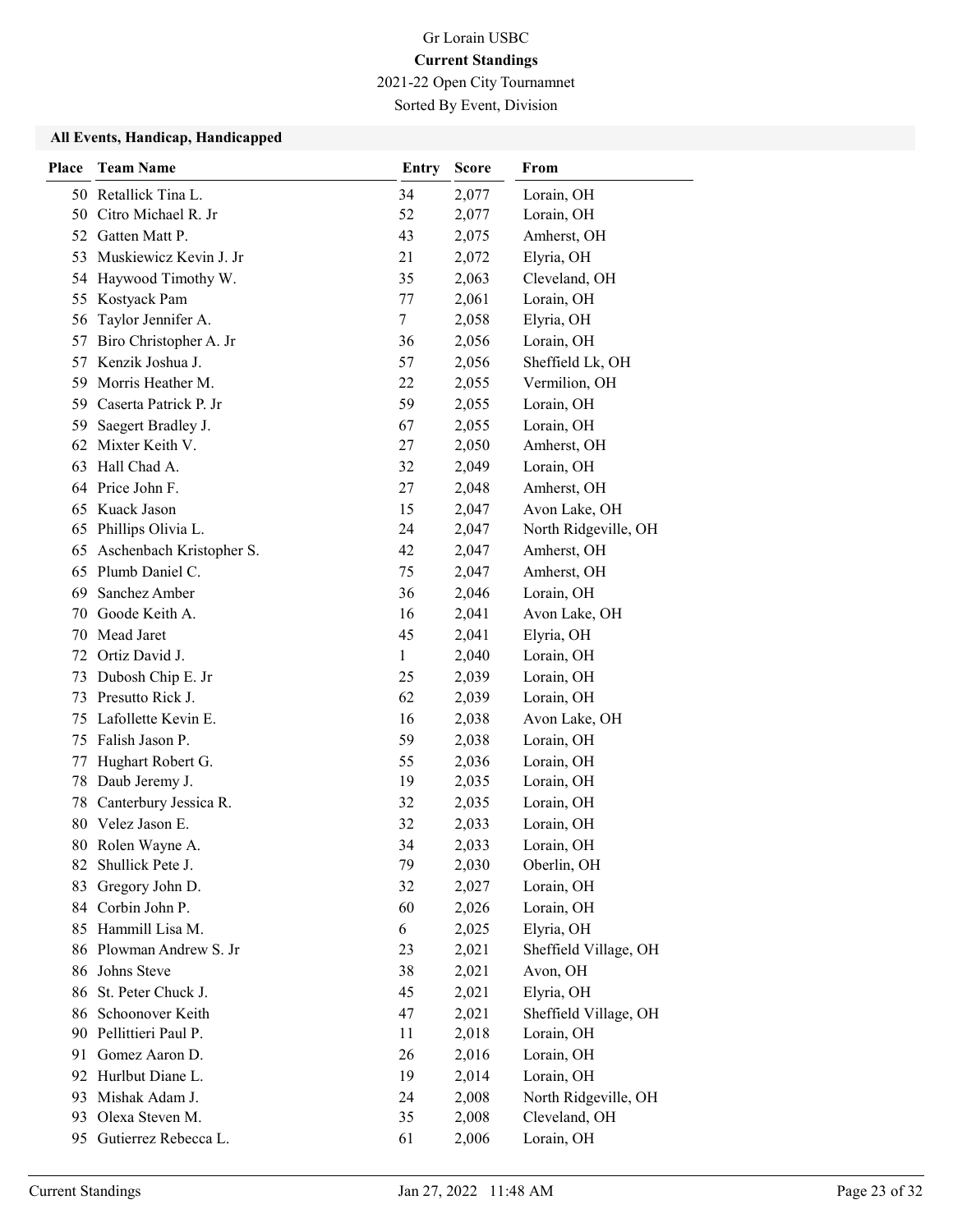2021-22 Open City Tournamnet

Sorted By Event, Division

| Place | <b>Team Name</b>           | <b>Entry</b> | <b>Score</b> | From                  |
|-------|----------------------------|--------------|--------------|-----------------------|
|       | 96 Noll Charles G.         | 67           | 2,004        | Lorain, OH            |
|       | 97 Reddinger Donna E.      | 6            | 2,003        | Elyria, OH            |
|       | 97 Pranckunas Beth         | 7            | 2,003        | Elyria, OH            |
|       | 99 Sawyer William A. Jr    | 53           | 2,002        | Grafton, OH           |
|       | 100 Wakefield Matthew D.   | 14           | 2,001        | Sheffield Lake, OH    |
|       | 101 Lafollette Michael J.  | 16           | 2,000        | Avon Lake, OH         |
|       | 102 Zaleski Adam           | 1            | 1,998        | Lorain, OH            |
|       | 103 Delserone Rachael K.   | 20           | 1,996        | Avon, OH              |
|       | 103 Plowman Andrew W. Sr   | 23           | 1,996        | Sheffield Village, OH |
| 105   | Simpson Trevor J.          | 30           | 1,992        | Lorain, OH            |
|       | 106 Pettry Brad M.         | 3            | 1,989        | North Olmsted, OH     |
|       | 107 Durst Larry D.         | 31           | 1,988        | Elyria, OH            |
|       | 108 Lanier Brian P.        | 41           | 1,987        | Lorain, OH            |
|       | 109 Barnes Amber K.        | 19           | 1,986        | Lorain, OH            |
|       | 109 Stafford Sheila J.     | 51           | 1,986        | Amherst, OH           |
|       | 111 Benedum Max E.         | 48           | 1,979        | Avon Lake, OH         |
|       | 112 Morris Alexander L.    | 22           | 1,976        | Vermilion, OH         |
|       | 113 Kidd Bruce L.          | 1            | 1,973        | Lorain, OH            |
|       | 113 DelBoccio Jason E.     | 58           | 1,973        | Lorain, OH            |
|       | 115 Duley Jeremy J.        | 24           | 1,972        | North Ridgeville, OH  |
|       | 116 Willard Richard R. Jr  | 53           | 1,971        | Grafton, OH           |
|       | 116 Brown Jeff A.          | 71           | 1,971        | Avon, OH              |
|       | 118 Loschetter Erin G.     | 15           | 1,969        | Avon Lake, OH         |
|       | 118 Muskiewicz Keith R.    | 21           | 1,969        | Elyria, OH            |
|       | 120 Artidiello Lou P. III  | 59           | 1,968        | Lorain, OH            |
| 121   | Vasquez Joshua N.          | 20           | 1,967        | Avon, OH              |
| 121   | Truman Joshua P.           | 27           | 1,967        | Amherst, OH           |
|       | 123 Diehl Matt B.          | 75           | 1,966        | Amherst, OH           |
|       | 124 Barnes Dale T.         | 19           | 1,965        | Lorain, OH            |
|       | 124 Faria Kenneth          | 28           | 1,965        | Lorain, OH            |
|       | 124 Ksenich Joseph C.      | 36           | 1,965        | Lorain, OH            |
|       | 127 Durst Keith A.         | 31           | 1,964        | Elyria, OH            |
|       | 128 Reddinger Ken E.       | 6            | 1,962        | Elyria, OH            |
|       | 128 Bartko Mike J. Sr      | 57           | 1,962        | Sheffield Lk, OH      |
|       | 130 Harrell Randolph W.    | $\tau$       | 1,961        | Elyria, OH            |
|       | 131 Metelsky Daniel G.     | 33           | 1,960        | Amherst, OH           |
| 131   | Akers Michael A.           | 82           | 1,960        | Elyria, OH            |
|       | 133 Criss Ken R.           | 3            | 1,959        | North Olmsted, OH     |
|       | 134 Kozusko Douglas J.     | 29           | 1,958        | Lorain, OH            |
|       | 135 Jackson Thomas E. Jr   | 82           | 1,955        | Elyria, OH            |
|       | 136 Addington Lori         | 51           | 1,951        | Amherst, OH           |
| 137   | Santana Manuel A.          | 59           | 1,950        | Lorain, OH            |
| 138   | Reddinger Ryan K.          | 6            | 1,949        | Elyria, OH            |
|       | 138 Retallick Thomas F.    | 34           | 1,949        | Lorain, OH            |
|       | 138 Marchant Gerald L. III | 39           | 1,949        | Grafton, OH           |
| 141   | Thiffault Thomas R. Jr     | 14           | 1,948        | Sheffield Lake, OH    |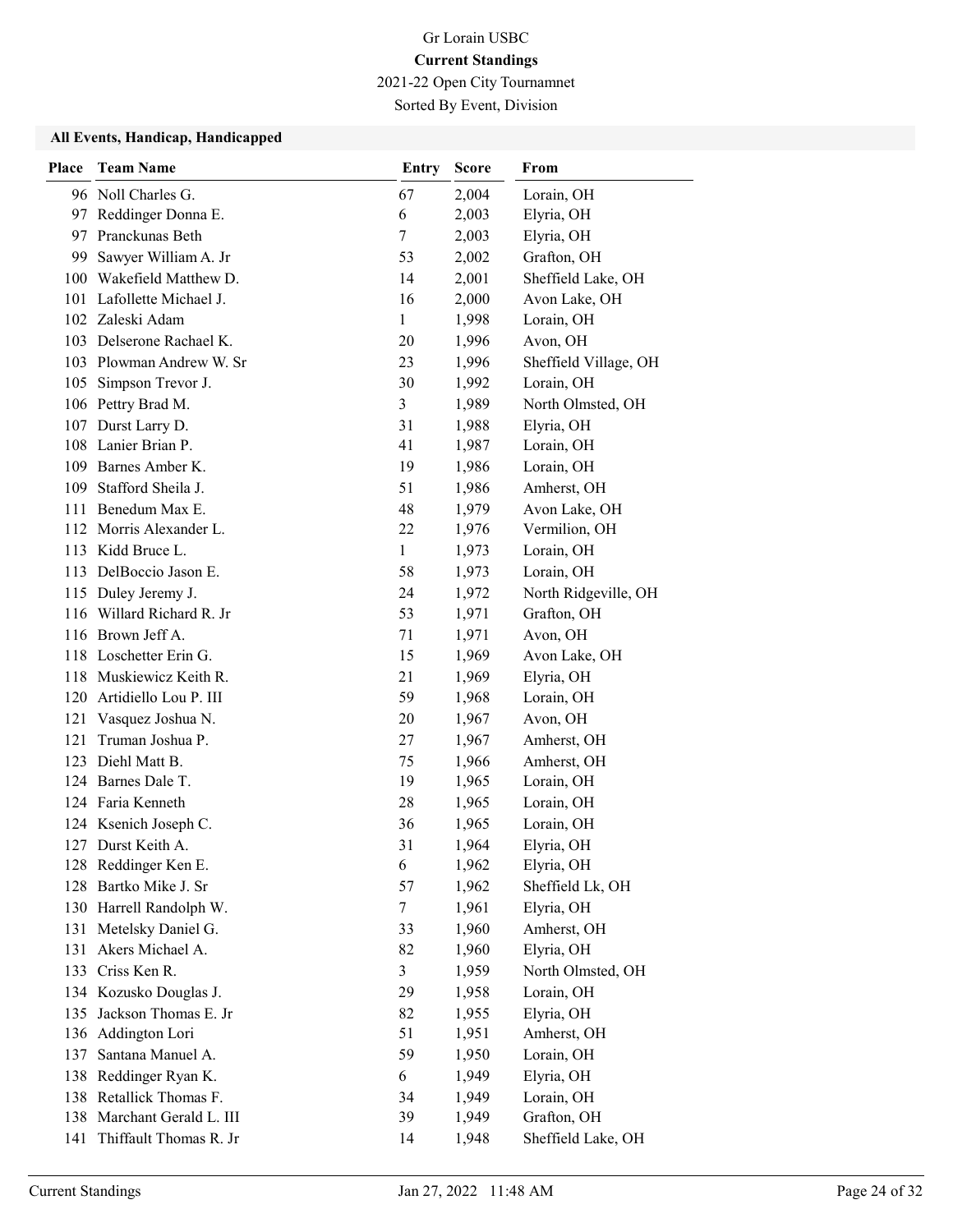2021-22 Open City Tournamnet

Sorted By Event, Division

| Place      | <b>Team Name</b>                         | <b>Entry</b>   | <b>Score</b>   | From                     |
|------------|------------------------------------------|----------------|----------------|--------------------------|
|            | 142 Thompson Kayla M.                    | 43             | 1,945          | Amherst, OH              |
|            | 143 Sheets Missy R.                      | 67             | 1,944          | Lorain, OH               |
|            | 144 Hull Katelyn V.                      | 3              | 1,943          | North Olmsted, OH        |
|            | 144 Groner Rusty                         | 58             | 1,943          | Lorain, OH               |
|            | 144 Fries Vincent A. Sr                  | 61             | 1,943          | Lorain, OH               |
|            | 147 Barnes Thomas W.                     | 19             | 1,941          | Lorain, OH               |
|            | 148 Baldwin Brian E.                     | 60             | 1,938          | Lorain, OH               |
|            | 149 Harcula Katherine A.                 | $\tau$         | 1,937          | Elyria, OH               |
|            | 150 Wilt Jeremy A.                       | 55             | 1,934          | Lorain, OH               |
|            | 151 Hill Tracy L.                        | 53             | 1,932          | Grafton, OH              |
| 152        | Massel Tim                               | 82             | 1,928          | Elyria, OH               |
|            | 153 Casto Jacob A.                       | $\overline{3}$ | 1,927          | North Olmsted, OH        |
|            | 154 Pelc Robert J.                       | 52             | 1,926          | Lorain, OH               |
|            | 155 Hashier Philip M.                    | 16             | 1,925          | Avon Lake, OH            |
|            | 156 Winters Andre M.                     | 62             | 1,923          | Lorain, OH               |
|            | 156 Busey Marshall E.                    | 75             | 1,923          | Amherst, OH              |
|            | 158 Delserone Richard                    | 20             | 1,921          | Avon, OH                 |
|            | 159 Duley Jennifer A.                    | 23             | 1,919          | Sheffield Village, OH    |
|            | 160 Goode Adam M.                        | 16             | 1,917          | Avon Lake, OH            |
| 161        | Malinowski Dale                          | 37             | 1,916          | Avon Lake, OH            |
|            | 162 Centifanti Jim M.                    | 25             | 1,914          | Lorain, OH               |
|            | 163 Fenn Solomon II                      | 62             | 1,908          | Lorain, OH               |
|            | 164 Brown Keith J.                       | 42             | 1,904          | Amherst, OH              |
|            | 165 Chichester Paul G.                   | 37             | 1,902          | Avon Lake, OH            |
|            | 166 Ruehl Peter                          | 31             | 1,898          | Elyria, OH               |
|            | 167 Henson Bo                            | 58             | 1,896          | Lorain, OH               |
| 168        | Falish Melinda M.                        | 13             | 1,895          | Lorain, OH               |
| 168        | Tibbitts Francis E.                      | 25             | 1,895          | Lorain, OH               |
| 170        | Thompson Sherri L.                       | 45             | 1,894          | Elyria, OH               |
| 171        | Dominguez Joe L. Jr                      | 13             | 1,893          | Lorain, OH               |
| 172        | Schrift John G.                          | 25             | 1,886          | Lorain, OH               |
|            | 173 Pogorelc Chriss R.                   | 55             | 1,884          | Lorain, OH               |
|            | 174 Henceroth Emily M.                   | 42             | 1,883          | Amherst, OH              |
| 175        | Barry Richard A. Jr                      | 13             | 1,879          | Lorain, OH               |
| 176        | Thompson Courtney L.                     | 43             | 1,874          | Amherst, OH              |
| 177        | Dennis Nico J.                           | 66             | 1,873          | N. Ridgeville, OH        |
| 178        | Burich Ryan K.                           | 29             | 1,868          | Lorain, OH               |
| 179        | Caldwell Robert J.<br>Scarvelli David L. | 26             | 1,864          | Lorain, OH               |
| 180        |                                          | 50             | 1,861          | Vermilion, OH            |
| 181<br>181 | Rodriguez Raquel<br>Eischen David J.     | 30<br>45       | 1,858<br>1,858 | Lorain, OH<br>Elyria, OH |
| 183        | Velasquez Anthony M.                     | 62             |                | Lorain, OH               |
|            | Haskell Michael P.                       | 60             | 1,857<br>1,856 | Lorain, OH               |
| 184        |                                          | 38             |                | Avon, OH                 |
| 185<br>186 | Griffiths Jeremy R.<br>Spears Terry J.   | 16             | 1,855<br>1,851 | Avon Lake, OH            |
|            | 186 Duesler Jason                        | 38             | 1,851          | Avon, OH                 |
|            |                                          |                |                |                          |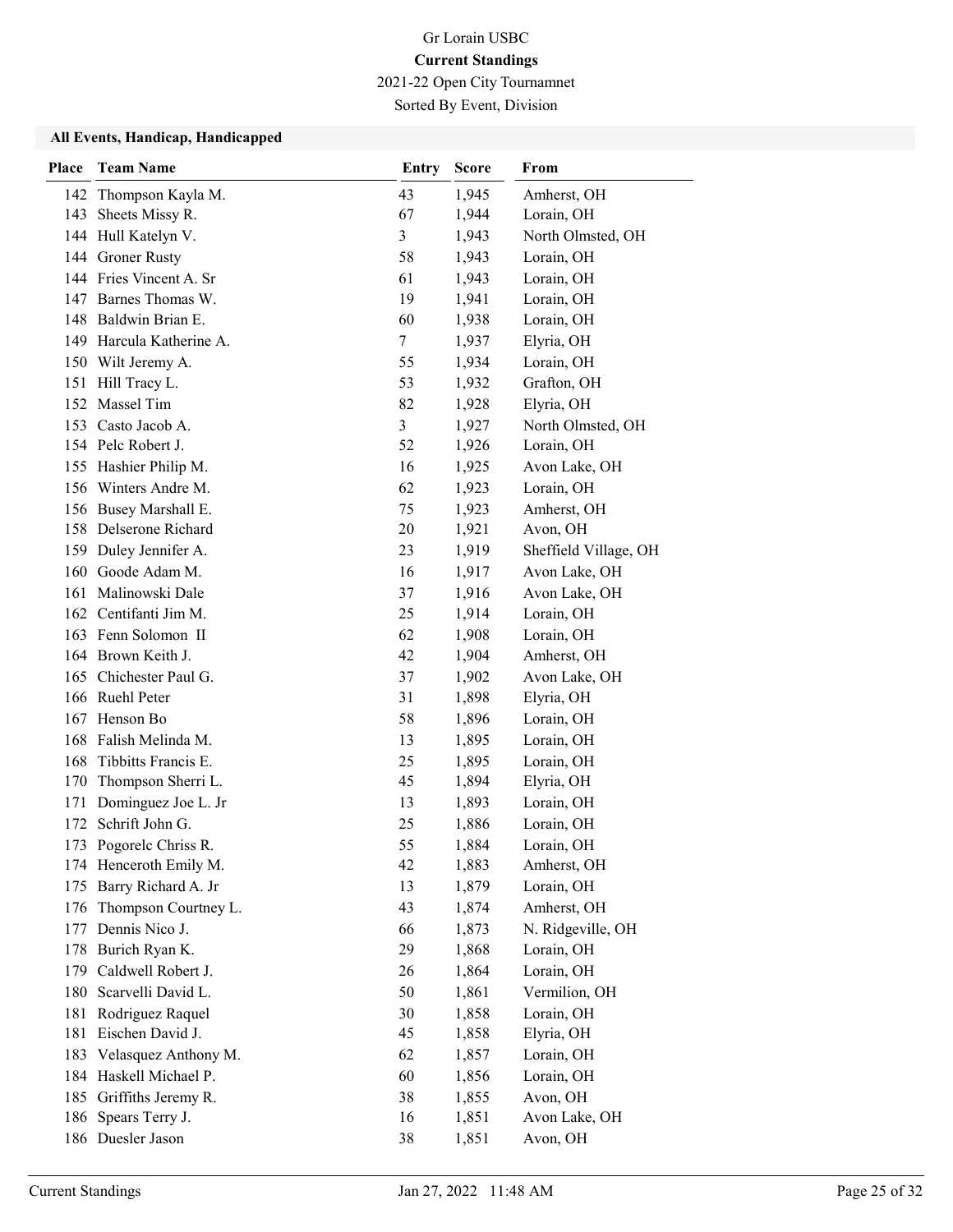2021-22 Open City Tournamnet

Sorted By Event, Division

### All Events, Handicap, Handicapped

| <b>Place</b> | <b>Team Name</b>           | <b>Entry</b> | <b>Score</b> | From                  |
|--------------|----------------------------|--------------|--------------|-----------------------|
|              | 186 Wilfong Robert A.      | 53           | 1,851        | Grafton, OH           |
|              | 189 Fenn Joshua            | 62           | 1,847        | Lorain, OH            |
| 190          | Gallagher Bill E.          | 15           | 1,846        | Avon Lake, OH         |
|              | 190 Henceroth Benjamin B.  | 42           | 1,846        | Amherst, OH           |
|              | 192 Dlugosz Nick E.        | 82           | 1,845        | Elyria, OH            |
|              | 193 Masters David R.       | 8            | 1,844        | Avon, OH              |
|              | 194 Lockhart Eric R.       | 30           | 1,841        | Lorain, OH            |
|              | 195 Flowers John A. II     | 59           | 1,839        | Lorain, OH            |
|              | 196 Martin Ryan A.         | 22           | 1,838        | Vermilion, OH         |
|              | 197 Konowal Ray R.         | 26           | 1,837        | Lorain, OH            |
|              | 198 Pustulka Walter J. Jr  | 55           | 1,832        | Lorain, OH            |
|              | 199 Pavlik Steve M.        | 41           | 1,831        | Lorain, OH            |
|              | 200 Langley William M.     | 13           | 1,830        | Lorain, OH            |
|              | 201 Hood Charles W. Jr     | 4            | 1,829        | Amherst, OH           |
|              | 202 Lehman Michael         | 3            | 1,826        | North Olmsted, OH     |
| 203          | Sagert Don C.              | 23           | 1,824        | Sheffield Village, OH |
| 204          | Thomas Brad S.             | 58           | 1,823        | Lorain, OH            |
|              | 205 Diaz Kim A.            | 61           | 1,822        | Lorain, OH            |
| 206          | Ragnoni Chris J.           | 79           | 1,821        | Oberlin, OH           |
| 207          | White Steve H.             | 14           | 1,820        | Sheffield Lake, OH    |
|              | 208 Pettry Adam R.         | 4            | 1,806        | Amherst, OH           |
|              | 208 Burns Robin            | 51           | 1,806        | Amherst, OH           |
|              | 210 Michles Christopher M. | 52           | 1,800        | Lorain, OH            |
| 211          | Chopcinski Antoni D.       | 5            | 1,799        | Parma, OH             |
|              | 211 Plumb Richard          | 29           | 1,799        | Lorain, OH            |
|              | 213 Hunt John A.           | 59           | 1,797        | Lorain, OH            |
|              | 214 Hromada Jerome M.      | 73           | 1,788        | Bay Village, OH       |
|              | 215 Carlton Perry N.       | 36           | 1,771        | Lorain, OH            |
|              | 216 Nichols Kristi L.      | 43           | 1,759        | Amherst, OH           |
| 217          | Zakrajsek Rick             | 21           | 1,718        | Elyria, OH            |
|              | 218 Klein Keith D.         | 53           | 1,713        | Grafton, OH           |
| 219          | Toth John A.               | 38           | 1,689        | Avon, OH              |
|              | 220 Morrow Carlton A.      | 68           | 1,414        | Amherst, OH           |
| 221          | Petrucci Jack              | 48           | 1,329        | Avon Lake, OH         |
| 222          | Schuh Ethan H.             | 31           | 1,328        | Elyria, OH            |
|              | 223 Gates Robert F.        | 14           | 1,280        | Sheffield Lake, OH    |
|              | 224 Csubak Darin M.        | 26           | 1,233        | Lorain, OH            |
| 225          | Gill Rebecca M.            | 30           | 1,151        | Lorain, OH            |
|              | 226 Mead Jeff A.           | 51           | 708          | Amherst, OH           |
|              | 227 Phillips Kenny A.      | 18           | 697          | huron, OH             |

The lowest score to cash is 2143.

| Place Team Name  |    | <b>Entry Score From</b> |                     |
|------------------|----|-------------------------|---------------------|
| 1 McKiel John J. |    |                         | 36 2.198 Lorain, OH |
| 2 Sheets Joe K.  | 18 |                         | $2.165$ huron, OH   |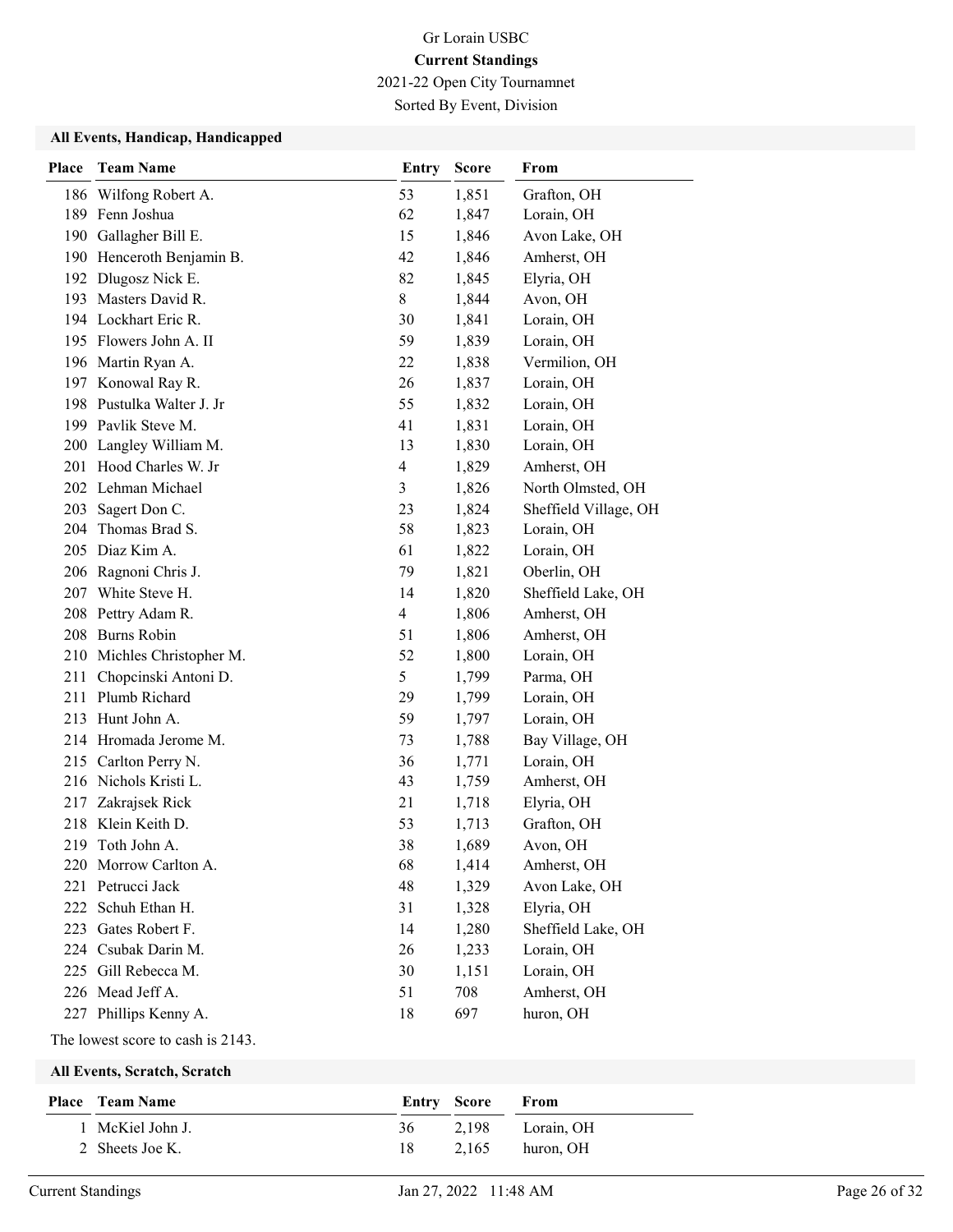2021-22 Open City Tournamnet

Sorted By Event, Division

| <b>Place</b> | <b>Team Name</b>          | <b>Entry</b> | <b>Score</b> | From                  |
|--------------|---------------------------|--------------|--------------|-----------------------|
| 3            | Taylor Vern A.            | 7            | 2,164        | Elyria, OH            |
| 4            | Frazier Al C. Jr          | 67           | 2,148        | Lorain, OH            |
| 5            | Loschetter Chris J.       | 71           | 2,146        | Avon, OH              |
| 6            | Black Sean M.             | 20           | 2,145        | Avon, OH              |
| 7            | Piskur Rich A.            | 50           | 2,130        | Vermilion, OH         |
| 8            | Cannon Larry B. Jr        | 34           | 2,128        | Lorain, OH            |
| 9            | Mahnke Christopher J.     | 33           | 2,123        | Amherst, OH           |
|              | 10 Frazier Mark A.        | 67           | 2,115        | Lorain, OH            |
|              | 10 Baker Richard W.       | 78           | 2,115        | Amherst, OH           |
|              | 12 Hensley Brian R.       | 7            | 2,100        | Elyria, OH            |
| 13           | Parschen Richard A.       | 27           | 2,095        | Amherst, OH           |
|              | 14 Tarabek Brandon M.     | 20           | 2,088        | Avon, OH              |
| 15           | Muskiewicz Kevin J. Sr.   | 21           | 2,087        | Elyria, OH            |
|              | 16 Costello Jeffery A.    | 11           | 2,082        | Lorain, OH            |
| 17           | Citro Michael R. Jr       | 52           | 2,077        | Lorain, OH            |
|              | 18 Gatten Matt P.         | 43           | 2,075        | Amherst, OH           |
| 19           | Gallagher Connor W.       | 15           | 2,074        | Avon Lake, OH         |
| 20           | Muskiewicz Kevin J. Jr    | 21           | 2,072        | Elyria, OH            |
| 21           | Caserta Patrick P. Jr     | 59           | 2,055        | Lorain, OH            |
|              | 22 Mixter Keith V.        | 27           | 2,050        | Amherst, OH           |
|              | 22 Biro Christopher A. Jr | 36           | 2,050        | Lorain, OH            |
|              | 24 Price John F.          | 27           | 2,048        | Amherst, OH           |
| 25           | Saegert Bradley J.        | 67           | 2,031        | Lorain, OH            |
| 26           | Shullick Pete J.          | 79           | 2,030        | Oberlin, OH           |
| 27           | Plowman Andrew S. Jr      | 23           | 2,021        | Sheffield Village, OH |
| 28           | Plumb Daniel C.           | 75           | 2,017        | Amherst, OH           |
|              | 29 Presutto Rick J.       | 62           | 2,015        | Lorain, OH            |
|              | 30 Henry Bryce D.         | 18           | 2,011        | huron, OH             |
| 31           | Gregory John D.           | 32           | 2,003        | Lorain, OH            |
|              | 32 Falish Jason P.        | 59           | 1,990        | Lorain, OH            |
| 33           | Moon Selena A.            | 24           | 1,989        | North Ridgeville, OH  |
|              | 34 Sawyer William A. Jr   | 53           | 1,987        | Grafton, OH           |
|              | 35 Konya Mark A.          | 25           | 1,984        | Lorain, OH            |
|              | 36 Cuevas Jesse           | 72           | 1,983        | Lorain, OH            |
| 37           | St. Peter Chuck J.        | 45           | 1,982        | Elyria, OH            |
|              | 38 Cunningham Bradley W.  | 18           | 1,981        | huron, OH             |
| 39           | Gonzalez Ryan A.          | $\mathbf{1}$ | 1,976        | Lorain, OH            |
|              | 40 Richardson Erika       | 61           | 1,973        | Lorain, OH            |
|              | 41 Brown Jeff A.          | 71           | 1,971        | Avon, OH              |
|              | 42 Muskiewicz Keith R.    | 21           | 1,969        | Elyria, OH            |
| 43           | Vasquez Joshua N.         | 20           | 1,967        | Avon, OH              |
| 43           | Truman Joshua P.          | 27           | 1,967        | Amherst, OH           |
| 43           | Haywood Timothy W.        | 35           | 1,967        | Cleveland, OH         |
|              | 46 Rolen Wayne A.         | 34           | 1,961        | Lorain, OH            |
|              | 47 Mead Bob J.            | 37           | 1,960        | Avon Lake, OH         |
|              | 48 Hughart Robert G.      | 55           | 1,955        | Lorain, OH            |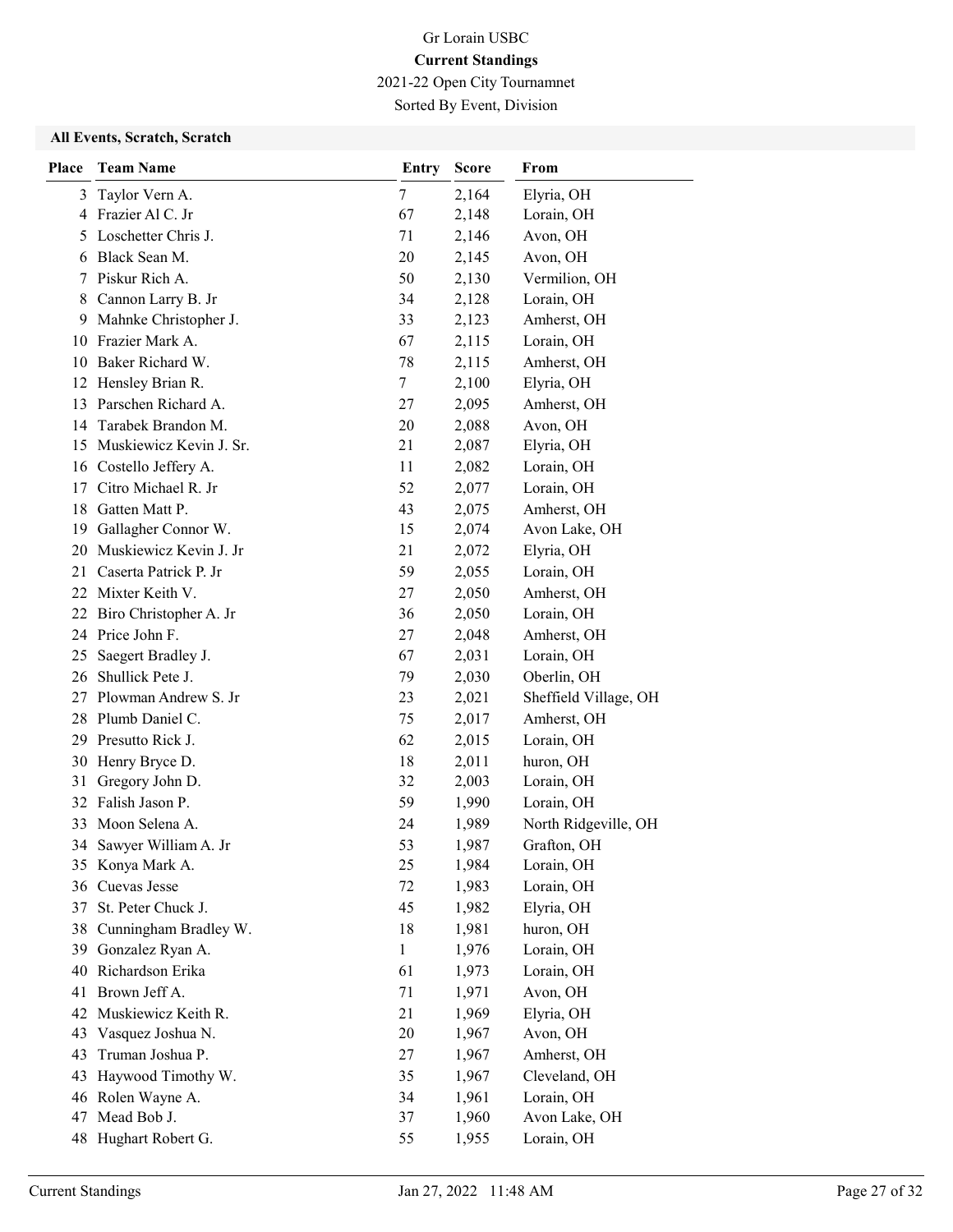2021-22 Open City Tournamnet

Sorted By Event, Division

| Place | <b>Team Name</b>                   | Entry    | <b>Score</b>   | From                             |
|-------|------------------------------------|----------|----------------|----------------------------------|
| 49    | Stacknick Crystal N.               | 67       | 1,954          | Lorain, OH                       |
|       | 50 Dubosh Chip E. Jr               | 25       | 1,943          | Lorain, OH                       |
| 51    | Damasiewicz Jeff R.                | 73       | 1,937          | Bay Village, OH                  |
|       | 52 Pranckunas Beth                 | 7        | 1,931          | Elyria, OH                       |
|       | 52 Marchand Dan J.                 | 8        | 1,931          | Avon, OH                         |
|       | 54 Phillips Olivia L.              | 24       | 1,927          | North Ridgeville, OH             |
| 55    | Sanchez Amber                      | 36       | 1,926          | Lorain, OH                       |
|       | 56 Delserone Richard               | 20       | 1,921          | Avon, OH                         |
|       | 56 Kenzik Joshua J.                | 57       | 1,921          | Sheffield Lk, OH                 |
| 58    | Duley Jeremy J.                    | 24       | 1,918          | North Ridgeville, OH             |
| 58    | Swietyniowski Jordan D.            | 62       | 1,918          | Lorain, OH                       |
| 60    | Hull Katelyn V.                    | 3        | 1,913          | North Olmsted, OH                |
| 60    | Keplinger Perry M.                 | 43       | 1,913          | Amherst, OH                      |
|       | 62 Casto Jacob A.                  | 3        | 1,912          | North Olmsted, OH                |
|       | 62 Mishak Adam J.                  | 24       | 1,912          | North Ridgeville, OH             |
|       | 64 Hashier Philip M.               | 13       | 1,910          | Lorain, OH                       |
|       | 65 Aschenbach Kristopher S.        | 42       | 1,903          | Amherst, OH                      |
|       | 66 Delserone Rachael K.            | 20       | 1,900          | Avon, OH                         |
|       | 67 Pettry Brad M.                  | 3        | 1,893          | North Olmsted, OH                |
|       | 67 Dominguez Joe L. Jr             | 13       | 1,893          | Lorain, OH                       |
| 67    | Barnes Dale T.                     | 19       | 1,893          | Lorain, OH                       |
| 67    | Ksenich Joseph C.                  | 36       | 1,893          | Lorain, OH                       |
| 71    | Budka Aaron O.                     | 18       | 1,892          | huron, OH                        |
| 72    | Baldwin Brian E.                   | 60       | 1,884          | Lorain, OH                       |
|       | 73 Loschetter Erin G.              | 15       | 1,882          | Avon Lake, OH                    |
| 74    | Gomez Aaron D.                     | 26       | 1,881          | Lorain, OH                       |
| 75    | Tibbitts Francis E.                | 25       | 1,880          | Lorain, OH                       |
| 76    | Barry Richard A. Jr                | 13       | 1,879          | Lorain, OH                       |
| 77    | Ellis Jonathan O.                  | 6        | 1,877          | Elyria, OH                       |
| 77    | Melendez Junie                     | 38       | 1,877          | Avon, OH                         |
| 79    | Nazario Saul R.                    | 36       | 1,865          | Lorain, OH                       |
|       | 80 Votruba Daniel F.               | 37       | 1,862          | Avon Lake, OH                    |
|       | 81 Retallick Tina L.               | 34       | 1,861          | Lorain, OH                       |
|       | 82 Daub Jeremy J.                  | 19       | 1,858          | Lorain, OH                       |
|       | 82 Eischen David J.                | 45       | 1,858          | Elyria, OH                       |
| 84    | Stump John A.                      | 75       | 1,857          | Amherst, OH                      |
|       | 85 Harrell Randolph W.             | 7        | 1,856          | Elyria, OH                       |
| 86    | Olexa Steven M.                    | 35       | 1,855          | Cleveland, OH                    |
| 87    | Pelc Robert J.                     | 52       | 1,854          | Lorain, OH                       |
| 88    | Schoonover Keith                   | 47       | 1,853          | Sheffield Village, OH            |
| 89    | Metelsky Daniel G.<br>Criss Ken R. | 33       | 1,849          | Amherst, OH                      |
| 90    | Greenless Brian P.                 | 3<br>49  | 1,848          | North Olmsted, OH<br>Amherst, OH |
| 91    | 92 Perkins Leonard A. IV           |          | 1,847          |                                  |
|       | 93 Noll Charles G.                 | 20<br>67 | 1,846<br>1,842 | Avon, OH<br>Lorain, OH           |
|       | 94 Brown Keith J.                  | 42       | 1,841          | Amherst, OH                      |
|       |                                    |          |                |                                  |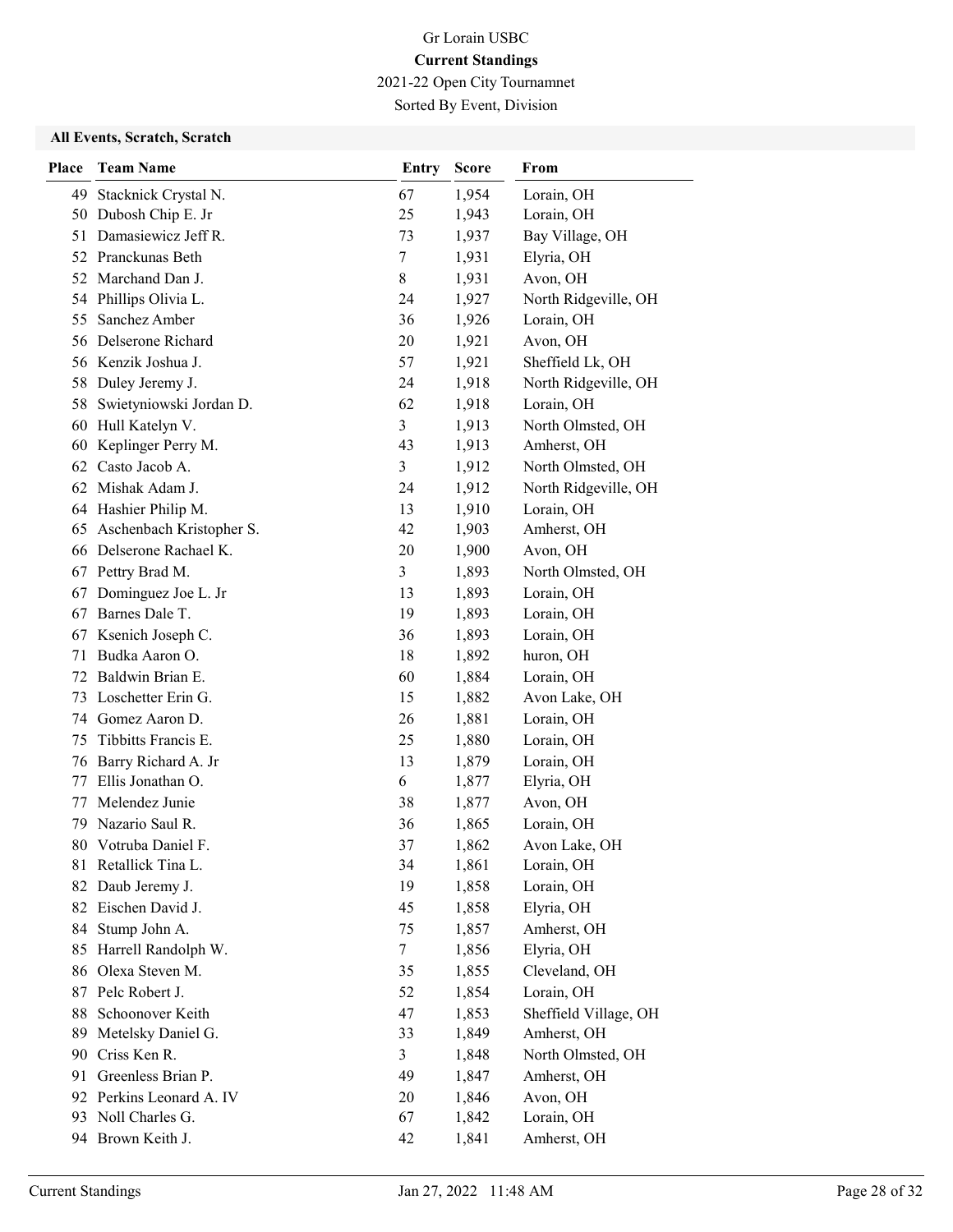2021-22 Open City Tournamnet

Sorted By Event, Division

| Place | <b>Team Name</b>           | <b>Entry</b>   | <b>Score</b> | From                  |
|-------|----------------------------|----------------|--------------|-----------------------|
|       | 95 Bartko Mike J. Sr       | 57             | 1,833        | Sheffield Lk, OH      |
|       | 96 Hood Charles W. Jr      | $\overline{4}$ | 1,829        | Amherst, OH           |
| 97    | Sagert Don C.              | 23             | 1,824        | Sheffield Village, OH |
|       | 98 Fenn Joshua             | 62             | 1,823        | Lorain, OH            |
| 99    | Morris Heather M.          | 22             | 1,821        | Vermilion, OH         |
|       | 99 Price Shannon M.        | 68             | 1,821        | Amherst, OH           |
|       | 101 Burich Ryan K.         | 29             | 1,820        | Lorain, OH            |
|       | 101 Henceroth Emily M.     | 42             | 1,820        | Amherst, OH           |
| 101   | Smith Vernon W. III        | 55             | 1,820        | Lorain, OH            |
| 104   | Taylor Jennifer A.         | $\tau$         | 1,815        | Elyria, OH            |
|       | 104 Artidiello Lou P. III  | 59             | 1,815        | Lorain, OH            |
|       | 106 Martin Ryan A.         | 22             | 1,814        | Vermilion, OH         |
|       | 106 Kozusko Douglas J.     | 29             | 1,814        | Lorain, OH            |
|       | 108 Plowman Andrew W. Sr   | 23             | 1,810        | Sheffield Village, OH |
|       | 109 Fries Vincent A. Sr    | 61             | 1,808        | Lorain, OH            |
|       | 110 Hall Chad A.           | 32             | 1,806        | Lorain, OH            |
|       | 111 Busey Marshall E.      | 75             | 1,803        | Amherst, OH           |
| 112   | Thompson Courtney L.       | 43             | 1,802        | Amherst, OH           |
| 113   | Camp Larry E.              | 61             | 1,796        | Lorain, OH            |
|       | 114 Harris Patrick A.      | 39             | 1,795        | Grafton, OH           |
|       | 115 Pellittieri Paul P.    | 11             | 1,793        | Lorain, OH            |
|       | 116 Dennis Nico J.         | 66             | 1,792        | N. Ridgeville, OH     |
|       | 117 Langley William M.     | 13             | 1,791        | Lorain, OH            |
|       | 118 Kuack Jason            | 15             | 1,789        | Avon Lake, OH         |
|       | 119 Reddinger Ryan K.      | 6              | 1,787        | Elyria, OH            |
| 120   | Ragnoni Chris J.           | 79             | 1,782        | Oberlin, OH           |
| 121   | Haskell Michael P.         | 60             | 1,775        | Lorain, OH            |
|       | 122 Marchant Gerald L. III | 39             | 1,772        | Grafton, OH           |
| 123   | Wilt Jeremy A.             | 55             | 1,766        | Lorain, OH            |
| 123   | <b>Groner Rusty</b>        | 58             | 1,766        | Lorain, OH            |
|       | 125 Diehl Matt B.          | 75             | 1,765        | Amherst, OH           |
|       | 126 Hromada Jerome M.      | 73             | 1,764        | Bay Village, OH       |
| 127   | Corbin John P.             | 60             | 1,759        | Lorain, OH            |
| 128   | Ortiz David J.             | $\mathbf{1}$   | 1,758        | Lorain, OH            |
| 128   | Flowers John A. II         | 59             | 1,758        | Lorain, OH            |
| 130   | White Steve H.             | 14             | 1,757        | Sheffield Lake, OH    |
|       | 131 Lehman Michael         | 3              | 1,754        | North Olmsted, OH     |
|       | 132 Caldwell Anthony       | 49             | 1,752        | Amherst, OH           |
| 133   | Plumb Richard              | 29             | 1,751        | Lorain, OH            |
|       | 134 Zaleski Adam           | 1              | 1,749        | Lorain, OH            |
|       | 134 Dlugosz Nick E.        | 82             | 1,749        | Elyria, OH            |
| 136   | Carlton Perry N.           | 36             | 1,741        | Lorain, OH            |
| 136   | Scarvelli David L.         | 50             | 1,741        | Vermilion, OH         |
| 138   | Retallick Thomas F.        | 34             | 1,739        | Lorain, OH            |
|       | 139 Harcula Katherine A.   | 7              | 1,736        | Elyria, OH            |
|       | 140 Henceroth Benjamin B.  | 42             | 1,735        | Amherst, OH           |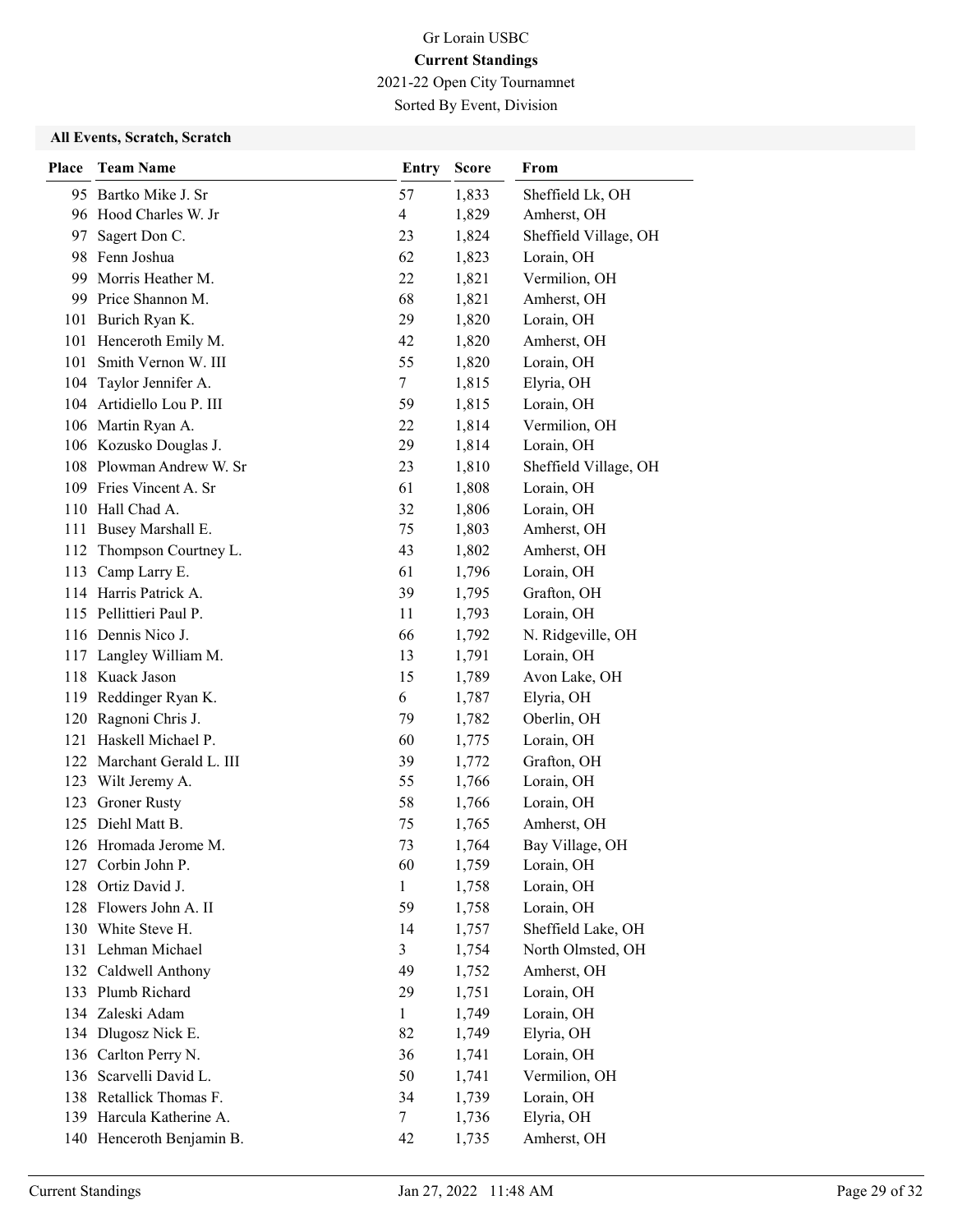2021-22 Open City Tournamnet Sorted By Event, Division

| Place      | <b>Team Name</b>                                | Entry          | <b>Score</b>   | From                   |
|------------|-------------------------------------------------|----------------|----------------|------------------------|
|            | 140 Blakeslee Raymond W. III                    | 60             | 1,735          | Lorain, OH             |
|            | 140 Akers Michael A.                            | 82             | 1,735          | Elyria, OH             |
|            | 143 Sheets Missy R.                             | 67             | 1,734          | Lorain, OH             |
|            | 144 Pagan Chris R.                              | 6              | 1,732          | Elyria, OH             |
|            | 145 Ruehl Peter                                 | 31             | 1,730          | Elyria, OH             |
|            | 145 DelBoccio Jason E.                          | 58             | 1,730          | Lorain, OH             |
|            | 147 Masters David R.                            | 8              | 1,724          | Avon, OH               |
|            | 147 Schrift John G.                             | 25             | 1,724          | Lorain, OH             |
|            | 149 Centifanti Jim M.                           | 25             | 1,722          | Lorain, OH             |
|            | 150 Lockhart Eric R.                            | 30             | 1,721          | Lorain, OH             |
|            | 150 Pustulka Walter J. Jr                       | 55             | 1,721          | Lorain, OH             |
|            | 152 Johns Steve                                 | 38             | 1,715          | Avon, OH               |
|            | 152 Malinowski Dale                             | 37             | 1,715          | Avon Lake, OH          |
|            | 154 Velasquez Anthony M.                        | 62             | 1,713          | Lorain, OH             |
|            | 155 Griffiths Jeremy R.                         | 38             | 1,711          | Avon, OH               |
|            | 156 Gutierrez Rebecca L.                        | 61             | 1,700          | Lorain, OH             |
|            | 157 Moorman Dan                                 | 14             | 1,698          | Sheffield Lake, OH     |
|            | 157 Pogorelc Chriss R.                          | 55             | 1,698          | Lorain, OH             |
|            | 159 Pettry Adam R.                              | $\overline{4}$ | 1,695          | Amherst, OH            |
|            | 160 Faria Kenneth                               | 28             | 1,692          | Lorain, OH             |
| 161        | Winters Andre M.                                | 62             | 1,689          | Lorain, OH             |
| 162        | Thompson Kayla M.                               | 43             | 1,687          | Amherst, OH            |
| 163        | Gallagher Bill E.                               | 15             | 1,684          | Avon Lake, OH          |
|            | 164 Durst Larry D.                              | 31             | 1,682          | Elyria, OH             |
|            | 165 Mead Jaret                                  | 45             | 1,678          | Elyria, OH             |
| 166        | Gray Lindsey D.                                 | 34             | 1,677          | Lorain, OH             |
|            | 167 Diehl Andrew M.                             | 75             | 1,673          | Amherst, OH            |
|            | 168 Zakrajsek Rick                              | 21             | 1,670          | Elyria, OH             |
|            | 168 Bartko Mike J. Jr                           | 57             | 1,670          | Sheffield Lk, OH       |
| 170        | Willard Richard R. Jr                           | 53             | 1,665          | Grafton, OH            |
| 171        | Jackson Thomas E. Jr                            | 82             | 1,664          | Elyria, OH             |
|            | 172 Velez Jason E.                              | 32             | 1,661          | Lorain, OH             |
| 172        | Thomas Brad S.                                  | 58             | 1,661          | Lorain, OH             |
| 174        | Wilfong Robert A.                               | 53             | 1,659          | Grafton, OH            |
|            | 174 Fenn Solomon II                             | 62             | 1,659          | Lorain, OH             |
|            | 176 Mendosa Dennis S.<br>Thiffault Thomas R. Jr | 72<br>14       | 1,658          | Lorain, OH             |
| 177<br>178 |                                                 | 45             | 1,657          | Sheffield Lake, OH     |
| 179        | Thompson Sherri L.<br>Duesler Jason             | 38             | 1,651<br>1,650 | Elyria, OH<br>Avon, OH |
|            | Lanier Brian P.                                 | 41             |                | Lorain, OH             |
| 180<br>181 | Reddinger Ken E.                                | 6              | 1,648<br>1,638 | Elyria, OH             |
| 181        | Simpson Trevor J.                               | 30             | 1,638          | Lorain, OH             |
| 183        | Caldwell Seth R.                                | 26             | 1,629          | Lorain, OH             |
| 184        | Santana Manuel A.                               | 59             | 1,626          | Lorain, OH             |
|            | 185 Henson Bo                                   | 58             | 1,623          | Lorain, OH             |
|            | 186 Pavlik Steve M.                             | 41             | 1,621          | Lorain, OH             |
|            |                                                 |                |                |                        |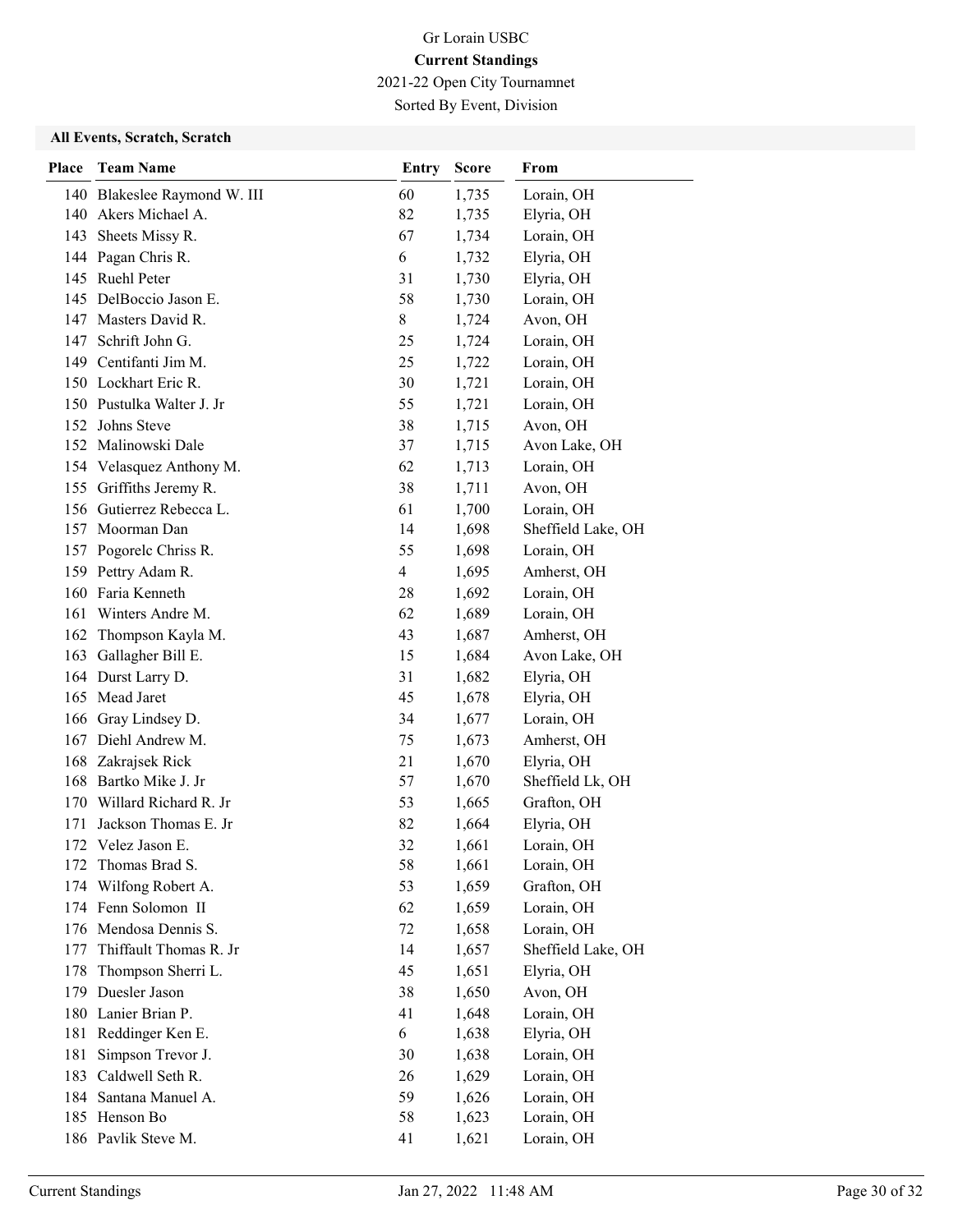2021-22 Open City Tournamnet

Sorted By Event, Division

| <b>Place</b> | <b>Team Name</b>           | <b>Entry</b> | <b>Score</b> | From                  |
|--------------|----------------------------|--------------|--------------|-----------------------|
|              | 187 Rivera Denis J.        | 72           | 1,619        | Lorain, OH            |
|              | 188 Vallee Bryce A.        | 43           | 1,617        | Amherst, OH           |
| 188          | Spears Terry J.            | 77           | 1,617        | Lorain, OH            |
|              | 190 Duley Jennifer A.      | 23           | 1,613        | Sheffield Village, OH |
|              | 191 Reed Charles E.        | 57           | 1,608        | Sheffield Lk, OH      |
|              | 192 Chopcinski Antoni D.   | 5            | 1,583        | Parma, OH             |
|              | 193 Wakefield Matthew D.   | 14           | 1,581        | Sheffield Lake, OH    |
|              | 194 Caldwell Robert J.     | 26           | 1,567        | Lorain, OH            |
|              | 195 Falish Melinda M.      | 13           | 1,565        | Lorain, OH            |
|              | 196 Kidd Bruce L.          | $\mathbf{1}$ | 1,562        | Lorain, OH            |
|              | 197 Hill Tracy L.          | 53           | 1,554        | Grafton, OH           |
|              | 198 Reiter Raymond E.      | 14           | 1,553        | Sheffield Lake, OH    |
|              | 199 Klein Keith D.         | 53           | 1,551        | Grafton, OH           |
|              | 200 Massel Tim             | 82           | 1,550        | Elyria, OH            |
|              | 201 Canterbury Jessica R.  | 32           | 1,549        | Lorain, OH            |
|              | 202 Benedum Max E.         | 48           | 1,544        | Avon Lake, OH         |
|              | 203 Nichols Kristi L.      | 43           | 1,543        | Amherst, OH           |
|              | 204 Pellittieri Theresa A. | 11           | 1,530        | Lorain, OH            |
| 205          | Morris Alexander L.        | 22           | 1,523        | Vermilion, OH         |
|              | 206 Toth John A.           | 38           | 1,521        | Avon, OH              |
|              | 207 Waechter Patricia A.   | 11           | 1,516        | Lorain, OH            |
|              | 208 Michles Christopher M. | 52           | 1,509        | Lorain, OH            |
|              | 209 Hammill Lisa M.        | 6            | 1,500        | Elyria, OH            |
|              | 209 Stafford Sheila J.     | 51           | 1,500        | Amherst, OH           |
|              | 211 Diaz Kim A.            | 61           | 1,498        | Lorain, OH            |
|              | 212 Chichester Paul G.     | 37           | 1,497        | Avon Lake, OH         |
|              | 213 Barnes Amber K.        | 19           | 1,485        | Lorain, OH            |
|              | 214 Burns Robin            | 51           | 1,482        | Amherst, OH           |
|              | 215 Plumb Dusty D.         | 29           | 1,466        | Lorain, OH            |
|              | 216 Hunt John A.           | 59           | 1,458        | Lorain, OH            |
| 217          | Egan Bob G.                | 37           | 1,454        | Avon Lake, OH         |
|              | 218 Faria Javier R.        | 28           | 1,425        | Lorain, OH            |
|              | 219 Konowal Ray R.         | 26           | 1,402        | Lorain, OH            |
| 220          | Rodriguez Raquel           | 30           | 1,399        | Lorain, OH            |
| 221          | Costello Cynthia M.        | 11           | 1,371        | Lorain, OH            |
| 222          | Sunagel Jonathan K.        | 63           | 1,343        | Lorain, OH            |
|              | 223 Reddinger Donna E.     | 6            | 1,340        | Elyria, OH            |
| 224          | Miller Sean A.             | 70           | 1,324        | Lorain, OH            |
| 225          | Hurlbut Diane L.           | 19           | 1,303        | Lorain, OH            |
|              | 226 DelMonico Lugino A.    | 63           | 1,302        | Lorain, OH            |
| 227          | Gibbons Joe A.             | 53           | 1,292        | Grafton, OH           |
| 228          | Kostyack Pam               | 77           | 1,284        | Lorain, OH            |
| 229          | Morrow Carlton A.          | 68           | 1,274        | Amherst, OH           |
| 230          | Addington Lori             | 51           | 1,273        | Amherst, OH           |
| 231          | Schuh Ethan H.             | 31           | 1,270        | Elyria, OH            |
|              | 232 Burtze Devin M.        | 36           | 1,258        | Lorain, OH            |